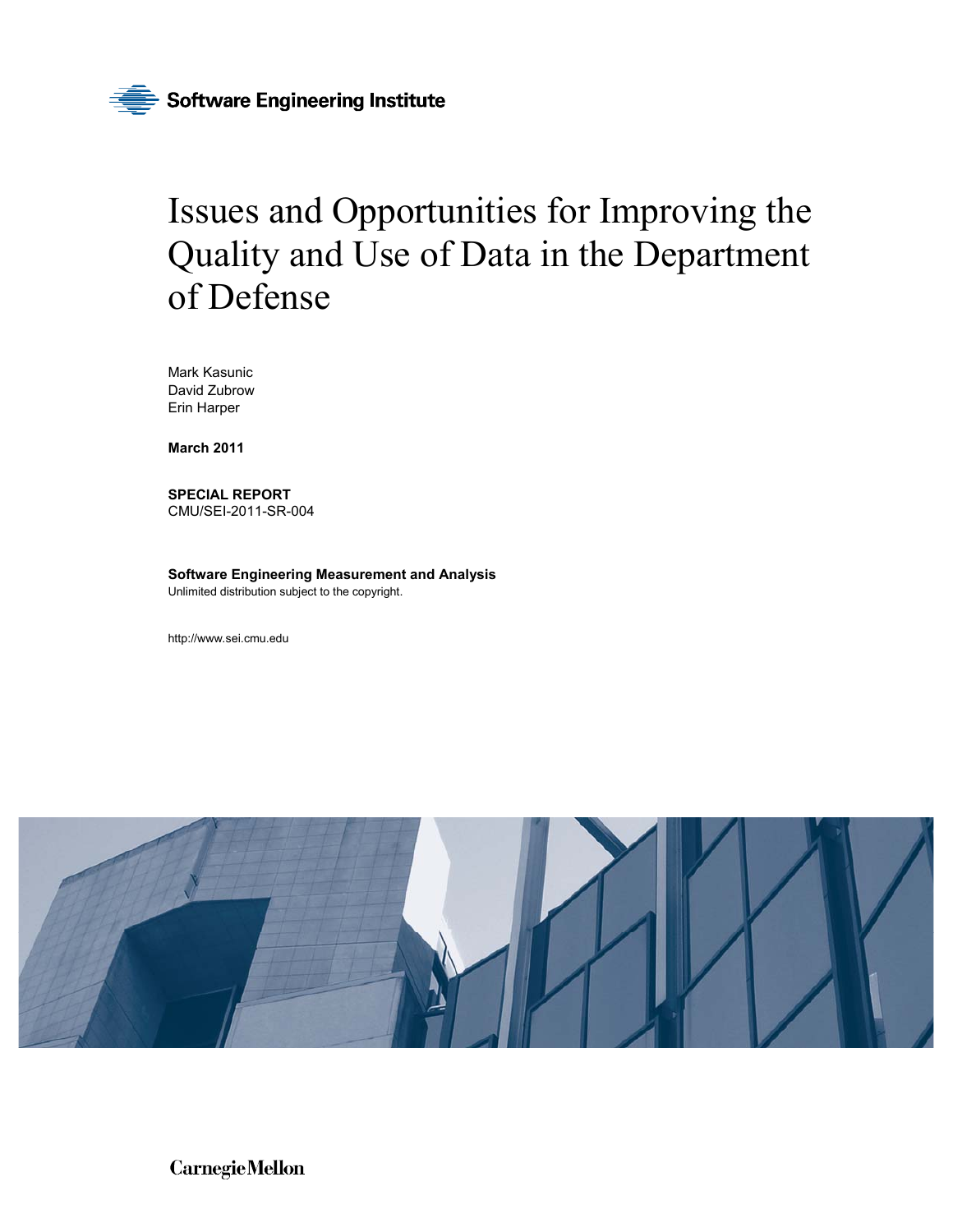This report was prepared for the

SEI Administrative Agent ESC/XPK 5 Eglin Street Hanscom AFB, MA 01731-2100

The ideas and findings in this report should not be construed as an official DoD position. It is published in the interest of scientific and technical information exchange.

This work is sponsored by the U.S. Department of Defense. The Software Engineering Institute is a federally funded research and development center sponsored by the U.S. Department of Defense.

Copyright 2011 Carnegie Mellon University.

#### NO WARRANTY

THIS CARNEGIE MELLON UNIVERSITY AND SOFTWARE ENGINEERING INSTITUTE MATERIAL IS FURNISHED ON AN "AS-IS" BASIS. CARNEGIE MELLON UNIVERSITY MAKES NO WARRANTIES OF ANY KIND, EITHER EXPRESSED OR IMPLIED, AS TO ANY MATTER INCLUDING, BUT NOT LIMITED TO, WARRANTY OF FITNESS FOR PURPOSE OR MERCHANTABILITY, EXCLUSIVITY, OR RESULTS OBTAINED FROM USE OF THE MATERIAL. CARNEGIE MELLON UNIVERSITY DOES NOT MAKE ANY WARRANTY OF ANY KIND WITH RESPECT TO FREEDOM FROM PATENT, TRADEMARK, OR COPYRIGHT INFRINGEMENT.

Use of any trademarks in this report is not intended in any way to infringe on the rights of the trademark holder.

Internal use. Permission to reproduce this document and to prepare derivative works from this document for internal use is granted, provided the copyright and "No Warranty" statements are included with all reproductions and derivative works.

External use. This document may be reproduced in its entirety, without modification, and freely distributed in written or electronic form without requesting formal permission. Permission is required for any other external and/or commercial use. Requests for permission should be directed to the Software Engineering Institute at [permission@sei.cmu.edu.](mailto:permission@sei.cmu.edu)

This work was created in the performance of Federal Government Contract Number FA8721-05-C-0003 with Carnegie Mellon University for the operation of the Software Engineering Institute, a federally funded research and development center. The Government of the United States has a royalty-free government-purpose license to use, duplicate, or disclose the work, in whole or in part and in any manner, and to have or permit others to do so, for government purposes pursuant to the copyright license under the clause at 252.227-7013.

For information about SEI publications, please visit the library on the SEI website ([www.sei.cmu.edu/library\).](http://www.sei.cmu.edu/library)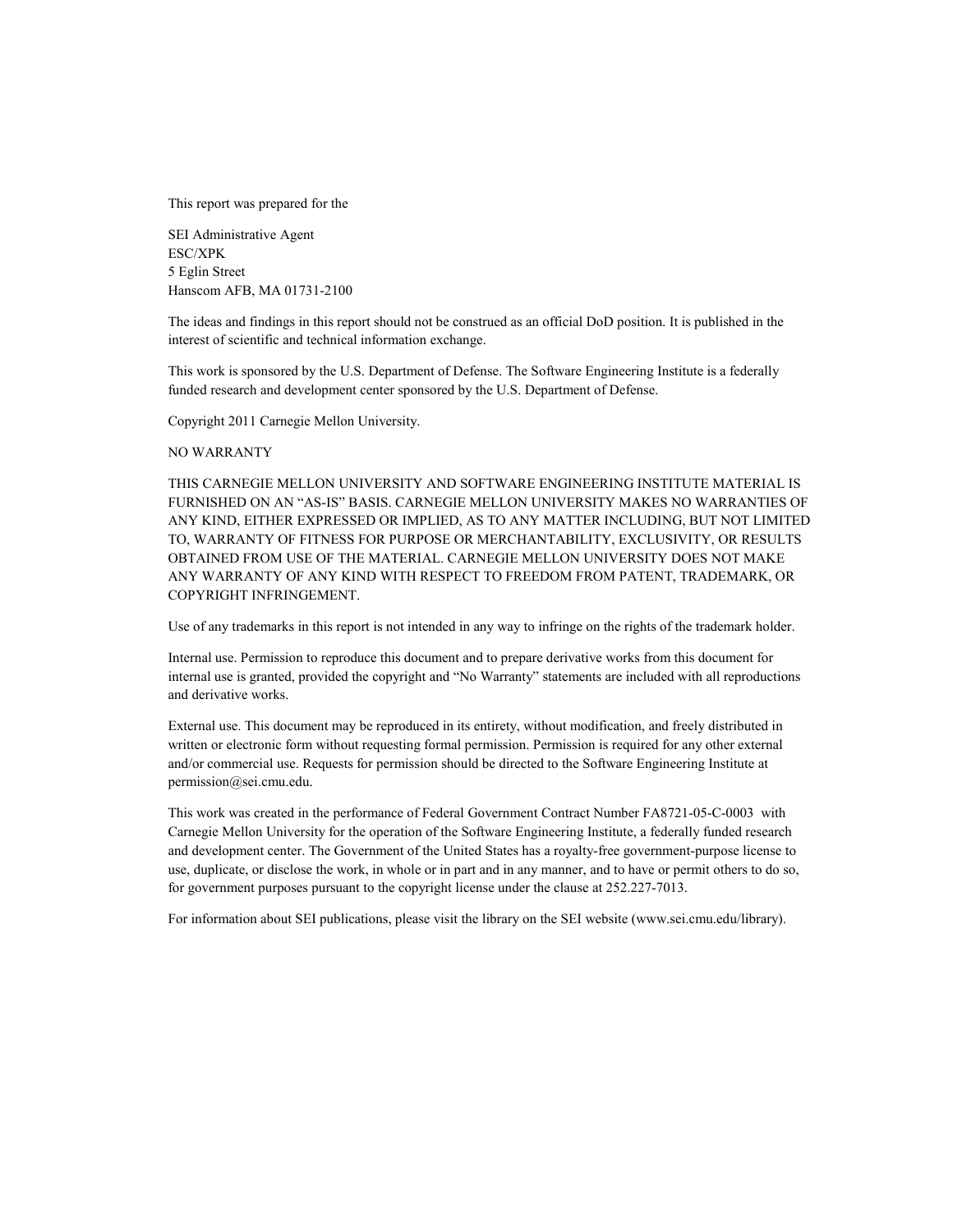# **Table of Contents**

|                 |                                        | <b>Acknowledgments</b>                                                                                                                                                                                                                                                                                                                                                                                                      | iii                                                        |
|-----------------|----------------------------------------|-----------------------------------------------------------------------------------------------------------------------------------------------------------------------------------------------------------------------------------------------------------------------------------------------------------------------------------------------------------------------------------------------------------------------------|------------------------------------------------------------|
|                 |                                        | <b>Executive Summary</b>                                                                                                                                                                                                                                                                                                                                                                                                    | v                                                          |
| <b>Abstract</b> |                                        |                                                                                                                                                                                                                                                                                                                                                                                                                             | vii                                                        |
| 1               | 1.1<br>1.2<br>1.3<br>1.4               | <b>Introduction</b><br>Background<br><b>Workshop Overview</b><br><b>Workshop Participants</b><br>About This Report                                                                                                                                                                                                                                                                                                          | 1<br>1<br>$\mathbf{1}$<br>$\overline{2}$<br>$\overline{2}$ |
| $\mathbf{2}$    | 2.1<br>2.2<br>2.3<br>2.4<br>2.5<br>2.6 | <b>Workshop Presentations</b><br>Data Quality Issues in DoD Acquisition<br><b>Managing Data Quality</b><br>Understanding the Quality of Real-Time Data<br>Data Quality Monitoring and Impact Analysis<br>The Role of Data Provenance<br><b>Modeling Data Quality</b>                                                                                                                                                        | 5<br>5<br>$\overline{7}$<br>11<br>12<br>14<br>16           |
| 3               | 3.1<br>3.2                             | <b>Workshop Activity Results</b><br>Activity 1: Context for Data Quality Research in Today's Environment<br>Activity 2: Waves of Innovation Impacting Data Quality, Data Analysis, and Data Use                                                                                                                                                                                                                             | 19<br>19<br>22                                             |
| 4               | 4.1<br>4.2<br>4.3<br>4.4<br>4.5        | <b>Working Group Proposals</b><br>Proposal 1<br>Proposal 2<br>Proposal 3<br>Proposal 4<br>Proposal 5                                                                                                                                                                                                                                                                                                                        | 25<br>25<br>27<br>28<br>30<br>32                           |
| 5               | 5.1<br>5.2<br>5.3                      | Research Recommendations Related to Data Quality, Data Analysis, and Data Use<br>Recommendation 1: Enable the effective integration of data from multiple and disparate<br>data sources.<br>Recommendation 2: Employ provenance analytics to ensure data quality to support<br>mission success.<br>Recommendation 3: Develop models, methods, and tools that support data quality by<br>design during software development. | 35<br>35<br>36<br>37                                       |
|                 |                                        | Appendix: Workshop Agenda                                                                                                                                                                                                                                                                                                                                                                                                   | 39                                                         |
|                 |                                        | References/Bibliography                                                                                                                                                                                                                                                                                                                                                                                                     | 45                                                         |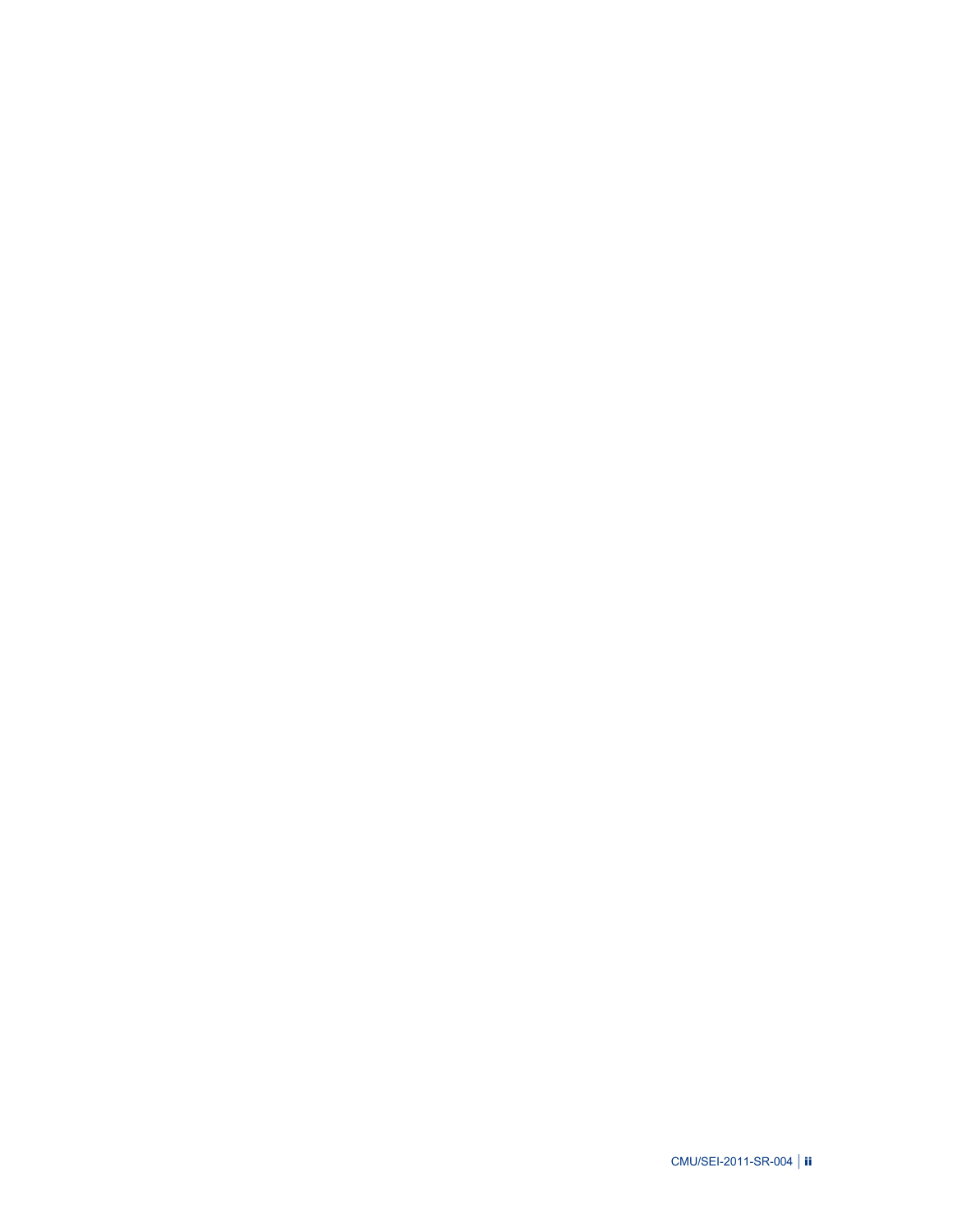# **Acknowledgments**

The authors of this report gratefully acknowledge the participants of the workshop, whose contributions and energy made it possible. We are also grateful to Dr. Cynthia Dion-Schwarz, Director, Information Systems and Cyber Security, DDR&E, OSD-ATL, who sponsored this workshop, and Dr. Michael May, Associate Director for Software Technologies, ASD (R&E), OSD-ATL, for his review and feedback on the workshop organization and also for his participation in the workshop. We would like to thank Mr. David Jakubek, Deputy Director, Information Systems, DDR&E, OSD-ATL, for his participation in the workshop and subsequent feedback. Finally, we would like to thank Ms. Lindsay Jones, OSD-ATL for providing feedback on the workshop proposal.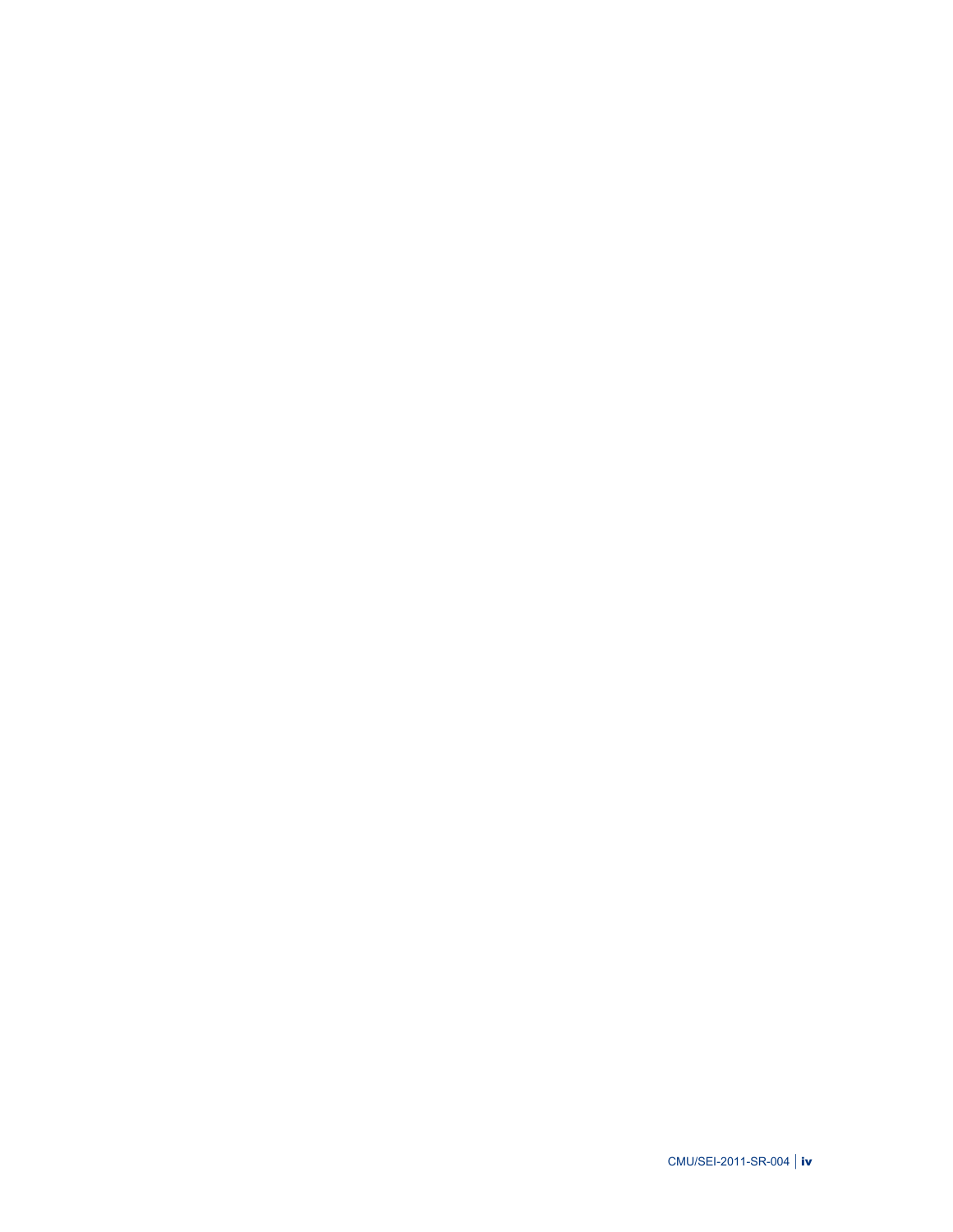# **Executive Summary**

The Department of Defense (DoD) is becoming increasingly aware of the importance of data quality to its operations, leading to an interest in methods and techniques that can be used to determine and improve data quality. The Office of the Secretary of Defense for Acquisition, Technology, and Logistics (OSD [AT&L]), Director, Defense Research & Engineering (DDR&E) sponsored a workshop to bring together leading researchers and practitioners to identify opportunities for research that could benefit the DoD, centered around the topics of data quality, data analysis, and data use. The Software Engineering Institute (SEI) led this three-day workshop, held in Arlington, Virginia, October 26-28, 2010.

Workshop attendance was by invitation only. Seventeen papers were accepted for presentation during the first two days of the workshop. During workshop discussion, participants were asked to identify challenging areas that would address technology gaps and to discuss research ideas that would support future DoD policies and practices. On the final day of the workshop, participants worked in teams to develop proposals for further research. The SEI formed three primary recommendations for areas of further research from the five proposals produced at the workshop. These are summarized below and provided in full in Section 5 of this report.

# **Recommendation 1: Enable the effective integration of data from multiple and disparate data sources.**

DoD information systems have been developed to respond to specific problems, with different technology solutions developed for each problem. Because there is no overriding architecture to guide the development of these systems, integrating and coordinating the data from multiple sources is difficult or impossible. Fragmentation of data across multiple systems causes unacceptable data gaps and errors due to uncoordinated data definitions, disparate quality control sets, and inconsistent subject matter vocabularies. The volume of work and the amount of time necessary to overcome these limitations is overwhelming. There is every reason to expect that developing well-integrated DoD information systems would result in important benefits.

Recommended research topics for unifying the structure of various data sources includes the development of a set of standard patterns for developing an essential architectural model, documented semantic vocabularies, and tools for using the patterns and vocabularies during system development and sustainment to ensure data quality by design. Additionally, problems integrating data could be addressed through the application of new algorithms and techniques for entity resolution.

# **Recommendation 2: Employ provenance analytics to ensure data quality to support mission success.**

Data provenance can be used to ensure that users of data understand important background aspects, including its origin, who or what process created the data, how it was transformed, and any other conditions used to generate the data provided to users. Data provenance has the potential to be a powerful mechanism for characterizing and improving data quality. Emerging approaches to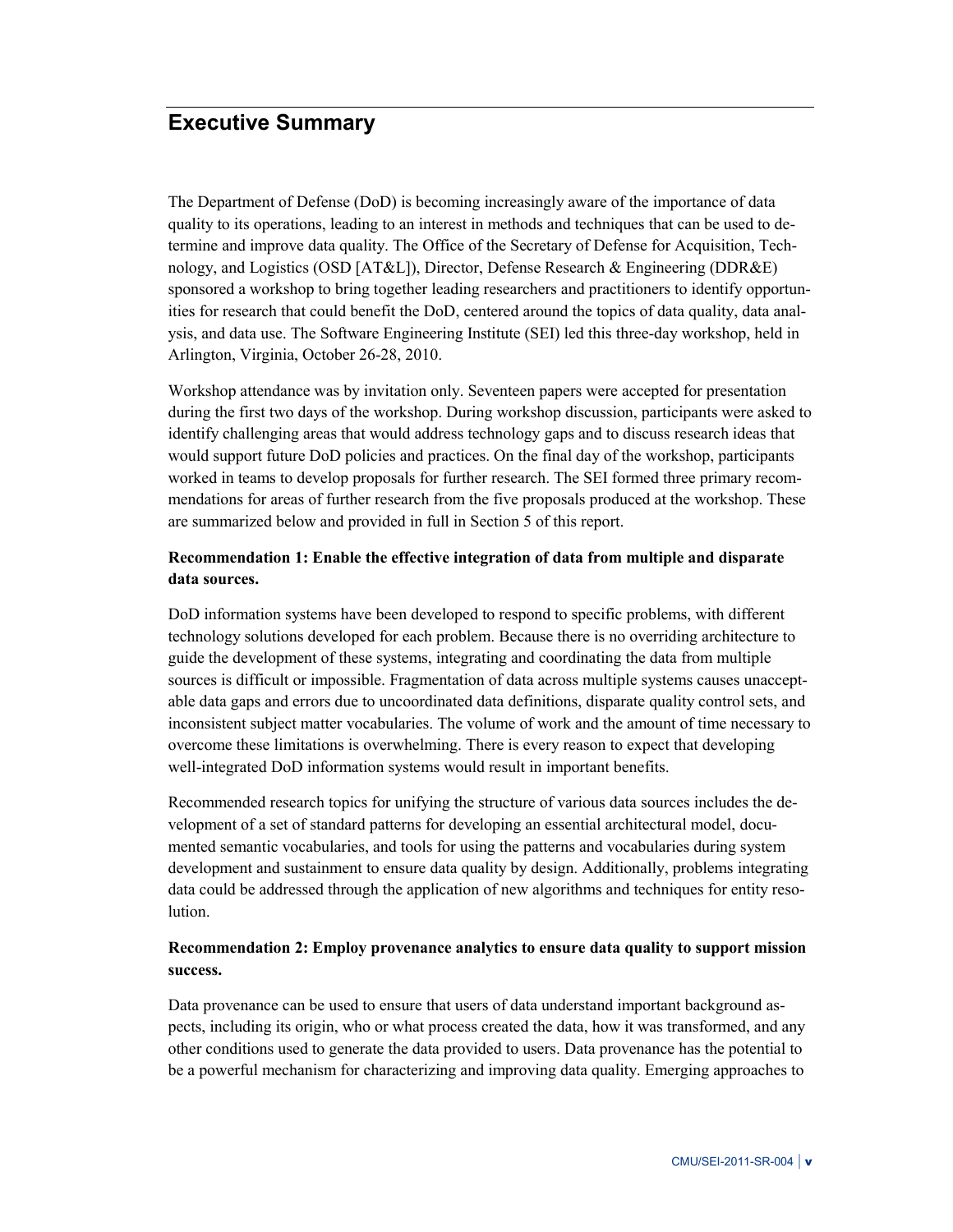provenance have focused mainly on metadata about the source of the data, but opportunities exist beyond this current focus.

The proposed research in this area recommends focusing on provenance analytics, including new techniques to model, record, extract, and manage provenance. In particular, techniques to reason about and use provenance should be explored, including the development of tools that use provenance information to determine data quality and how to improve it.

# **Recommendation 3: Develop models, methods, and tools that support data quality by design during software development.**

When data quality is addressed in isolation from the development of the software used by stakeholders to collect, process, analyze, and report it, the value and benefits of the data and the enterprise's resultant information products can suffer. Missed opportunities, bad analysis, and incorrect decisions can all result from a failure to integrate data quality with software requirements. Software developers may assume that data quality considerations have been addressed by other stakeholders such as business analysts or data architects, or they may make wrong assumptions regarding data quality and associated requirements.

The research proposed is an exploration of ways to formally address data quality as part of the software development life cycle. Specifically noted was the need for a data quality calculus to provide an analytical method for characterizing the degree of uncertainty in information products based on the quality of data used to produce them. The data quality is presumed to be a function of the extent to which it was explicitly addressed as part of system development.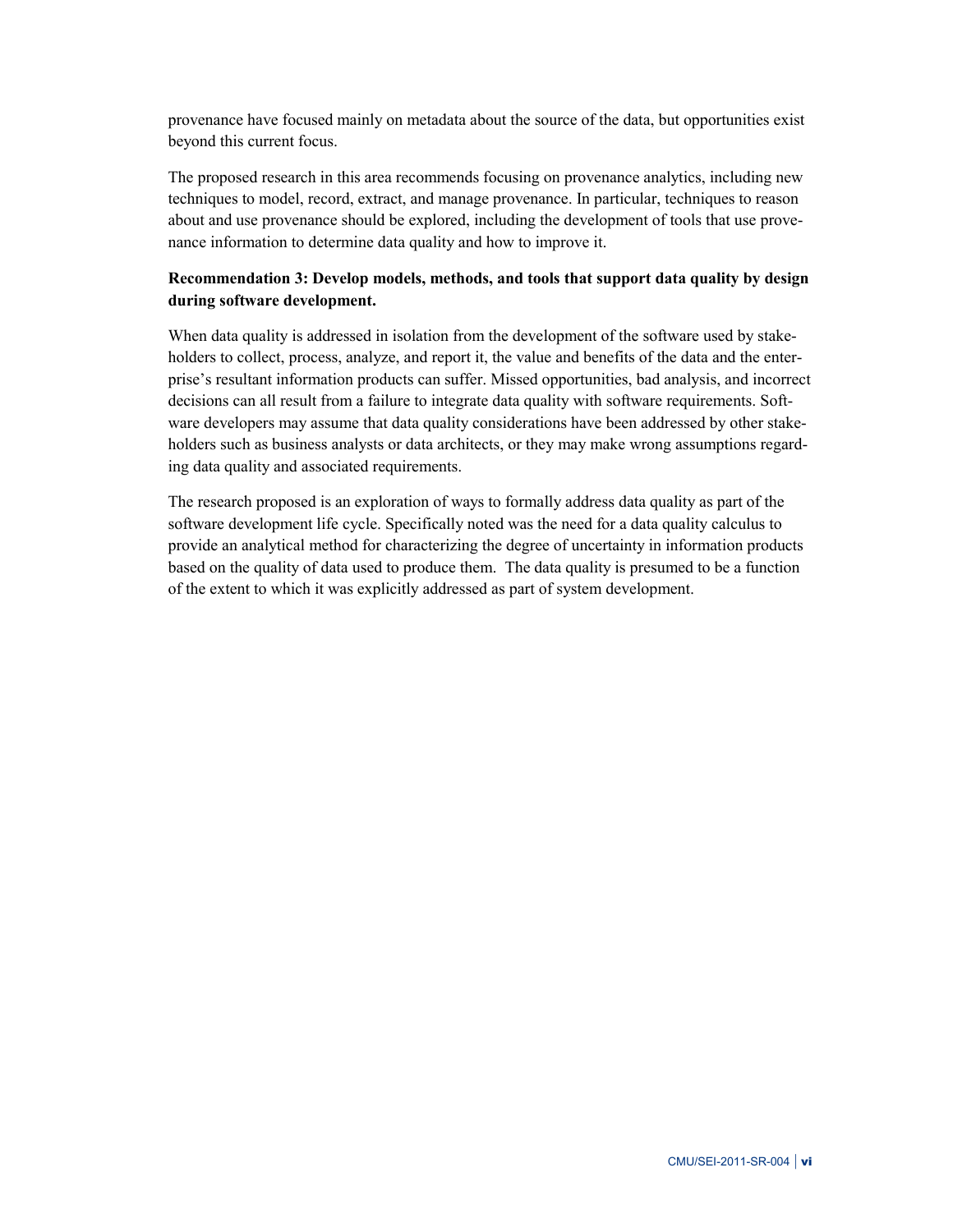# **Abstract**

The Department of Defense (DoD) is becoming increasingly aware of the importance of data quality to its operations, leading to an interest in methods and techniques that can be used to determine and improve the quality of its data. The Office of the Secretary of Defense for Acquisition, Technology, and Logistics (OSD [AT&L]), Director, Defense Research & Engineering (DDR&E) sponsored a workshop to bring together leading researchers and practitioners to identify opportunities for research focused on data quality, data analysis, and data use. Seventeen papers were accepted for presentation during the workshop. During workshop discussion participants were asked to identify challenging areas that would address technology gaps and to discuss research ideas that would support future DoD policies and practices. The Software Engineering Institute formed three primary recommendations for areas of further research from the information produced at the workshop. These areas were integrating data from disparate sources, employing provenance analytics, and developing models, methods, and tools that support data quality by design.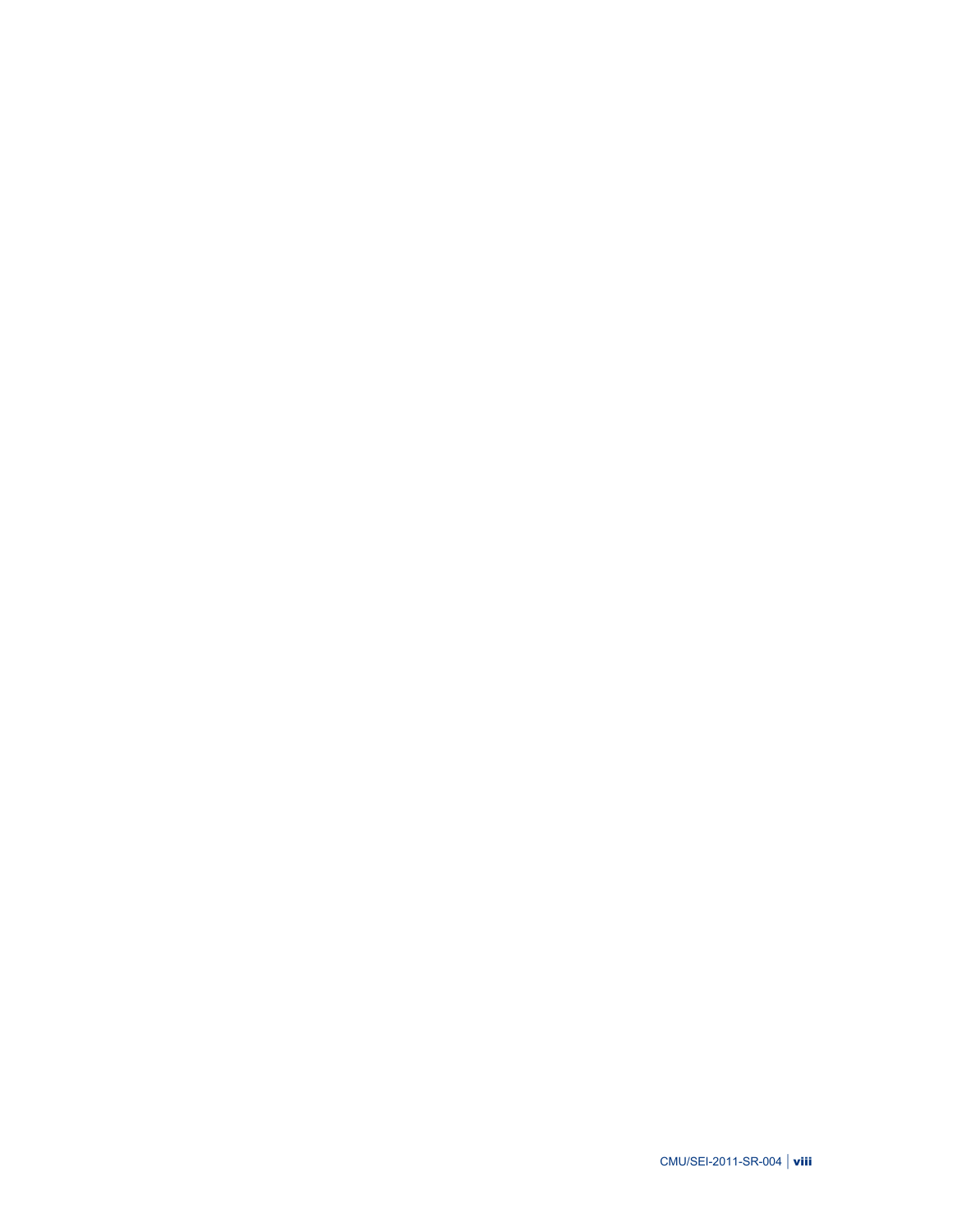# **1 Introduction**

# **1.1 Background**

The Department of Defense (DoD) is becoming increasingly aware of the importance of data quality to its operations. The negative impacts of poor quality data have been acknowledged in several recent studies and government reports. Poor data costs the DoD and federal government billions of dollars per year: an estimated \$13 billion for the DoD and \$700 billion for the federal government [English 2009].

Government Accountability Office (GAO) reports indicate the DoD also suffers from the use of poor quality data in its measurement and analysis infrastructure [GAO 2009]. The consequences of this can be significant:

- Data and information reported to program offices is often flawed or incomplete. This data is further reported to oversight organizations, stored in repositories, and used as input for future evaluations and decisions.
- Flawed data negatively influences the development of acquisition policy and processes.

This growing recognition of the need to improve data quality is fueling more efforts to understand how data should be collected, analyzed, stored, and shared.

# **1.2 Workshop Overview**

A three-day workshop was held at the Software Engineering Institute in Arlington, Virginia, October 26-28, 2010. The workshop was sponsored by the Office of the Secretary of Defense for Acquisition, Technology, and Logistics (OSD [AT&L]), Director, Defense Research & Engineering (DDR&E).

The goals of the workshop were to

- bring together leading researchers and practitioners to identify rich opportunities for research focused on data quality, data analysis, and data use
- identify the *challenging* areas that will address technology gaps, both short term and long term
- identify research ideas and technologies to support future policies and practices focused on improving the quality and value of data within the DoD
- promote further research on the above topics

Workshop attendance was by invitation only. Seventeen papers were accepted for presentation during the first two days of the workshop. On the final day of the workshop, participants worked in teams to develop several proposals for further research, using Heilmeier's Catechism to structure their efforts [Heilmeier 1991].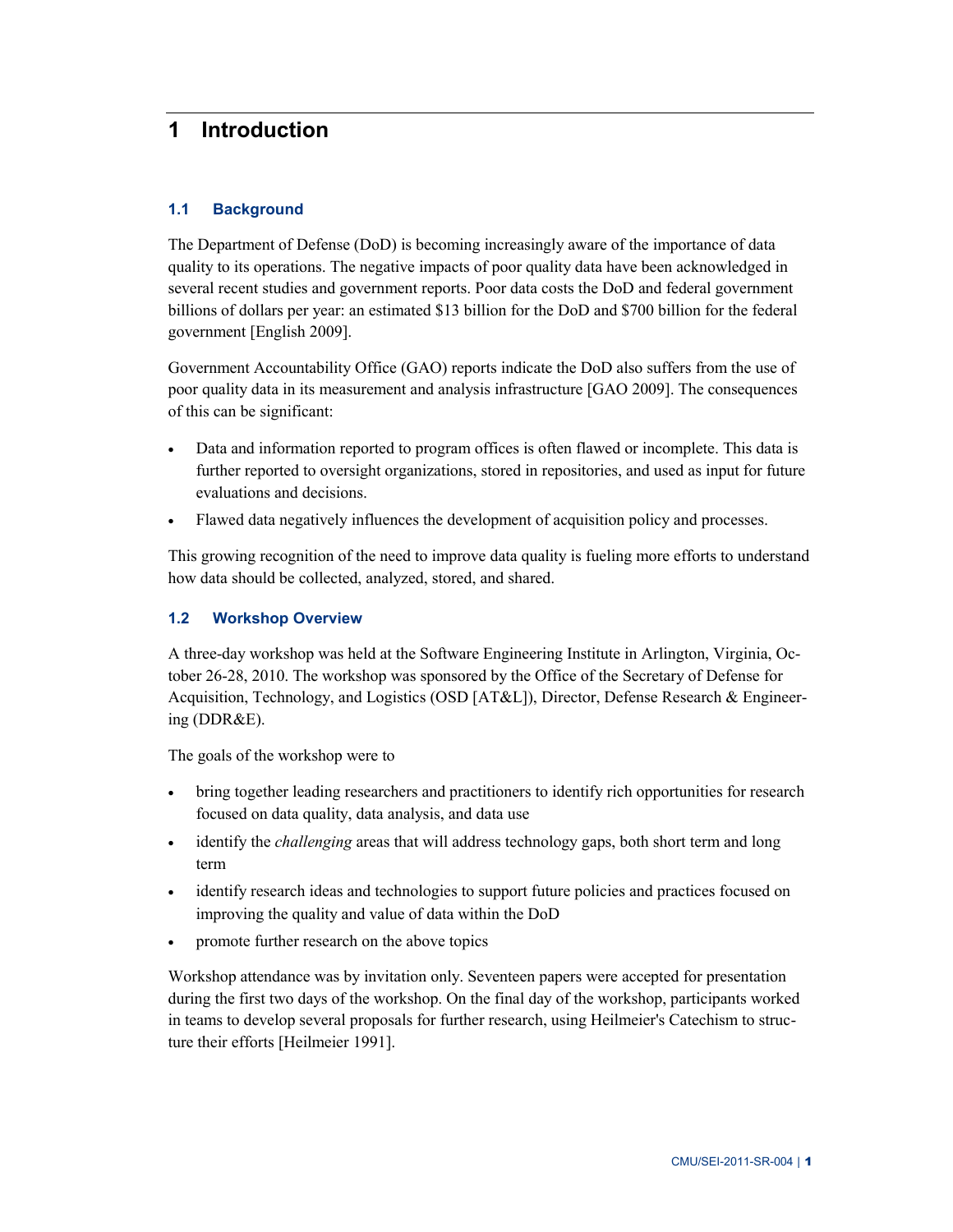### **1.3 Workshop Participants**

#### **Presenters**

| Dr. Nabil R. Adam        | U.S. Department of Homeland Security                  |
|--------------------------|-------------------------------------------------------|
| Dr. Peter Aiken          | Data Blueprint, Inc.                                  |
| Dr. Diana I. Angelis     | Naval Postgraduate School                             |
| Dr. Mary Maureen Brown   | University of North Carolina at Charlotte             |
| Dr. Susan B. Davidson    | University of Pennsylvania                            |
| Mr. Brett Dorr           | DataFlux                                              |
| Mr. Robert Flowe         | OUSD (AT&L)                                           |
| Mr. David C. Hay         | Essential Strategies, Inc.                            |
| Mr. John Horst           | National Institute of Standards and Technology (NIST) |
| Dr. Alan Karr            | National Institute of Statistical Sciences (NISS)     |
| Mr. David Loshin         | Knowledge Integrity, Inc.                             |
| Dr. Douglas J. MacKinnon | Naval Postgraduate School                             |
| Dr. Tim Menzies          | West Virginia University                              |
| Dr. Sudha Ram            | University of Arizona                                 |
| Dr. Thomas C. Redman     | Navesink Consulting Group, LLC                        |
| Mr. David Schlesinger    | Metadata Security, LLC                                |
| Dr. John R. Talburt      | University of Arkansas at Little Rock                 |

# **Attendees**

| Dr. Jon Agre         | <b>Institute for Defense Analyses</b>    |  |  |
|----------------------|------------------------------------------|--|--|
| Ms. Anita Carleton   | Software Engineering Institute           |  |  |
| Ms. Erin Harper      | Software Engineering Institute           |  |  |
| Mr. David Jakubek    | OUSD (AT&L), DDR&E                       |  |  |
| Mr. Mark Kasunic     | Software Engineering Institute           |  |  |
| Ms. Patricia Lothrop | OUSD (AT&L)                              |  |  |
| Dr. Michael May      | OUSD (AT&L), DDR&E                       |  |  |
| Mr. Ryan Mckenzie    | Amentra, Contract Support to OUSD (AT&L) |  |  |
| Dr. Richard Wang     | Headquarters, Dept. of the Army          |  |  |
| Dr. David Zubrow     | Software Engineering Institute           |  |  |

#### **1.4 About This Report**

Section 2 of this report summarizes the papers presented at the workshop. Section 3 describes the results of two brainstorming activities that were conducted to set the context for the discussion of data quality problems and to identify possible innovations. Section 4 lists the research proposals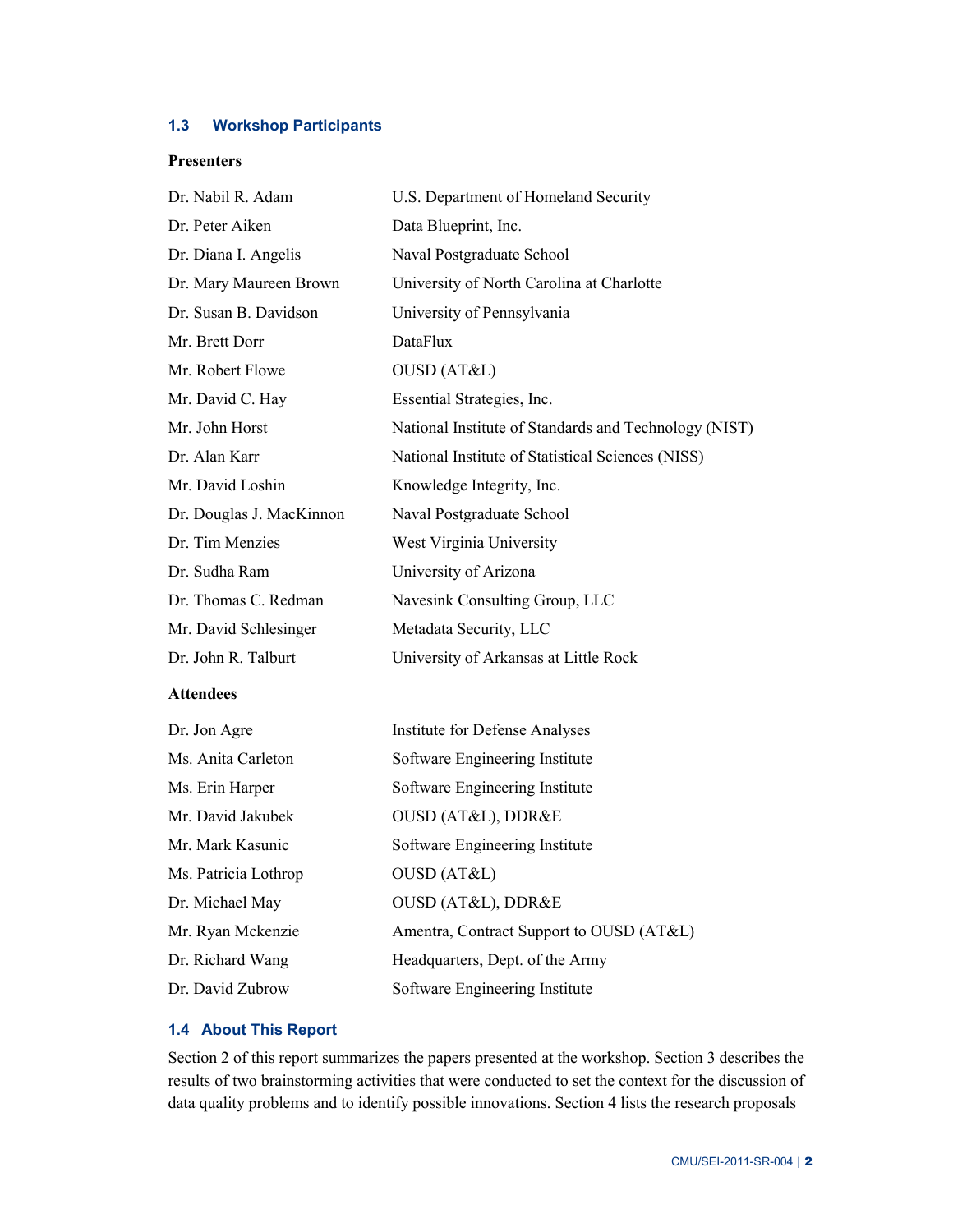that were developed by groups of workshop participants. Section 5 lists three recommendations that the SEI identified for further research based on the proposals in Section 4. The appendix contains a copy of the agenda used for the workshop.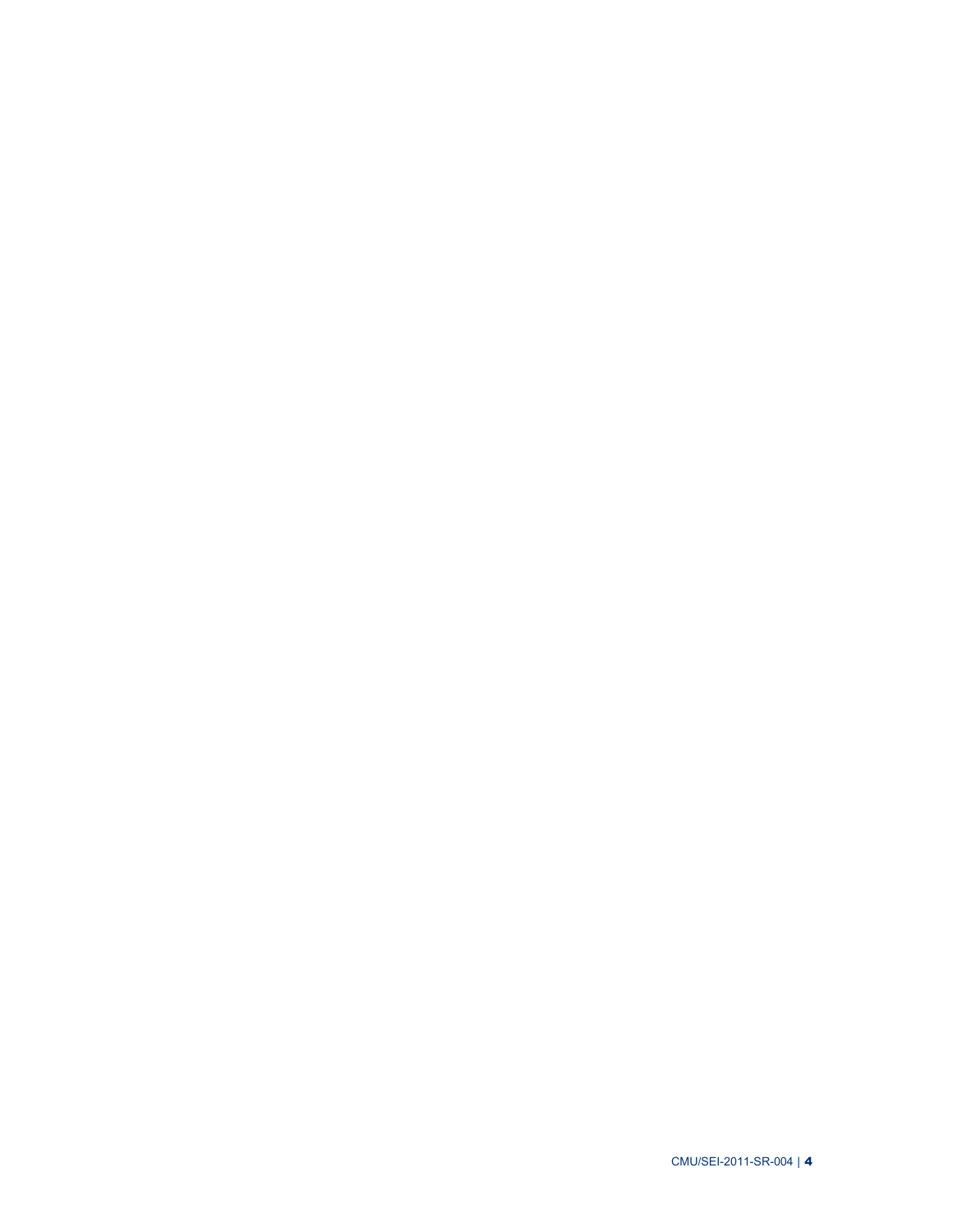# **2 Workshop Presentations**

This section contains summaries of the papers presented at the workshop. The papers and the paper summaries reflect the views of the authors, not those of the SEI or the workshop sponsors. Most of the papers are available in full on the SEI website at

[http://www.sei.cmu.edu/measurement/research/dataworkshop.cfm.](http://www.sei.cmu.edu/measurement/research/dataworkshop.cfm) For papers not available through the site or for questions about the papers' contents, please contact the authors.

Presentations were grouped into the following six topics:

- 1. Data quality issues in DoD acquisition
- 2. Managing data quality
- 3. Understanding the quality of real-time data
- 4. Data quality monitoring and impact analysis
- 5. The role of data provenance
- 6. Modeling data quality

# **2.1 Data Quality Issues in DoD Acquisition**

# **OUSD AT&L Perspectives and Initiatives: Acquisition Visibility and Data Quality**  Robert Flowe

Robert Flowe from the Office of the Under Secretary of Defense for Acquisition, Technology, and Logistics (OUSD AT&L) gave an introductory presentation about data quality needs in the DoD. The DoD uses acquisition data for management and oversight. The Acquisition Visibility (AV) initiative was established to improve the use and availability of the data, specifically to (1) make acquisition data more visible and useful, and (2) make it easier on the people required to report data.

The AV initiative has three themes:

- Data governance Data governance pertains to the laws, regulations, and policies that govern data generation. There are no widely-employed data standards in use. With many local policies in place, opportunities need to be indentified to streamline and de-conflict these policies to reduce redundancy and improve data quality.
- Data transparency The reliability of data needs to be enhanced through monitoring and validation. The ability to link to authoritative data from a responsible source helps answer questions about reliability, trust, and provenance. A goal is to have a "one-stop shopping" place with a single entry point where DoD senior leadership can get the best data.
- Value-added data services and tools Functionally-tailored tools that use authoritative data are needed to support DoD acquisition management and oversight. These tools could help to address problems with business rules, exception handling, validation, and estimation. Further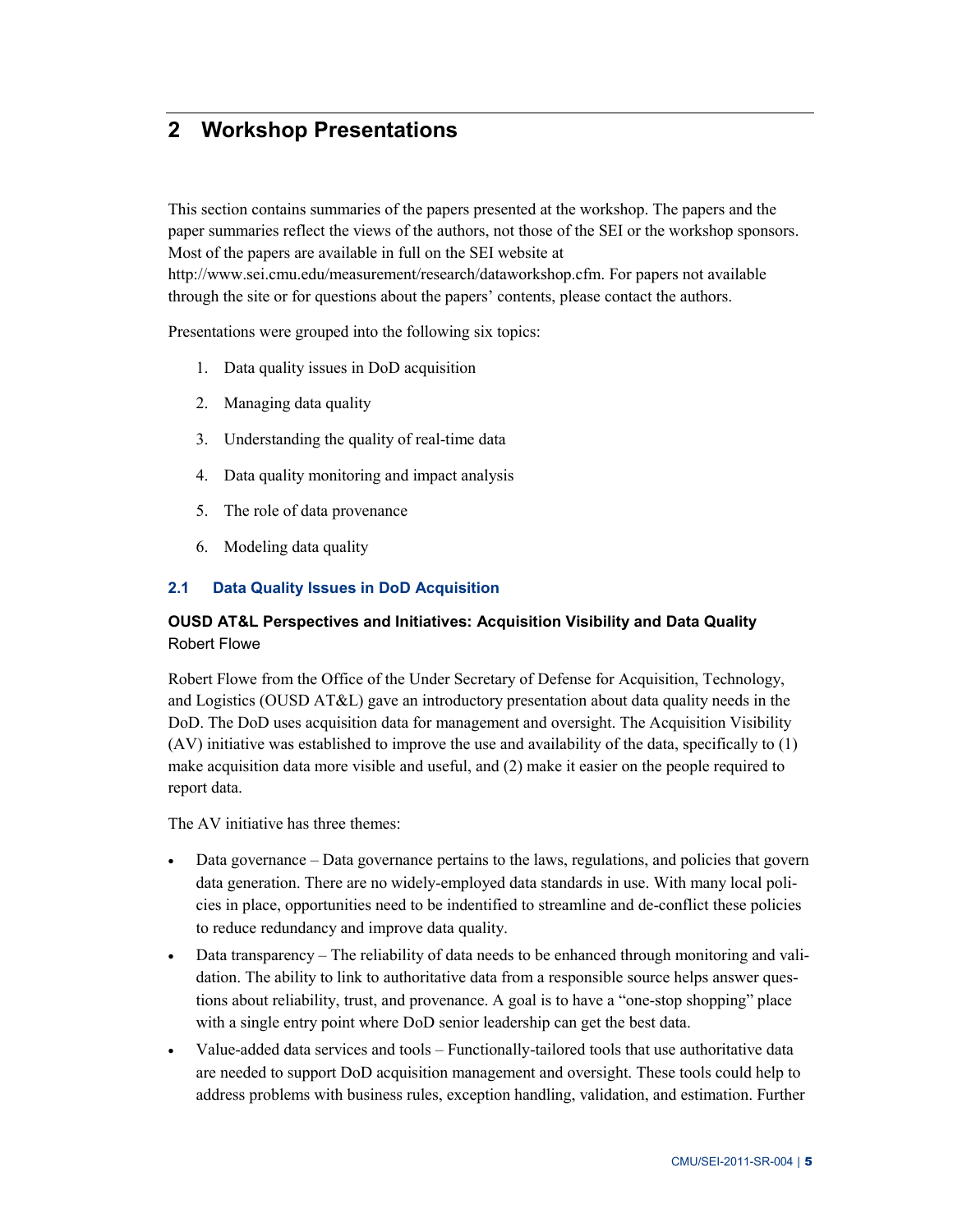research is needed to determine where automation or augmentation is appropriate. These tools could provide the ability to check data quality on the way in and on the way out and determine if algorithms are being applied correctly.

Flowe outlined some challenges to getting good data, including capturing business rules and other metadata, validating correctness, and handling exceptions. Better data quality tools and methods could help meet these challenges. Specifically, methods are needed for assessing the maturity of a data source, handling the subtle business rules that provide necessary context to the data, and assessing data quality at the "wholesale" versus "retail" level. Flowe concluded by proposing a new framework for a data quality model.

# **Resource Management Decision (RMD) 700 and Programmatic Interdependencies**  Mary Maureen Brown

In her paper, Mary Maureen Brown provided a brief overview of ongoing research that seeks to isolate the programmatic success factors of joint capability initiatives. A data shortfall recognized during this research and also observed by AT&L's Acquisition Visibility Service-Oriented Architecture (AV SOA) initiative led to the issuance of Resource Management Decision directive 700 (RMD 700), which seeks to improve major defense acquisition program (MDAP) resource data transparency.

Brown pointed out that although program interdependencies are growing rapidly, little attention has been devoted to understanding the nature of the interdependencies and their potential consequences. The research she described examines DoD acquisition "from the context of a network of interrelated programs that exchange and share resources for the purpose of establishing joint capabilities." The goal is to determine which resources are being exchanged as part of the interdependencies.

When attempting to examine budget exhibits in the context of interdependencies, Brown said, it became evident that the cost data among various reports were incomplete, inconsistent, and largely inaccurate. As a consequence, it was impossible to isolate the true cost of a given MDAP initiative.

This contributed to a consensus that there was a need for a greater focus on data standards, data transparency, and data visibility. Spearheaded by the AV SOA initiative, in partnership with the Comptroller and Cost Assessment and Program Evaluation (CAPE), RMD 700 seeks to address the issue of cost data quality.

While discussing future research opportunities, Brown pointed out that 95% of the MDAPs have problems in their cost, procurement, and budget data. To move into the new world of joint capabilities, Brown concluded, we need to ask the research questions that will tell us how to mitigate these problems.

Further areas of research identified by Brown include the following:

- Behavioral changes
- Policy changes (i.e., Resource Management Decision Directive 700)
- Technical needs, such as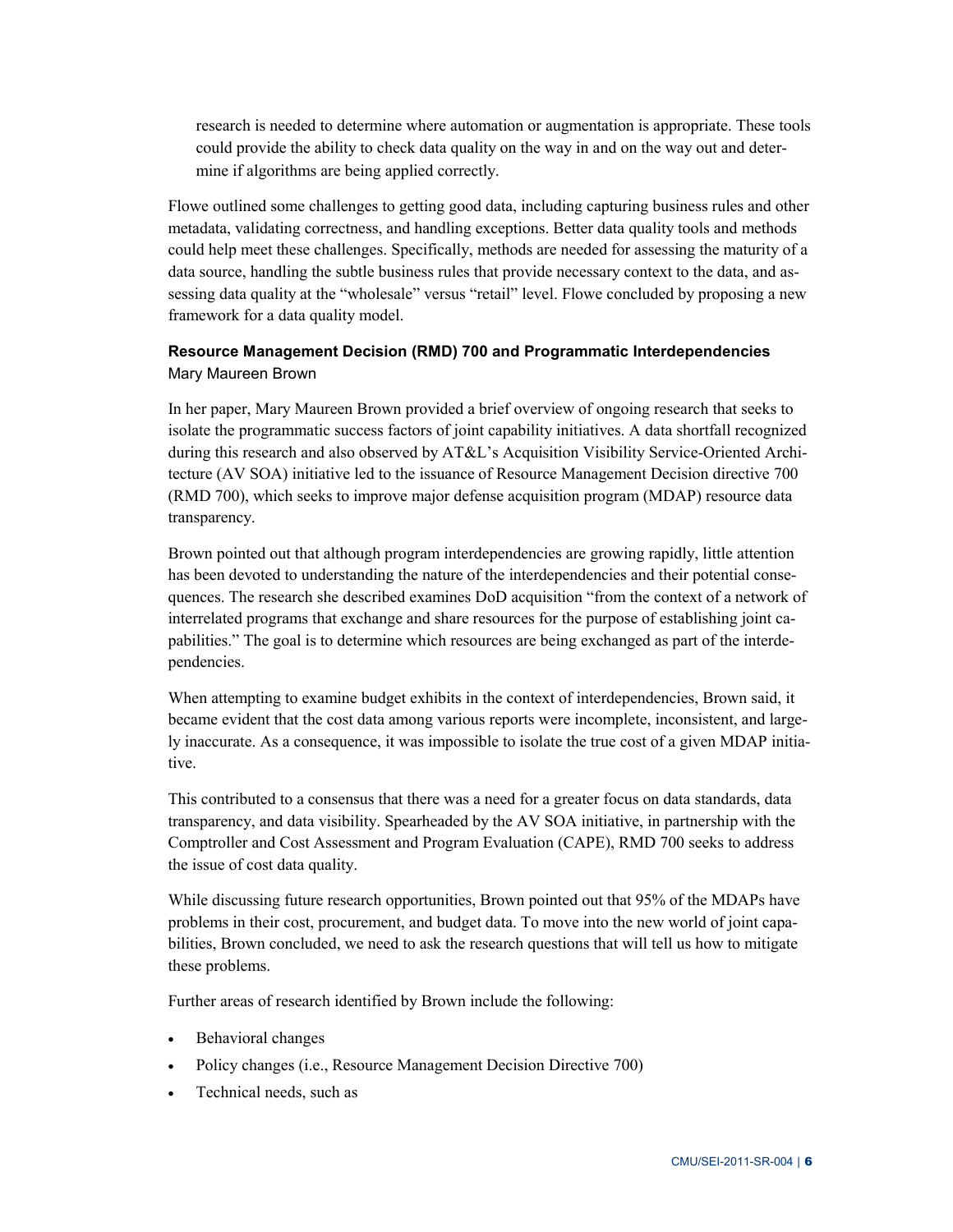- − interoperability in bringing various data sets together and maintaining them while they are in constant change
- − multidimensional scaling, or the ability to look at problems "on the fly" in multiple dimensions
- agent-based systems
- pattern recognition
- − visualization, or the ability to show data in a way that helps people understand it and make decisions

#### **Measuring Transaction Costs in DoD Acquisition Programs**

Diana I. Angelis, John Dillard, Raymond Franck, and Francois Melese

Conventional cost estimation techniques used to support the acquisition of major weapon systems rely on production costs, and as a result most of the data in DoD cost databases also relate to production costs. Diana Angelis stated that transaction cost economics "suggest that another set of costs—transaction costs (the costs of coordination and motivation) should also be considered in developing a cost estimate." She noted that the first step in doing so is to identify and measure transaction costs in DoD acquisitions.

Angelis went on to describe research efforts undertaken to measure transaction costs in DoD acquisition programs. Two research projects, sponsored by the Acquisition Research Program at the Naval Postgraduate School, were conducted by Diana Angelis, John Dillard, Chip Franck, and Francois Melese. This research "suggests how transaction costs for DoD acquisitions might be measured and discusses difficulties encountered in using data in DoD cost databases to support the measurement of transaction costs for major weapon systems."

Angelis stated that after examining the data, the need for standardization in the information collected for cost databases became readily apparent. She suggested that "for a given category, the data collected should be consistent over time and across categories. If there are necessary changes in the data categories, there should be a mapping from the old categories to the new categories. Differences between databases should be reconciled to provide better quality information to decision makers and cost analysts."

Angelis stated that measuring transaction costs in DoD acquisition may improve cost estimating for major weapon systems, but current practices do not support measuring these costs, directly or indirectly. In conclusion, she said that "measuring and reporting transaction costs may lead to more complete cost estimates and provide the DoD with important information about the effectiveness and efficiency of the acquisition process."

# **2.2 Managing Data Quality**

# **Practical Considerations for Rapidly Improving Quality in Large Data Collections**  Peter Aiken

In his paper, Peter Aiken discussed the fundamental issues in existing approaches to improving DoD data quality. A major problem noted by Aiken is that most organizations are still approaching data quality problems from stove-piped perspectives. He also pointed out that because many data quality challenges are unique or context specific, the resolution of those challenges cannot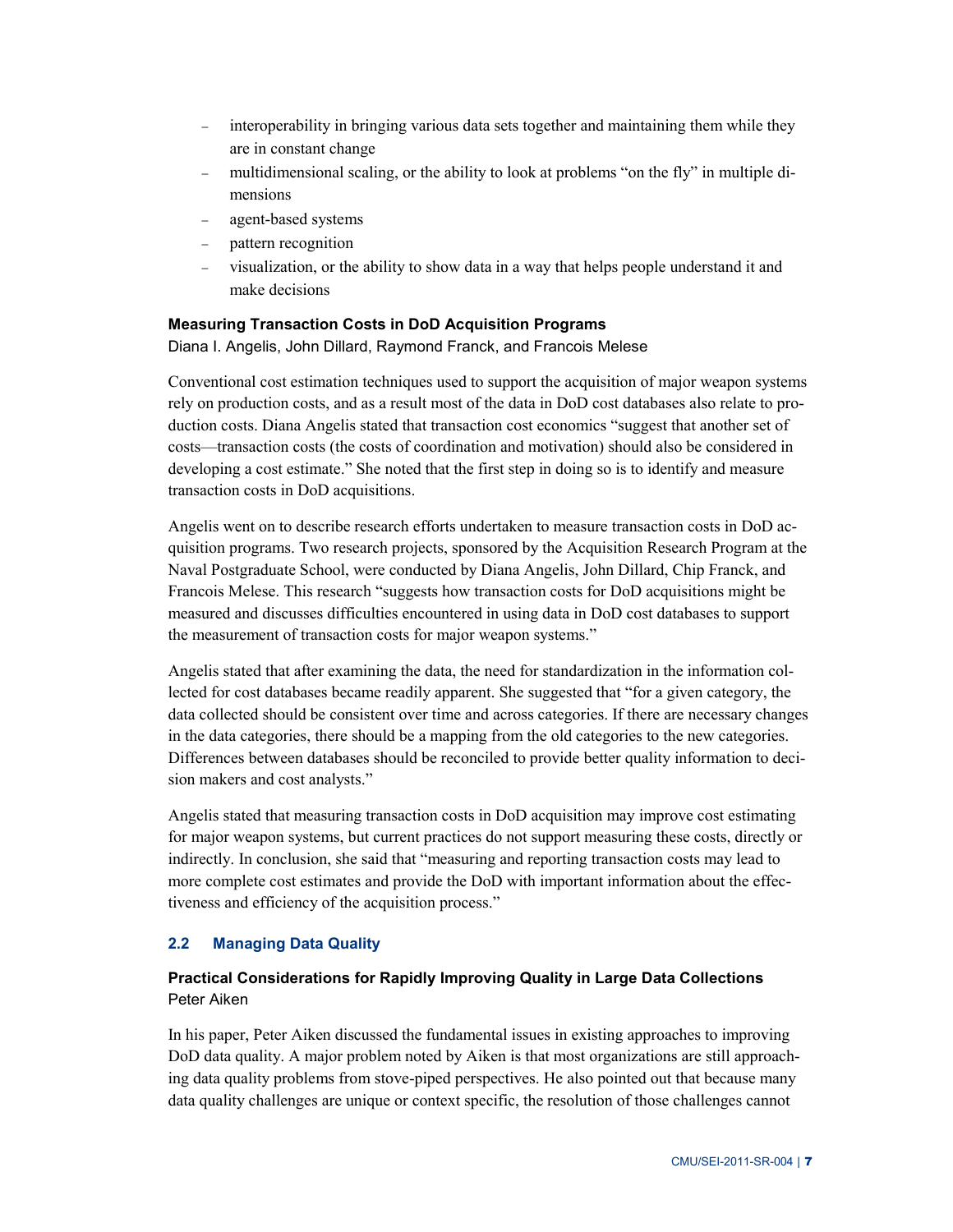follow programmatic solution development practices. Therefore, the development of "data quality engineering specialists" in organizations is needed. Also contributing to the problem, according to Aiken, is that educational institutions are not addressing the issues and vendors "are incented to not address the challenges proactively."

Aiken also described possible solutions to many of these problems. First he pointed out that a body of knowledge (BoK) has already been developed: the Data Management BoK published by DAMA International. The BoK describes primary data management functions focused on delivering data to the organization, structured around several environmental elements.

Improvements to available tool sets could also contribute to solutions, and a multitude of products are now available to assist with various analyses and tasks. Aiken proposed that "the most common problem now facing the DoD is the widespread perception that tools alone will accomplish data quality improvements and that the purchase of a software package can solve data quality problems." Aiken further stated that "the best data quality engineering solutions will continue to be a combination of selected tools and specific analysis tasks, with the primary challenge in determining the proper mix of human and automated solutions."Aiken concluded his paper with the idea that data quality must be approached as a specialized discipline.

# **Issues and Opportunities for Improving the Quality and Use of Data Within the DoD**  David Hay

 In his paper, David Hay discussed how the DoD can ensure that the right people get the right data when they need it. He focused on the complexity of data structures and proposed that "the true, underlying structure of the concepts described by the DoD's data is considerably simpler than most of their embodiments in real databases." Hay explained that understanding the simpler underlying structure is essential in making sense of the overwhelming complexity of real databases and systems.

Hay went on to say that data architecture and data presentation require different orientations, and that data are most effectively managed so that as business situations change, these changes can be addressed with changes to configuration data values—without having to change the underlying structure of a model or database. Data presentation, in contrast, must be in terms the customer understands. Customers have particular "views" of the data, which tend to be in the concrete terms of their daily experience.

Hay concluded by outlining three kinds of improvements that he considers necessary for better data quality:

- 1. Improved processes Data capture can be made intuitive, and required data checks can be built in to make them impossible to violate.
- 2. Improved data models If the data are badly organized, with duplicates and poorly related tables, then errors are easier to make. Also, if customers do not understand the underlying structure of the data, they might formulate queries that return something very different from what they expected or completely wrong. Some problems occur because the data model did not correctly reflect the underlying structure of the world; others because the customer did not understand the implications of the model.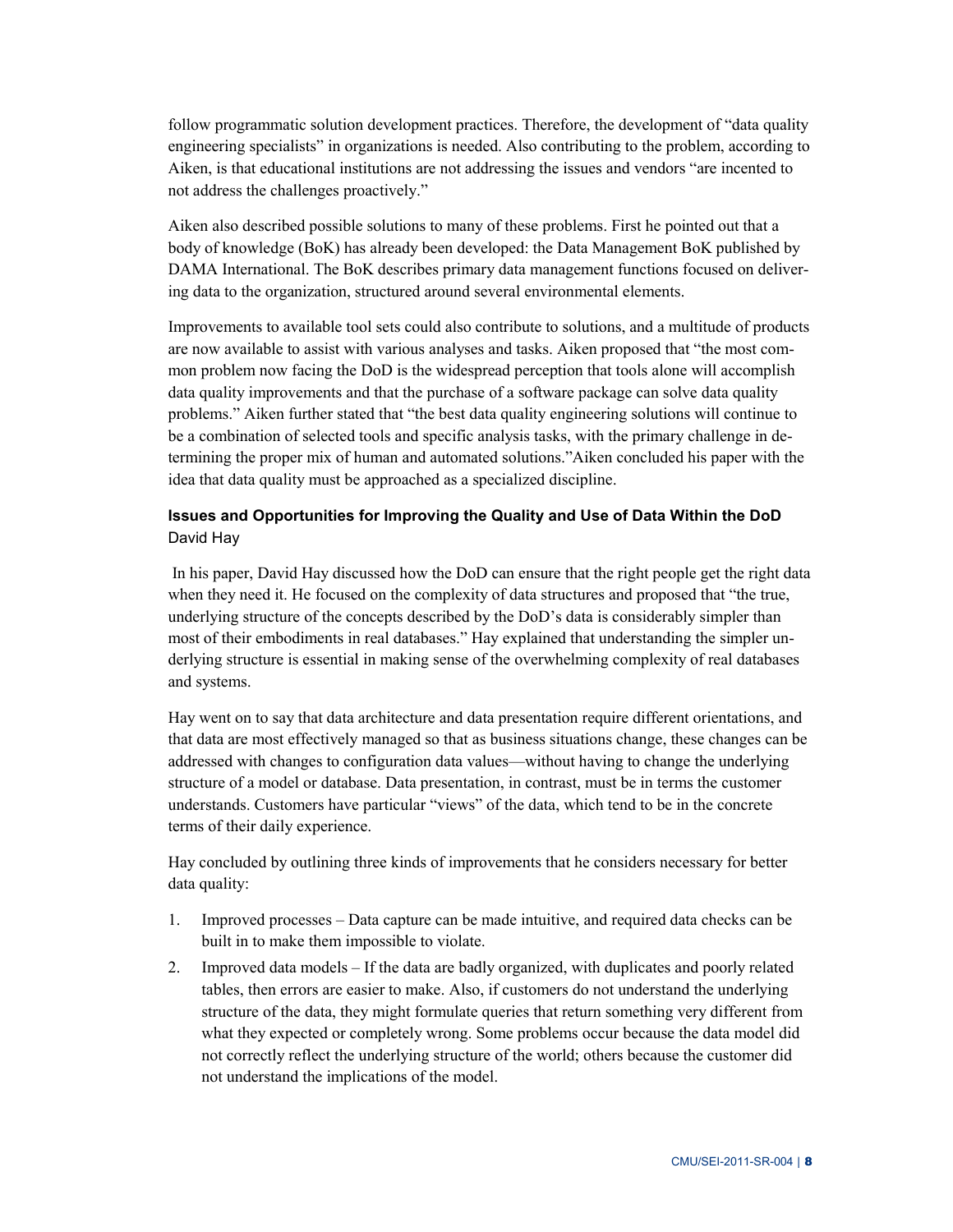3. Improved training – Training must be an ongoing process. Customers need to be taught the implications of the data structure in their data model, and the people responsible for capturing data need to be taught the proper way to do so.

# **Taxonomy to Drive Data Quality, Security, and Regulatory Compliance in a Global Enterprise**  David Schlesinger

Metadata-driven data management uses multi-dimensional metadata to manage data security and define the data flow through the enterprise. In his paper, David Schlesinger discussed the use of metadata-driven management in the context of taxonomy for metadata that can drive data quality and protection.

Schlesinger suggested that the issues of data quality and data security "will not be managed maturely until we accomplish three interim goals:

- 1. We must abandon our traditional ideas of what constitutes information definition and expand it to include all attributes important to the organization.
- 2. Traditional security classification structure must evolve to allow a richer data description that includes metadata characteristics for quality capability, regulatory compliance, and data protection.
- 3. There must be a centrally accessible and authoritative data dictionary (i.e., metadata repository) that holds the security, regulatory, and quality definitions for every type of information used within the enterprise."

Schlesinger concludes that "regulatory compliance, data security, and accurate entitlement decisions require access to rich metadata resources, crisp definitions, and documented procedures, and must extend across the organization uniformly to provide this governance knowledge as a service to all business and operational units."

# **Security and Confidentiality in Outsourced Databases**

# Nabil Adam, Bijit Hore, and Sharad Mehrotra

In this paper, Nabil Adam discusses the emerging paradigm of outsourcing databases. He related that outsourcing provides significant advantages to users, including reliability, continuous availability, accessibility from many locations, and performance at a fraction of the cost and effort compared to creating a similar service in-house.

He also said that there are significant risks to outsourcing. The data resides outside the control of the user, which can pose significant security and privacy risks. Adam points out that recent research has addressed many of the security challenges that arise in the outsourcing model, but a complete solution to outsourcing that offers efficient storage, retrieval, sharing, and mobile access but also ensures data privacy and confidentiality remains a challenge.

He states that it is unlikely that all security vulnerabilities in the outsourcing model can be completely eliminated using specialized data hiding or encryption-based strategies. Instead of trying to completely eliminate disclosure risks, Adam proposes a new direction of research that explores strategies to contain and manage risks in the outsourcing solutions. This approach would identify the inference channels that might compromise data confidentiality, characterize their interaction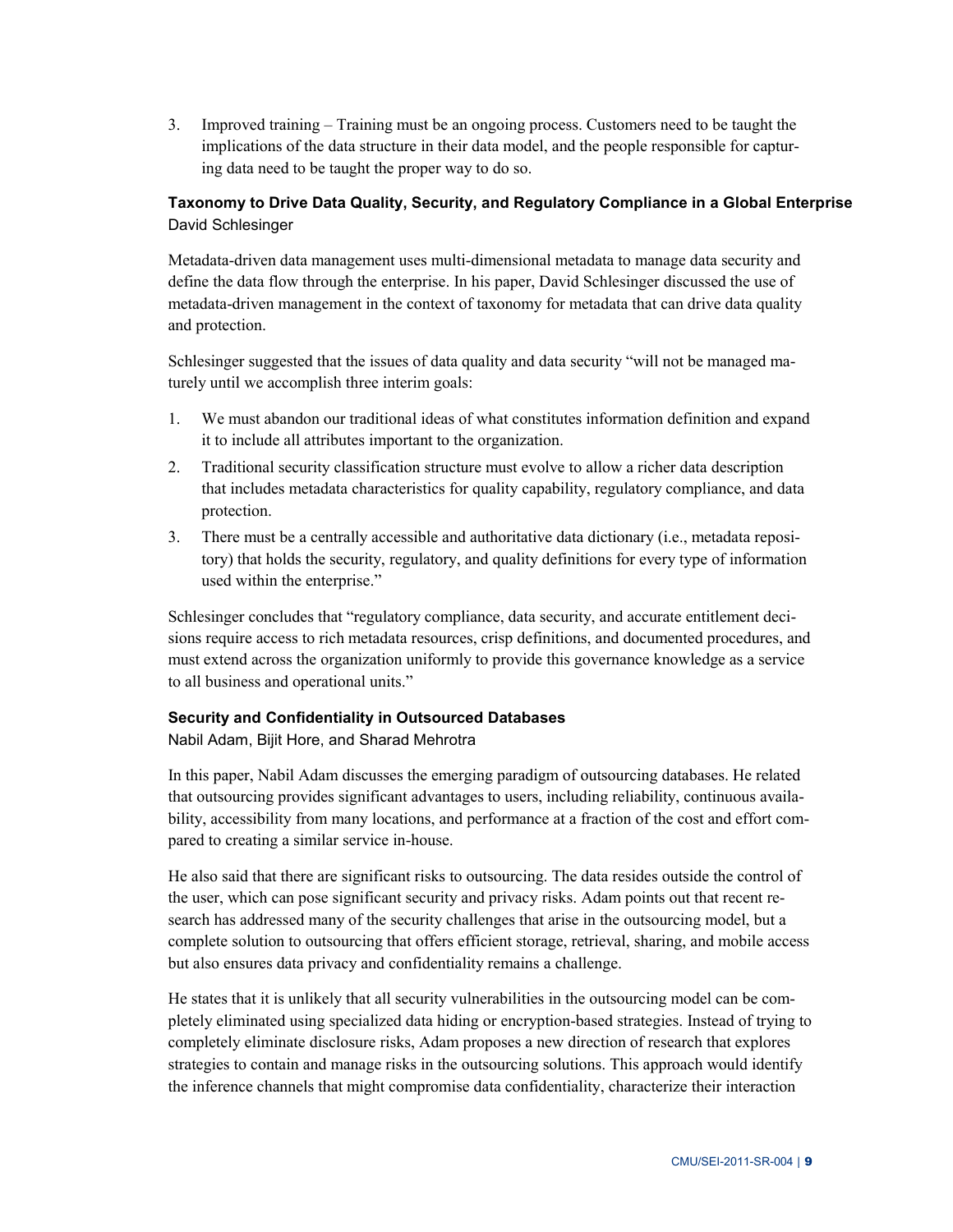and interdependence, and then reduce the overall risk of exposure instead of completely eliminating it.

Another fundamental challenge described by Adam was support for secure information sharing in the outsourced model. While the ability to seamlessly share data with others has helped popularize existing outsourcing solutions, little research has been done to explore the challenge of supporting secure data sharing. Adam concluded with a discussion of an approach to privacy and data confidentiality using a privacy middleware that sits between the client and server and implements the client's privacy policies on the outgoing data.

# **Issues and Opportunities for Improving the Quality and Use of Data within the DoD**  Douglas MacKinnon, Ying Zhao, and Shelley Gallup

Douglas MacKinnon described several challenges and motivations related to the DoD's efforts to improve data quality and use. The first challenge he identified relates to the source of the data: DoD applications often include data from disparate real-time sensor and archival sources with multiple dimensions. The high rates of collection for these kinds of data mean that large volumes accumulate quickly. While some of the data collected is structured data in traditional forms, a large percentage of the data is unstructured (e.g., in free text, Microsoft Word documents, PDF documents, PowerPoint documents, and emails). He pointed out that providing for the storage, analysis, search, and retrieval of the data in each source while at the same time providing a crossexamination of all the data to create a full picture—a form of "situation awareness"—is a daunting task. Analysts need automated analysis tools to create and sustain situational awareness in real time.

Another problem is that intelligence data "arrives from myriad sources that overwhelm analysts' abilities to perform the necessary deeper intelligence analyses that result in timely, situational awareness." Currently, analysts "manually comb through immense volumes of multi-source, multi-classification level intelligence data to find previously unknown, undiscovered patterns, associations, relationships, trends, and anomalies."

MacKinnon described current research that applies a data-driven automation system called lexical link analysis (LLA) to help DoD researchers and decision makers "recognize important connections (concepts) that are patterns derived from dynamic, ongoing large volumes of DoD data collection." Lexical analysis is a form of text mining in which word meanings represented in lexical terms are developed from their context, while link analysis is a subset of network analysis that explores associations between objects and reveals crucial and sometimes unexpected relationships. LLA is an extension of lexical analysis combined with link analysis.

MacKinnon asserted that if this research is successful, it could facilitate real-time awareness and reduce the workload of decision makers. He listed the following areas he believes will be impacted by this research:

- understanding and managing massive, dynamic data
- analysis of social, cultural, and linguistic data
- multidisciplinary approaches to assessing linguistic data sets
- extraction and representation of the information in non-technical, unstructured documents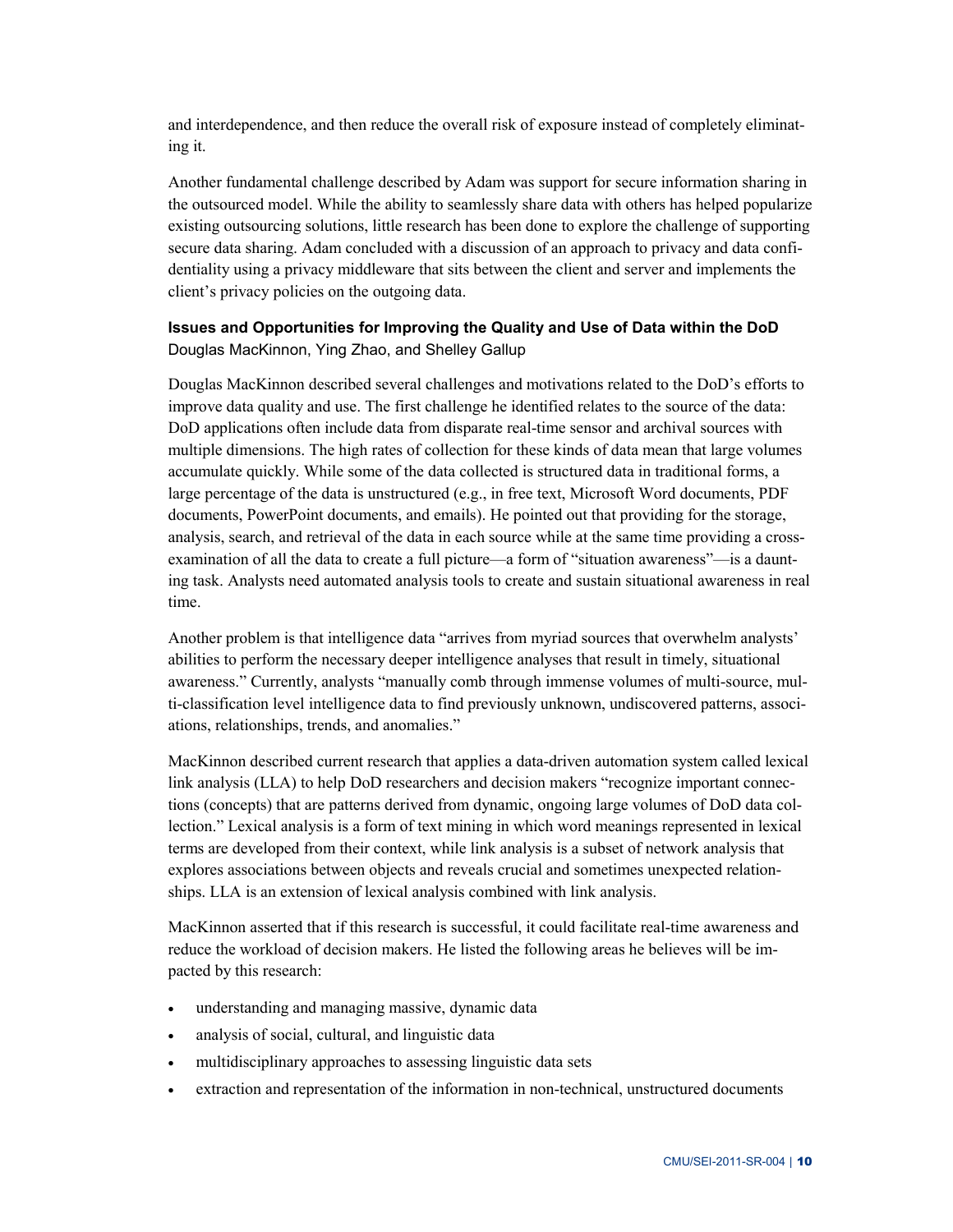- effective analysis of massive, unreliable, and diverse data
- analysis of significant societal events

#### **2.3 Understanding the Quality of Real-Time Data**

# **Achieving Information Quality**

# John Horst

In his paper, John Horst said that while the storage of raw data still happens, it is increasingly being replaced by data stored in an organized and meaningful structure. This "data plus meaning" is what Horst describes as information quality, and he asserted that "achieving information quality is even more challenging than achieving data quality."

One problem related to data quality, Horst said, is that data are often presented to the consumer without associated descriptive semantics. These semantics and summary statistics, however, "are essential to the efficient perception and application of data content to process improvement." He suggested that this problem could be mitigated by refining guidelines for defining and associating semantics and summary statistics to raw data. He also advocated working backward and looking at common processes and determining how they dictate data storage and what additional semantic information is required. With software versions and data formats changing frequently, it is also essential to define standard procedures for continuous data validation and verification.

Horst stated that communication is essential when going beyond data quality improvements to improving information quality, and information quality can be degraded by a failure to communicate. The failure commonly occurs because there is a proliferation of languages for the same information. Translation is required, leading to information quality losses and other significant costs. To mitigate this problem and maximize information (and data) quality, he recommended the use of well-defined languages and uniform implementations of these languages by information generators and information consumers.

# **Information Quality Education and Research at UALR**  John Talburt

John Talburt, advisor for the Master of Science in Information Quality (MSIQ) program at the University of Arkansas at Little Rock (UALR), provided an introduction to the education and research initiatives at the university and their potential for improving the quality and use of DoD data. His paper also described the three tracks of current DoD-sponsored research at the university:

- 1. Identify information quality requirements for the layered sensor domain. This project focuses on the identification of information quality metrics related to the analysis of video data streams.
- 2. Prototype interactive 3-D information visualization in the layered sensor domain. This project focuses on using interactive 3-D visualization to improve the quality of information available in the layered sensor domain.
- 3. Create visual rendering and display of text and information quality metrics. This project proposes that integrated processing of data from multiple types of sensors can benefit a variety of decision making processes. An information processing scheme is being prototyped that of-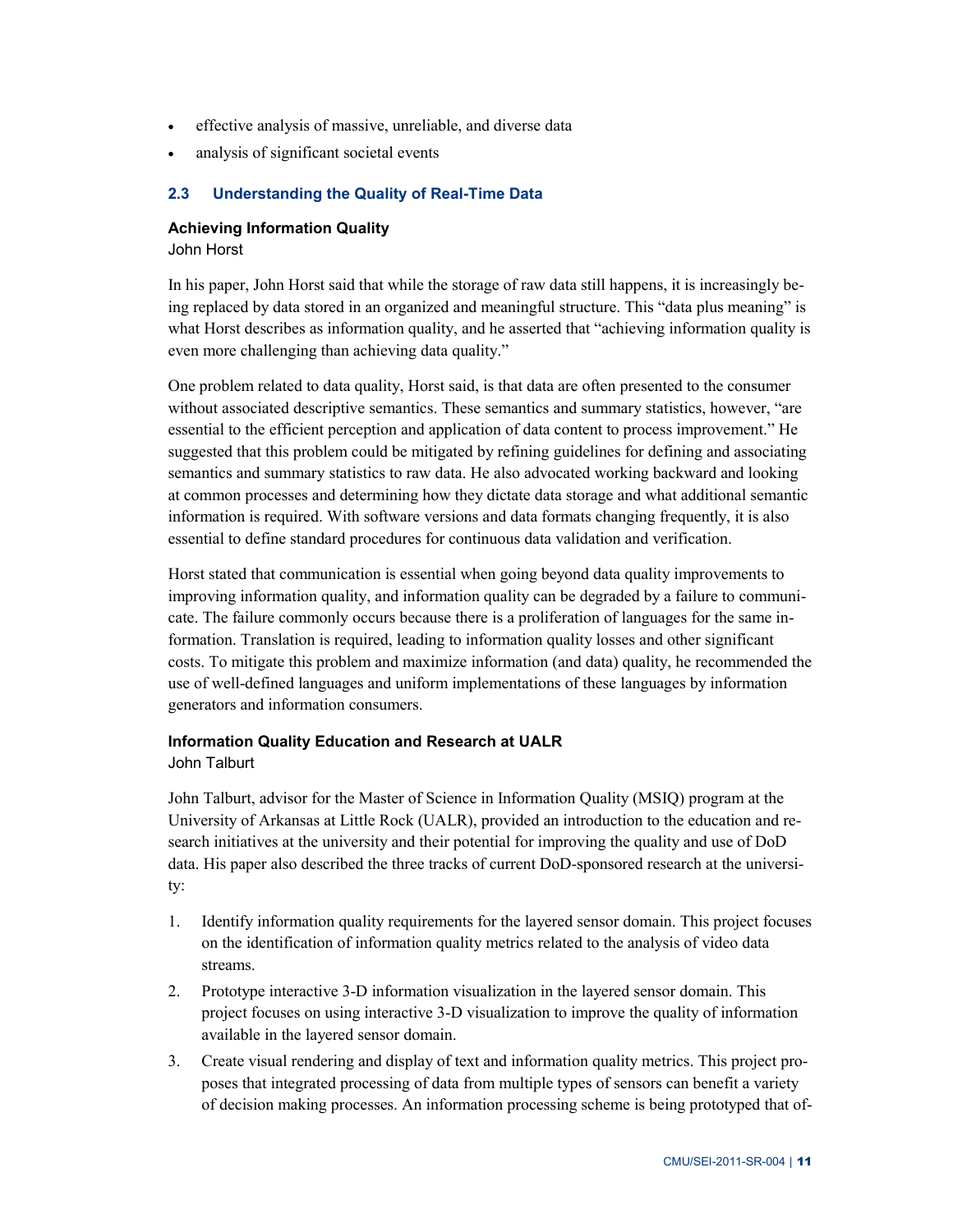fers data fusion for multiple sensors. For example, data from temperature sensors or motion detectors could be fused with data from visual sensors, such as security cameras.

Talburt pointed out that, in addition to research, the UALR graduate program also provide education and training opportunities that could benefit the DoD. One of the goals of the UALR Information Quality graduate program is to help establish IQ as a recognized academic discipline, and the school is the only university in the U.S. to offer graduate-level degrees in information quality.

Talburt concluded with a description of other related research topics being explored at UALR:

- 1. The OYSTER project OYSTER (Open sYSTem Entity Resolution) is an open-source entity resolution system based on the identity capture architecture that supports probabilistic direct matching, transitive linking, and asserted linking. It also supports persistent identity identifiers.
- 2. Information hubs entity resolution, particularly identity resolution, is proving to be a critical process in the movement to create systems that facilitate information sharing across entity-centric, inter-organizational data stores. An emerging solution to this problem is to build a single system that connects to each of the participating organizations.

#### **2.4 Data Quality Monitoring and Impact Analysis**

#### **Evaluating the Business Impacts of Poor Data Quality**  David Loshin

In his paper, David Loshin described types of risks attributable to poor data quality and presented an approach to correlating business impacts to data flaws. He began by examining ways to determine the value of information and suggested that understanding the utility—or expected value to be derived from the information—is the best approach to determining value. Analyzing how data is being used to achieve business objectives and how flawed data can impede those goals is important because data quality is subjective. To determine the value added when the quality of the data is improved, the data's role in meeting business expectations must be understood. This involves identifying business impacts, related data issues, and their root causes; then quantifying the costs to eliminate the root causes.

Loshin said that to analyze the degree to which poor data quality impedes business success, a classification scheme can be used to categorize business impacts associated with data errors. The classification scheme he identified uses a simple taxonomy with four primary categories that relate to the negative impacts of data errors or the potential business improvements that could result from improved data quality. The four categories he mentioned include

- financial impacts
- confidence- and satisfaction-based impacts
- productivity impacts
- risk and compliance impacts

Loshin emphasized that the four high-level categories he identifies are not necessarily exhaustive. Since every industry, business, and organization is different, identifying impact requires an examination of how data is being used to achieve business objectives. He noted that "classifying the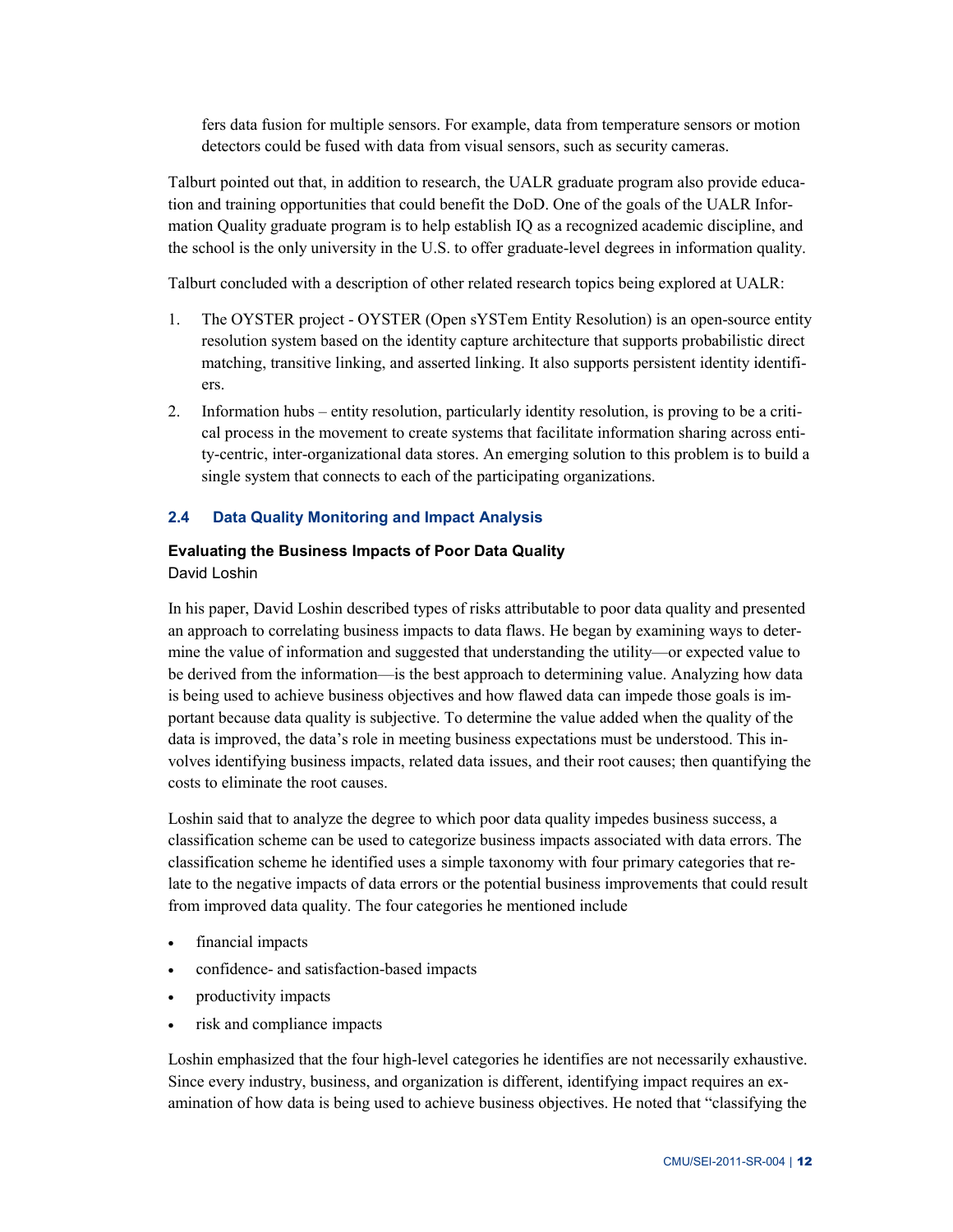business impacts helps to identify discrete issues and relate business value to high quality data, so it is valuable to examine these impact categories closely. Impacts can be assessed within enumerated subcategories, which help refine a means for quantification."

According to Loshin, quantifying and establishing a hierarchy for data quality issues provides two primary benefits. First, classifying impacts in small increments makes the determination of the impacts of poor data quality more manageable. Second, the categorical hierarchy of impact areas maps to a performance reporting structure for gauging improvement. Identifying where poor data quality impacts the business and where data quality improvement will help the business provides a solid framework for quantifying measurable performance metrics that can be used to develop key data quality performance indicators.

# **Data Quality, Logistics, and USTRANSCOM**  Brett Dorr

In his paper, Brett Dorr of DataFlux Solutions discussed the role of data in the logistics process. DataFlux and other organizations have provided assistance to the United Transportation Command (USTRANSCOM)—the group that provides air, land, and sea transportation for the Department of Defense—in their efforts to create a more effective data quality and data monitoring program.

Dorr first identified two primary data elements that can cause problems in logistics programs:

- 1. Improper or inadequate location information. Destination data that is missing, inaccurate, or unreliable can cause shipments to be delayed significantly or to arrive at the wrong destination.
- 2. Inability to track and manage complex shipments.

According to Dorr, many problems related to the first element have been prevented or mitigated through the implementation of data quality and validation efforts over the last 20 years. The second element – which requires understanding and managing data on materials or products – is inherently more problematic. Standards for product data are not as codified as those for customer data. Product data has conventions, but they are not as universally defined and understood as those for customers.

Applying logic to data can help with problems related to this element. Dorr noted that one approach is to create a way for information technology systems to replicate the same logic (i.e., business rules) that are already part of the intellectual fabric of the organization. To do this, the rules cannot be linked to any specific data source or database table, but instead mapped to any data source, text file, or real-time web service. This allows an enterprise to administer a single set of rules across all database systems and application transactions in the organization, decreasing the cost of implementing the quality rules.

After the business rules are established, the next step is to enable continuous monitoring of the data. Dorr related that this is "best accomplished by setting up a data monitoring repository, which stores information about events or 'triggers' that require attention within the system." After monitoring business rules for a period of time, organizations can use the information they gather as the foundation for reports on data trends.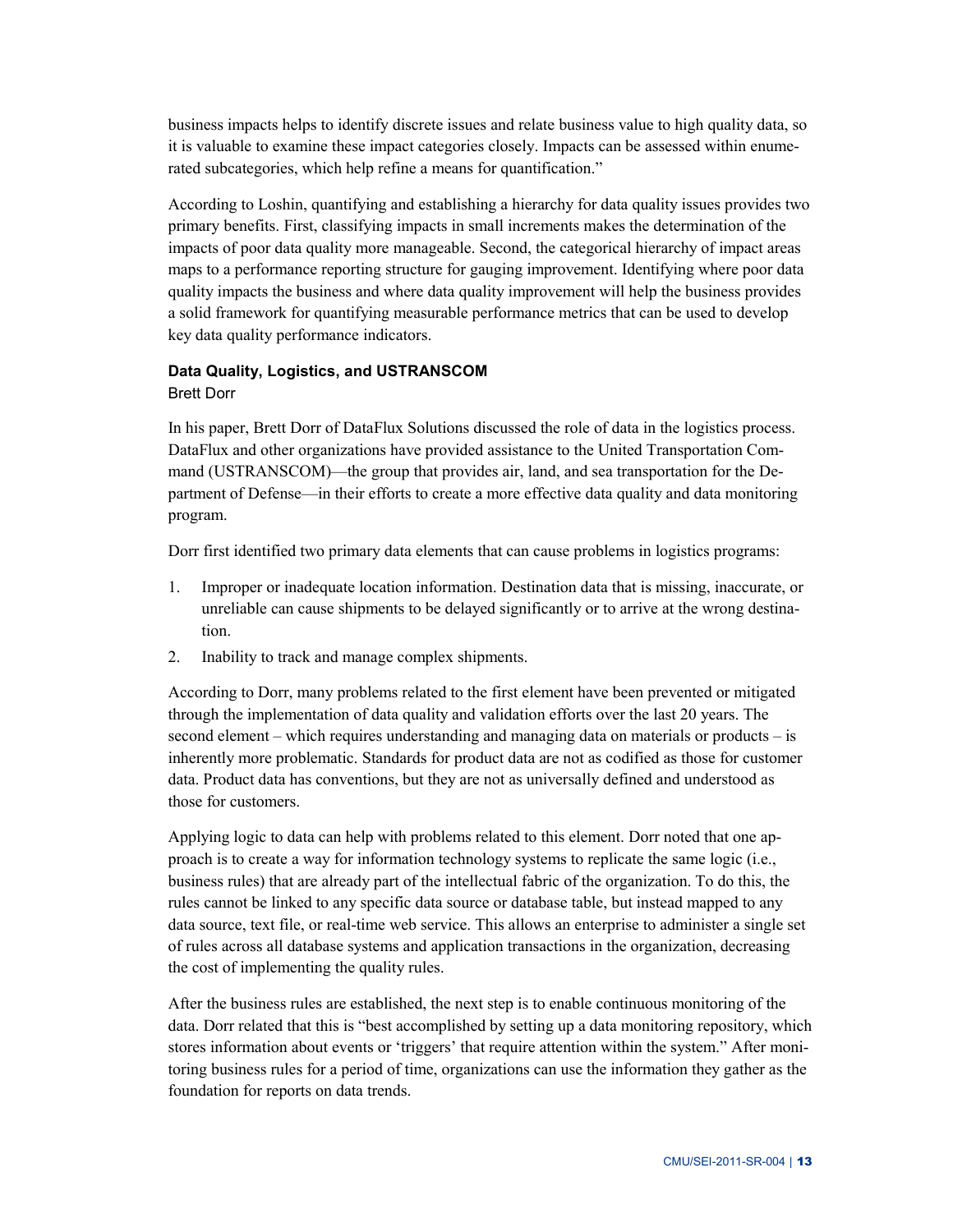This method was applied to a problem faced by USTRANSCOM: the need to check the Transportation Control Numbers (TCNs) assigned to items or pallets. USTRANSCOM used DataFlux technology to monitor these codes as they passed through the system. When the system detected an invalid TCN, the system alerted the appropriate employee. A new level of intelligence was also provided that enabled the ability to "teach" the DataFlux software how to check for a variety of values related to the TCN.

This project demonstrates a successful example of using data monitoring technology to enforce business rules that were already established—in this case, for the logistics process. Dorr suggested that other organizations could use a similar approach to better integrate existing logic into information technology systems by creating and managing rules in an automated way.

# **2.5 The Role of Data Provenance**

# **Data Provenance: The Foundation of Data Quality**

Susan Davidson and Peter Buneman

Provenance is fundamental to understanding data quality. In her paper, Susan Davidson explored provenance issues related to the creation, transformation, and copying of data. She stated that models of provenance need to be developed that take these issues into account and described two general models of provenance that have been developed: workflow provenance and data provenance.

Davidson asserted that scientific data sets are seldom "raw." Instead, they are the result of a sophisticated workflow that takes raw observations and processes them using a complex set of data transformations and possibly input from a scientist. Workflow provenance represents a record of what was done to transform these observations into scientific datasets. Data provenance is more fine-grained and is concerned with relatively small pieces of data instead of an entire system. Davidson said that a convergence of the models for workflow provenance and data provenance is needed.

However, ensuring provenance is captured in the first place is required before these models can be used. The current state of the practice for capturing provenance is manual—that is, humans enter the information. Davidson described three advances being made in the area of provenance capture:

- 1. Schema development Several groups are reaching agreement on what provenance information should be recorded, whether through manual or automatic capture. Various government organizations are defining the types of metadata that should be captured.
- 2. Automated capture Some scientific workflow systems automatically capture processing steps and their input and output data. This "log data" is typically stored as an XML file or put in a relational database to enable users to view provenance information. Other projects are focusing on the capture of provenance data at the operating system level.
- 3. Interception Provenance information can be "intercepted" at observation points in a system. For example, copy/paste operations could be intercepted to record the location of a piece of data being copied. Another strategy is to capture calls at multi-system "coordination points."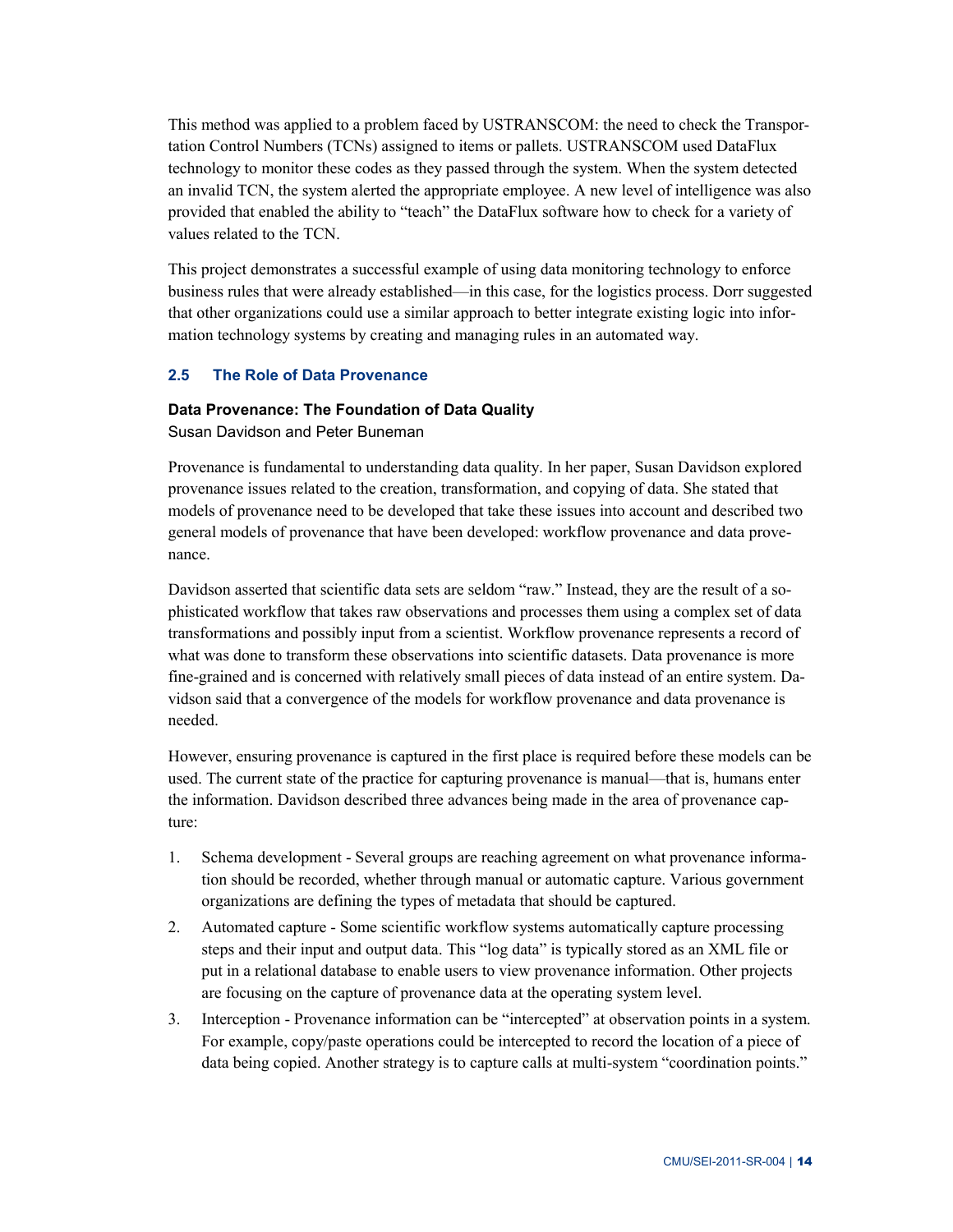Davidson related that privacy also presents challenges in capturing provenance: making complete provenance information available to all users can raise privacy concerns. For example, intermediate data in a workflow execution may contain sensitive information, or a module itself may be proprietary, meaning that users should not be able to infer its behavior. While some systems attempt to hide the meaning or behavior of a module by hiding its name or source code, this does not work when provenance is revealed. These kinds of issues point to a tradeoff between the amount of provenance information that can be revealed and the privacy guarantees of the components involved.

Archiving evolving data sets is also a challenge, according to Davidson. Although tools have been developed for space-efficient archiving, few publishers of online data do a good job of keeping archives. This means that the provenance trail can be lost even if people keep provenance information. A related issue is the need for keeping data citations.

Finally, Davidson listed a number of problems that will require further understanding, including

- operating across heterogeneous models of provenance
- capturing provenance
- compressing provenance
- securing and verifying provenance
- efficiently searching and querying provenance
- reducing provenance overload
- respecting privacy while revealing provenance
- using provenance for evolving data sets

She concluded that while more research is needed in this area, the major challenges to capturing provenance "are in engineering the next generation of programming environments and user interfaces and in changing the mind-set of the publishers of data to recognize the importance of provenance."

#### **Determining Data Quality Based on Provenance**

Sudha Ram and Jun Liu

In her paper, Sudha Ram related that "one of the most important uses of data provenance is to estimate data quality and reliability. However, little research has been done on how data provenance can be used to assess the quality of the data." Ram then described two studies conducted to assess the quality of data based on its provenance.

The first study used the provenance of Wikipedia articles to classify contributors based on their roles in editing articles and to identify various patterns of collaboration. The intent of the study was to help identify collaboration patterns that are preferable or detrimental for data quality. The second study, being done in collaboration with the defense industry, involves the development of a data quality framework that uses data provenance to automatically assign a quality grade to material data.

The Wikipedia study began with the development of a domain ontology based on the W7 model, which is an ontology that conceptualizes data provenance as consisting of seven interconnected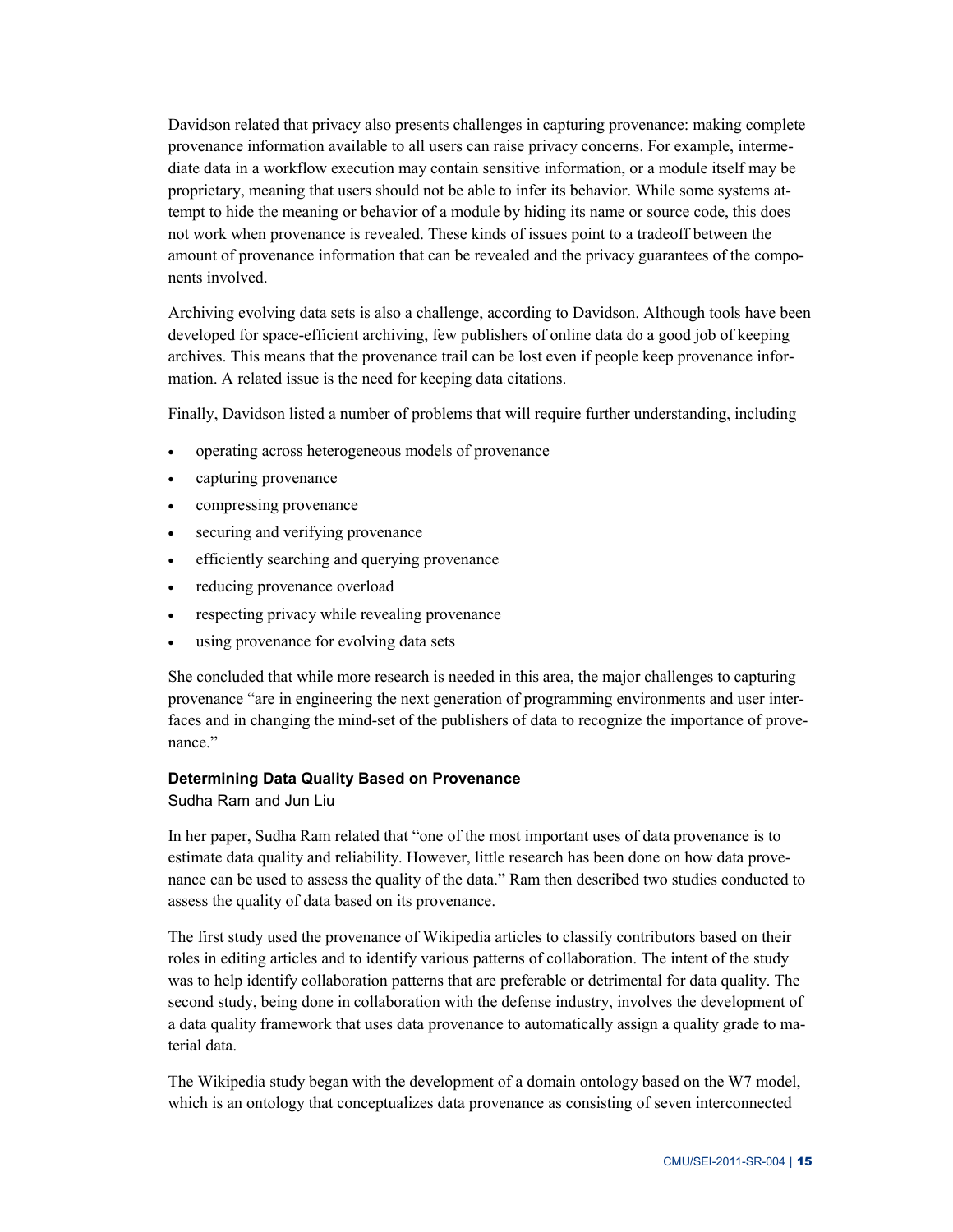elements: what, when, where, who, how, which, and why (7 W's). Next, the provenance was extracted and the various roles played by contributors for a given article were identified. Several collaboration patterns were uncovered, each characterizing a distinctive way in which a group of contributors collaborated. Finally, the quality of the articles was examined and statistical methods were used to determine the impact of the collaboration patterns on the quality of the Wikipedia articles.

The second study was motivated by the DoD's need to understand the quality of data about materials. In DoD projects, the use of low quality data may result in poor or improper material selection, with serious consequences. However, material data often look alike. Ram related that the provenance of material data, such as who provided the data and how the data was generated, is critical knowledge that helps material engineers discern low quality data from high quality data. A domain adaption of the W7 model is also being used for this study, and a subset of the model (including what, how, who, and when) is being applied to track the provenance of material data.

Both of these studies provide insight into the systematic use of provenance in assessing data quality. Ram noted that future plans include (1) developing innovative approaches to tracking provenance, and (2) automatically assessing the quality of data available in the DoD product development industry.

#### **2.6 Modeling Data Quality**

#### **Selecting Quality Data**

#### Tim Menzies

In his paper, Tim Menzies presented the results of two studies that demonstrate the use of key selection operators to remove unnecessary and noisy data, exposing significant information. Because collecting data is expensive and time-consuming, he said, it may seem strange to suggest that some data be removed and discarded. However, the studies in his paper show that throwing away parts of the data can led to significant improvements.

Menzies lists several reasons that data should be discarded:

- Noise If data collection is flawed, one or more features of the data may be noisy (i.e., contain spurious signals not associated with variations to projects).
- Correlated features If multiple features are tightly correlated, then using all of them will diminish the likelihood that either feature attains significance. A repeated result in data mining is that removing some of the correlated features increases the effectiveness of the learned model.
- Under-sampling The number of possible influences on a project is large, and historical data sets on projects for a particular company are usually small. This motivates the removal of features, even if those features are theoretically useful.

In data mining, simpler models with equivalent or higher performance can be built using feature subset selection algorithms that intelligently remove useless features.

In the first case study, the WRAPPER algorithm developed by Ron Kohavi and George John was applied to COCOMO effort estimation data. Using WRAPPER, over 65% of the columns in the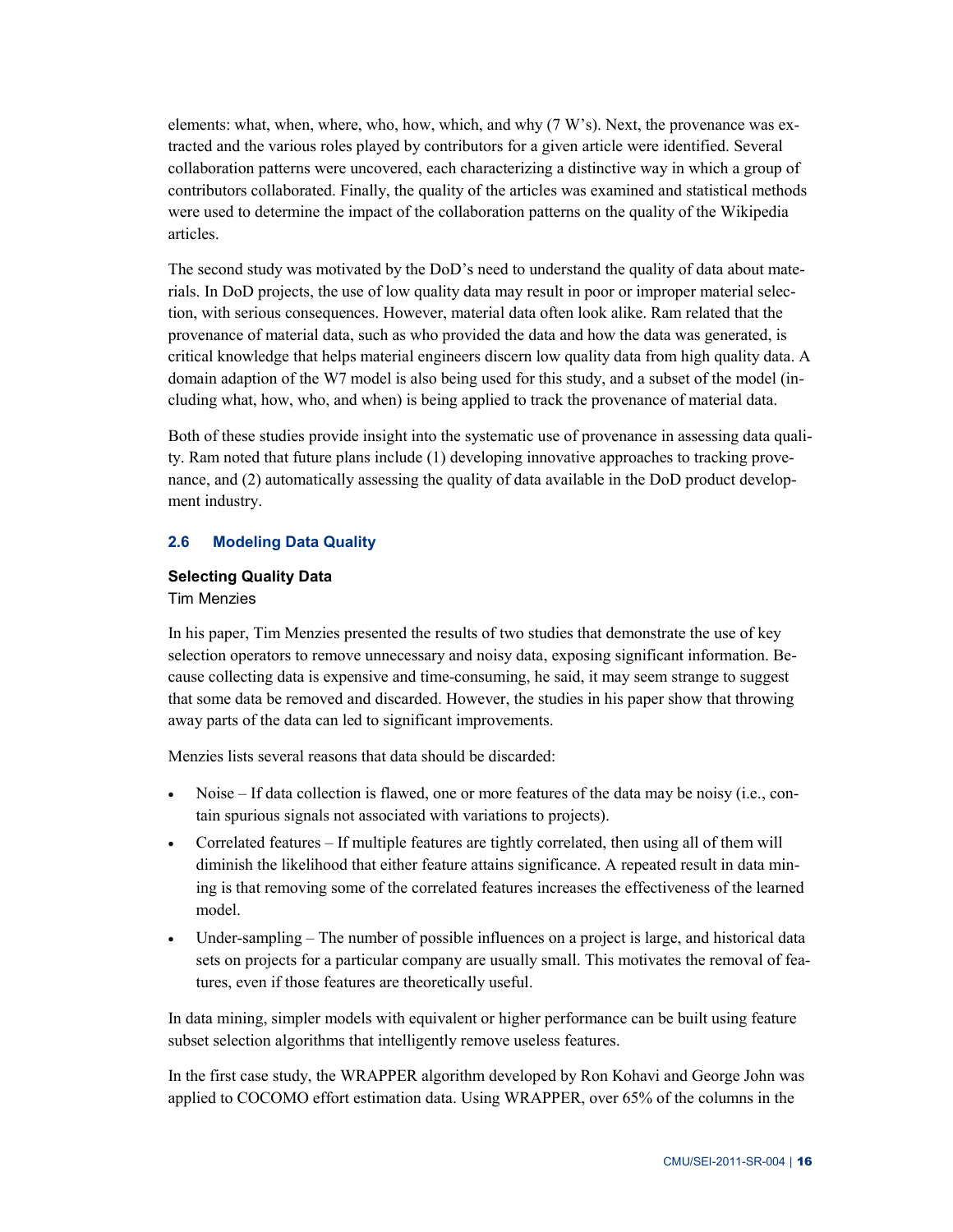data set were pruned. This pruning was shown to improve estimation effectiveness, sometimes dramatically. For data sets with less than 20 examples, the "after" results were better by a factor of 2 to 4. With one exception, the general trend indicates that as data set size shrinks, the improvement increases. That is, pruning is most important when dealing with small data sets.

In the second case study, a feature selector for significance was applied to Bayes networks that represented expert intuitions about the connections of factors that degrade software quality. This was done to determine which nodes in these networks were most influential in creating the worst defects. Menzies listed two important conclusions:

- 1. When selecting for the worst defects, only a few ranges are important.
- 2. Most features have nearly zero significance (i.e., most features do not matter).

Menzies said that for anyone writing a software data quality plan, the results of these studies have major implications: it may be "a waste to expend great effort to precisely define all possible data points, and then spend time collecting data according to those definitions."

He concluded that while definition and collection plans for data quality are important, "the right level of data quality may be lower than currently suspected. Selection operators can repair lowquality data, at least to the point where significant business decisions can be made about the project. Hence, when writing quality plans for data definition and collection, auditing those plans with an exploratory data significance study is recommended. Elaborations on the data definitions and data collection become superfluous when those elaborations no longer improve the recommendations coming from the significance studies."

#### **Data Quality Research That Builds on Data Confidentiality**  Alan Karr

In his paper, Alan Karr discussed the competing demands of providing high quality, high fidelity data for making decisions and conducting research with the necessity of protecting the confidentiality and privacy of those providing the data. His paper presented a theoretical model of the trade-off between data quality and its impact on decision making. Currently, agencies collecting statistical data alter it before releasing it for analysis, ideally in ways that substantially decrease risk with only a minor decrease in utility.

Karr lists several techniques used to mask the data, including

- dropping explicit identifiers
- suppressing cells in tables
- coarsening values
- microaggregation
- adding noise
- swapping data
- using synthetic data

He concluded by proposing a cost model for quantifying and understanding the impact of modifications to data quality on the decisions that the data inform.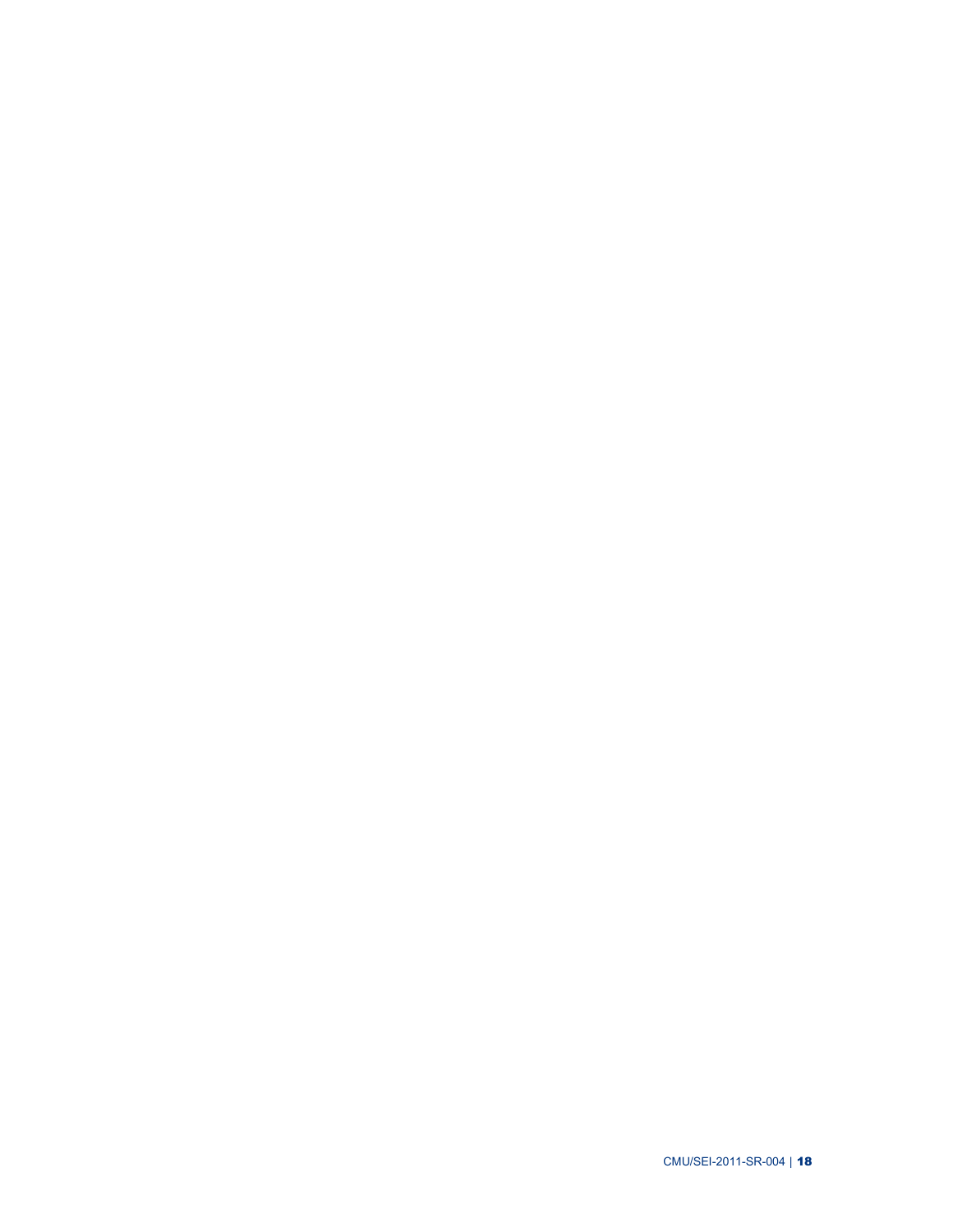# **3 Workshop Activity Results**

On the final day of the workshop, two brainstorming activities were conducted. The goal of the first activity was to set the context for data quality research in today's environment. The goal of the second activity was to identify innovations impacting data quality, data analysis, and data use. The results of these activities were used to generate workshop findings, as discussed in Section 4.

# **3.1 Activity 1: Context for Data Quality Research in Today's Environment**

This activity was conducted to facilitate discussion about the current landscape of data quality research. The dialogue that occurred during this activity provided a unique opportunity to examine assumptions and appreciate the wealth of information that the group had to offer. The activity allowed the group to

- develop a shared big-picture view of the environment
- lay the groundwork for breakthrough thinking
- increase understanding of some of the complexity that impacts progress in data quality
- examine assumptions and multiple perspectives
- identify factors and trends that require tracking
- establish a common backdrop for the detailed work of proposing research ideas for data quality, data analysis, and data use

The results of this exercise are summarized below, with some context added for terms that were discussed but not fully elaborated.

# **Department of Defense (DoD) Trends**

Several trends affecting the Department of Defense were identified and their relationship to data quality discussed. The major themes are described below.

# • **Increase in threats from cyber sources**

Recent reports state that an average of 1.8 billion cyber attacks occur per month. NATO has increased its cyber security and defense efforts and has suggested that online warfare presents as serious a threat as missile attacks.<sup>1</sup> Detecting cyber attacks in networked information systems means analyzing very large amounts of data generated from network traffic monitoring. High performance data mining algorithms and tools are needed to support the analysis of these massive data sets.

# • **More centralization of services, affecting how data is created and stored**

Centralizing services can be mean integrating data stored across multiple databases and platforms. Moving from silos of information to a single, shared resource creates a multitude of integration problems.

<sup>&</sup>lt;sup>1</sup> http://www.defensesystems.com/Articles/2010/04/26/Digital-Conflict-Cyber-Defense.aspx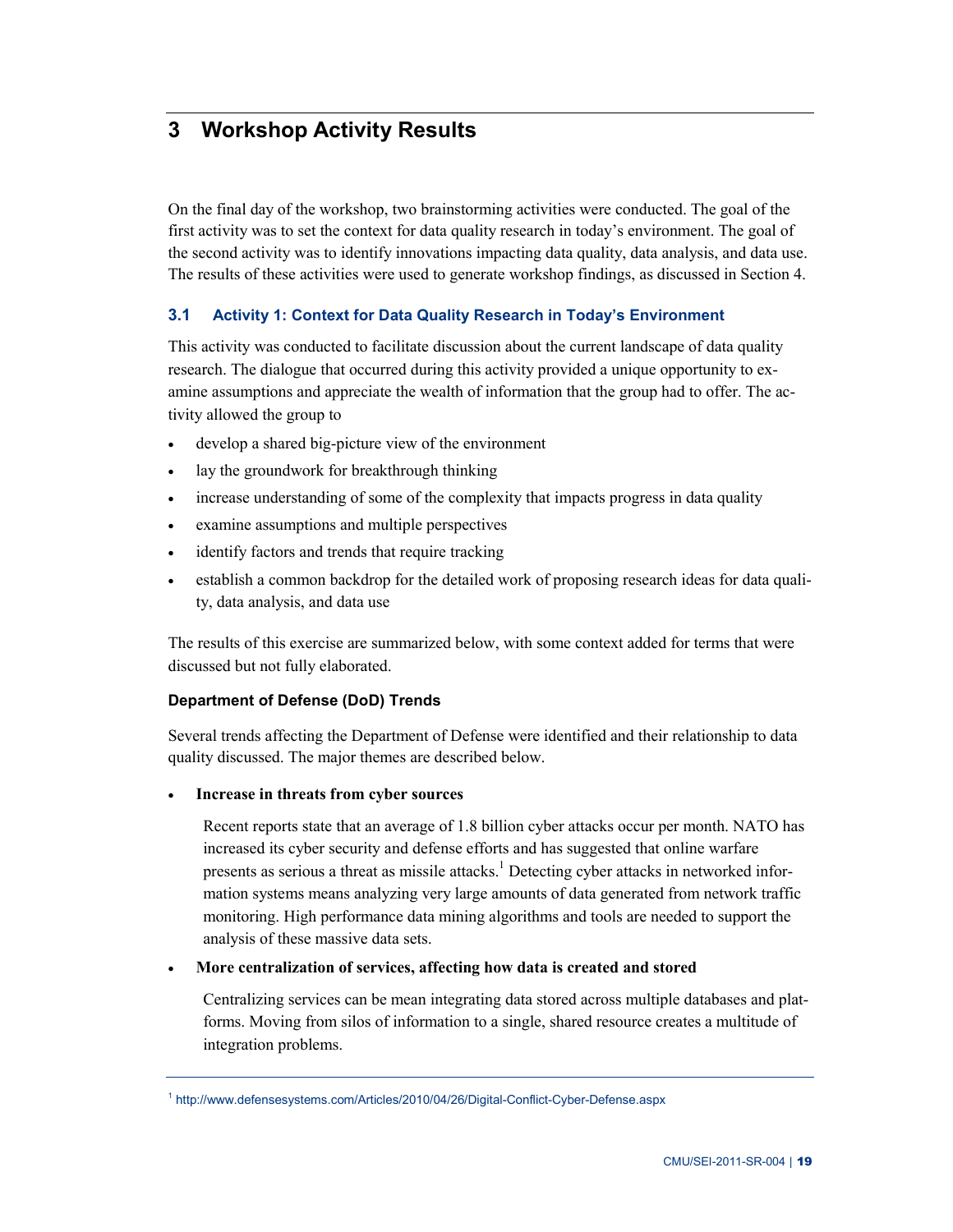#### • **Greater demands on resources and pressure to do more with less**

Recent DoD efforts aim to significantly speed the procurement of information systems and also cut large amounts from the defense budget. With less money to use fixing problems, good quality data are more important than ever to the decision makers charged with implementing these efforts.

#### • **An increasing need for real-time data**

Real-time data refers to data delivered immediately after collection with no delay in the timeliness of the information provided. The use of real-time data is important in sensorbased applications and in cybersecurity efforts related to monitoring network activity. However, real-time data presents unique challenges for data quality. As described in *Data Management:* "In the middle of a process [in batch-oriented data integration], you've got a chance to actually analyze and cleanse that data. In the world of real-time data integration, there's less opportunity to apply very sophisticated files for analyzing the quality and cleansing the data. There is a higher risk, then, that data integrated in real time will be of poorer quality, incorrect, or misleading."<sup>2</sup>

#### **Technology Trends**

Emerging technology trends and their impact on data quality were discussed by workshop participants. Several trends that were identified are described below.

#### • **Cloud computing**

Cloud computing involves sharing resources, software, and information through the internet, on demand, to computers or other devices. In this shared infrastructure environment, data governance and data quality are topics of great concern.

# • **High-performance computing**

High-performance computing refers to the use of supercomputers or computer clusters to solve advanced computation problems. High-performance computing is especially important for large-scale data mining applications because of the huge data sets and the amount of computation involved.

# • **Web 2.0/Semantic web technologies**

The article "Taxonomies and the Semantic Web in Product Master Data" describes the semantic web as "an evolving development of the World Wide Web in which the meaning (semantics) of information and services on the web is defined, making it possible for the web to 'understand' and satisfy the requests of people and machines to use the web content" [Power 2010]. The semantic web standardizes formats for data, making them discoverable or learnable by tools. The interchange, distribution, and reuse of data can also be greatly facilitated by the infrastructures of the semantic web.

<sup>2</sup> [http://searchdatamanagement.techtarget.com/news/1297863/Companies-choosing-real-time-data-integration-over](http://searchdatamanagement.techtarget.com/news/1297863/Companies-choosing-real-time-data-integration-over-batch-oriented-techniques)batch-[oriented-techniques](http://searchdatamanagement.techtarget.com/news/1297863/Companies-choosing-real-time-data-integration-over-batch-oriented-techniques)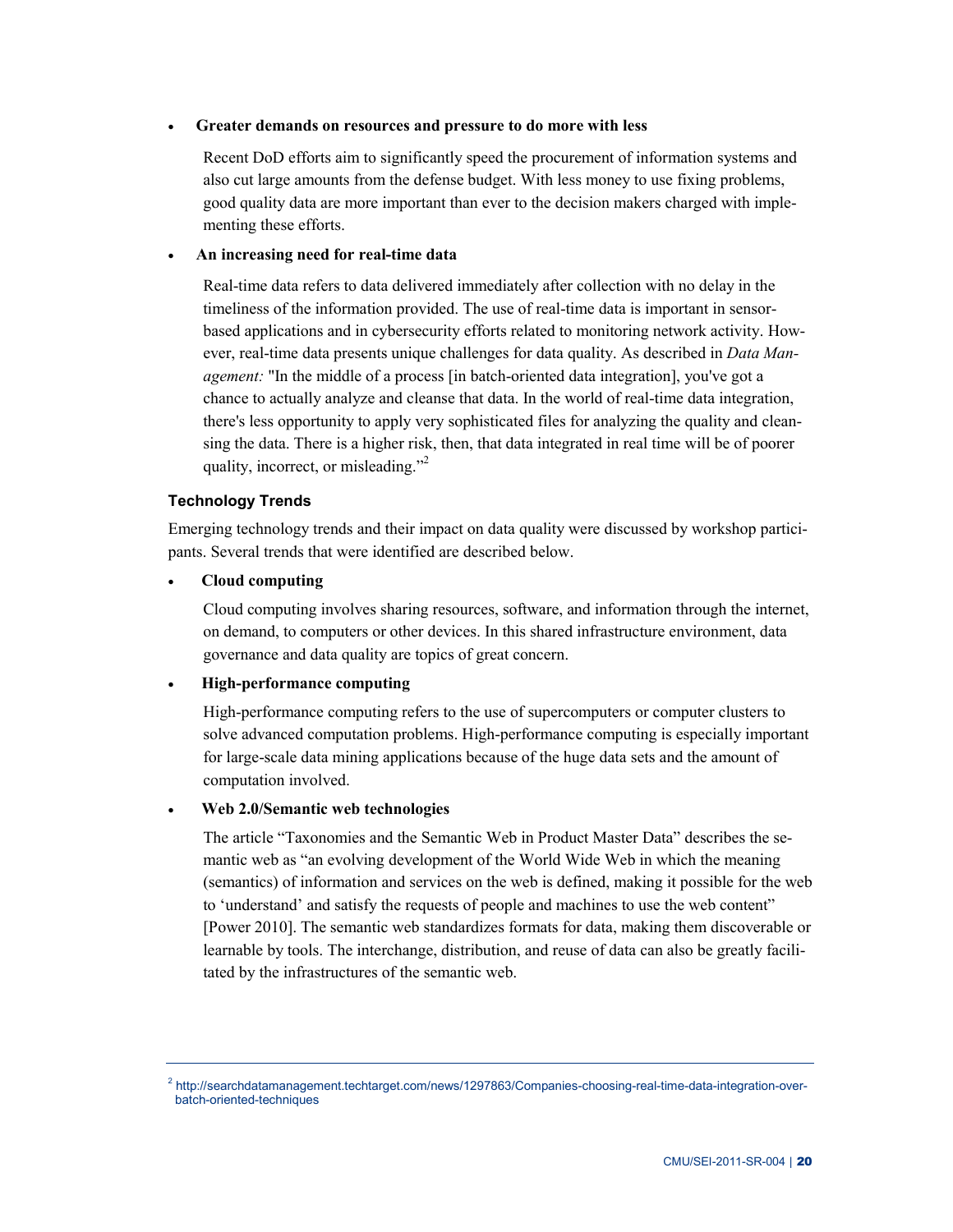#### • **Service-oriented architecture (SOA)**

A SOA provides a set of interoperable services that can be used with multiple, separate systems. The underlying data in a SOA needs to be of high quality and organized in a common way to make it consistent across services. As reported in *eBiz*, "If data is outdated, unqualified, or duplicated, SOA-enabled services may be delivering dirty data even faster and to more users than before." $3^3$ 

#### **Data from New or Expanded Sources**

Data growth has been a major trend of the last decade, with huge collections of data being created daily. The current amount of data available is projected to grow 44 times in the next eight years.<sup>4</sup> All this new data brings not only new opportunities, but also challenges related to storage, accessibility, and control.

#### • **Social media and subject unaware data collection**

Social media sites like Facebook and Twitter are large contributors to the explosive growth of data. Research projects are underway to help people understand how to use this unstructured, real-time data in predictive analytics, and the tools needed to do so efficiently and effectively are also being developed.

#### • **Proliferation of unstructured data**

Unstructured data refers to information that is not based on a data model or structured in a way that can be easily understood by a computer program. Merrill Lynch estimates that more than 85 percent of all business information is unstructured data, including information in formats such as e-mails, memos, user groups, chats, reports, letters, surveys, white papers, marketing material, research, presentations, and web pages.<sup>5</sup>

The tools and techniques used to transform structured data into useable information do not work on unstructured data. Data mining, text analytics, and noisy text analytics techniques are some methods being investigated to find patterns in or interpret this data.

# **Need for experts/leadership in this area**

As people become more aware of the importance of data and information quality, there is an increasing demand for experts to advise government, industry, and non-profit organizations. University programs are being created to meet this need. Increased interest has also led to a proliferation of unsubstantiated analysis methods and technologies. Experts are crucial in determining which are valid and which are not.

<sup>3</sup> <http://www.informatica.com/solutions/soa/Pages/index.aspx>

<sup>4</sup> <http://clarisnetworks.com/Blog/May/The-Data-Crisis--Keeping-Your-Data-Volumes-Managea>

<sup>5</sup> <http://www.information-management.com/issues/20030201/6287-1.html>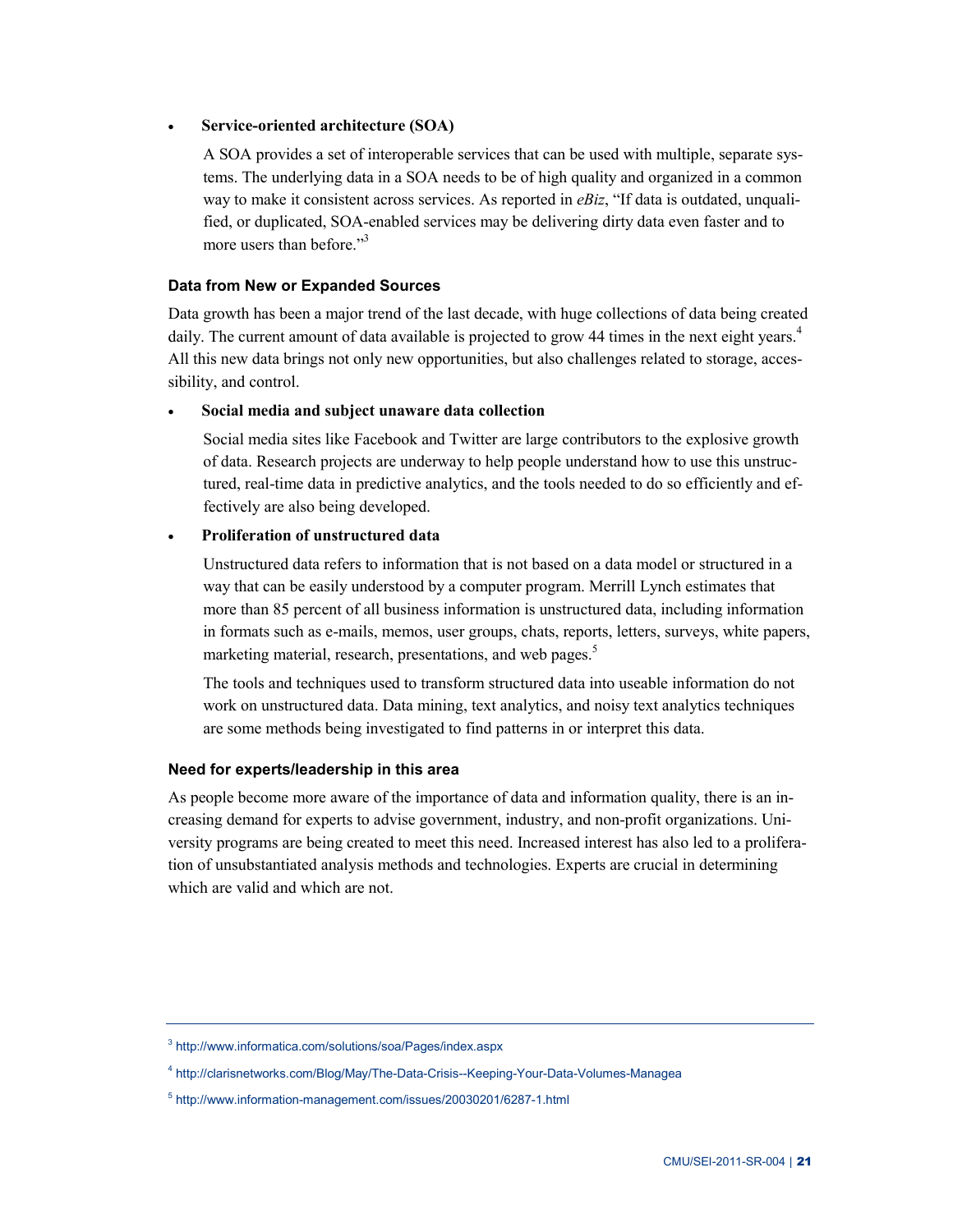# **3.2 Activity 2: Waves of Innovation Impacting Data Quality, Data Analysis, and Data Use**

This activity was a forward-looking environmental scan of factors that may impact data quality, data analysis, and data use. The discussion provided a way to gather the combined knowledge and perspectives of the experts about areas that require further research and to identify knowledge gaps. The activity began with a short discussion of tools and techniques already in place for dealing with data. A longer discussion followed of emerging and prospective factors that could have a major influence on data quality in the future. The results of this exercise are summarized in the following section, with some context added for terms that were discussed but not fully elaborated.

#### **In Place**

The group identified a number of tools and techniques for dealing with data that are already in widespread use. Many of these were described in the results of Activity 1. The primary tools and techniques discussed included the following:

- Data mining algorithms for clustering, classification, association, and anomaly detection
- Text mining tools that help users get order from unstructured data
- Traffic analysis tools that provide information about the origination, quantity, and movement of data—but not necessarily the content
- Automated tools for cleaning and improving data
- The use of the semantic web and semantic modeling

#### **Emerging**

The emerging tools and factors identified by the participants can be grouped in three broad categories: analytic methods, provenance, and data mapping.

#### • **Growth areas for analytic methods**

- Data, web, and social analytics While work is already being done in these areas, most consider these to be very promising fields still in their adolescence.
- − Lexical link analysis (LLA) LLA combines data mining with network analysis. Expanded use of LLA will help dynamically identify, assess, and predict trends and patterns in data.
- − Artificial Intelligence (AI) agents filtering data AI agents help with the problem of information overload, and their use is expected to grow as data proliferates. Applications of AI filtering agents include personalized information management, electronic, and management of complex commercial and industrial.<sup>6</sup>
- Sequence mining The use of sequence mining, or finding statistically relevant patterns among data examples where the values are delivered in a sequence, are useful for finding temporal sequences in scalable data.
- − Model-based reasoning Model-based reasoning is being applied in new fields of study and models are becoming more accurate and useful.

<sup>6</sup> <http://groups.engin.umd.umich.edu/CIS/course.des/cis479/projects/FISA.html>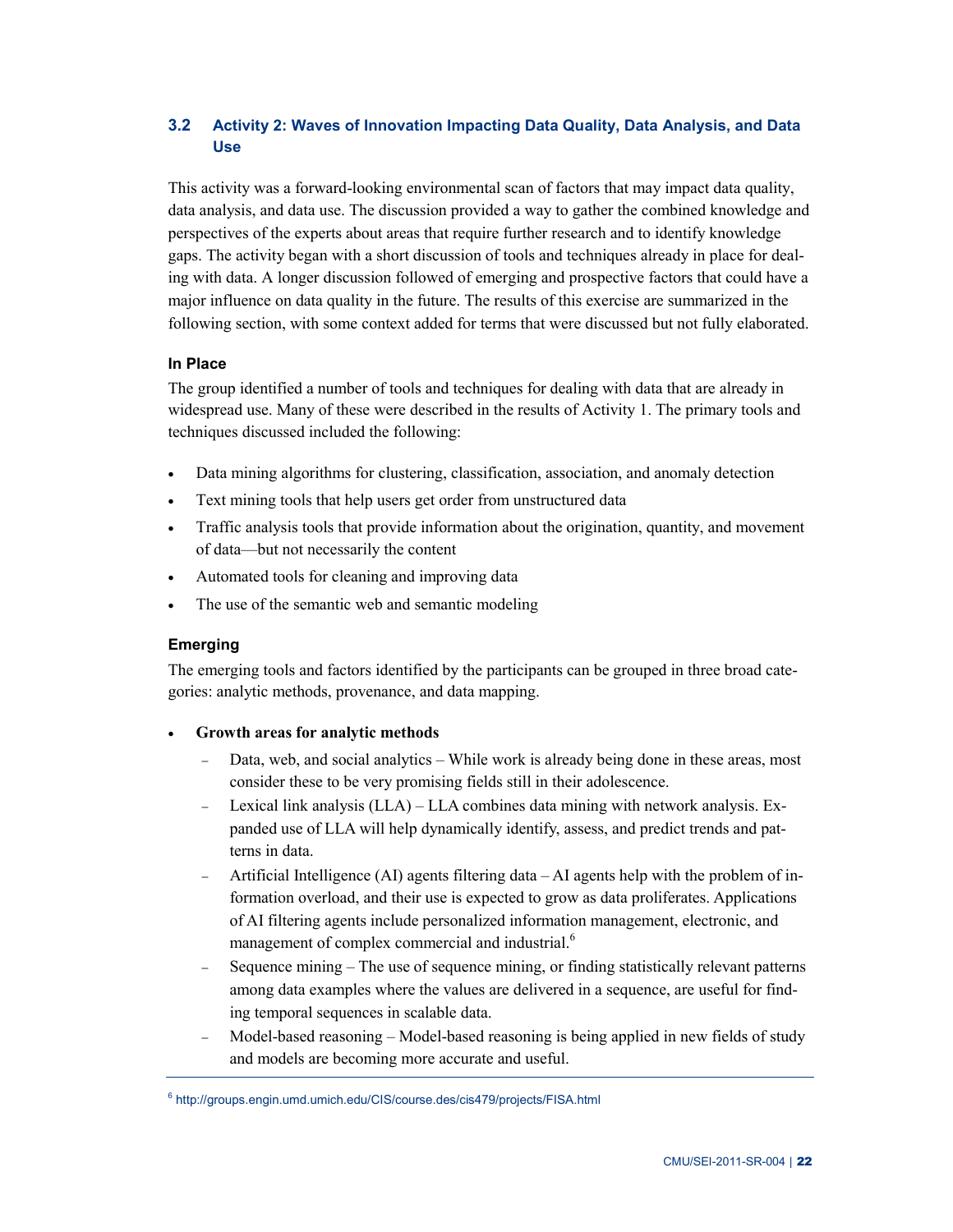#### • **Related to provenance**

- Models and techniques for recording provenance A growing number of datasets are available for public use, and users need to be able to apply their own metrics to determine if the data are acceptable. Uniform models and automated techniques for recording provenance will provide a detailed history of the data that users need.
- Data production maps Recent research in information quality shows the benefits of managing information as a product. Data production maps have been identified as a critical tool for managing the entire information manufacturing system [Davidson 2004].

# • **Related to data mapping**

− ETL and schema mapping tools – "ETL" refers to the extract-transform-load facilities used for moving bulk data. Manually maintaining the mappings required for this is increasingly impractical as data sets become larger and change more often. Tools are being developed to automatically adapt mappings as schemas evolve.

#### **Prospective**

The discussion of tools and factors that might prove useful in the future centered around the need for new or expanded analysis techniques and tools to extend capabilities currently in place. Participants identified new analytic methods, discussed the benefits of quality by design, and expanded their ideas on provenance and data governance.

#### • **New analytic methods**

- − Markov logic –The use of Markov logic is expected to expand in many fields. Some applications include social network analysis and link prediction, entity resolution, information extraction, link-based clustering, and semantic network extraction from text [Domingos 2009].
- − Formal verification techniques Formal verification refers to proving or disproving the correctness of intended algorithms underlying a system using formal methods of mathematics. While often used in hardware, the use of formal verification in the software industry is a growth area.

# • **Design quality in**

The concept of "quality by design" has been applied in many fields and is extending to the field of information quality. The quality of data that people use is strongly influenced by the quality of the schema that dictates the structure of the data. Data requirements for quality assurance need to be considered at the time a database schema is designed.

# • **Provenance-related**

The importance of provenance is well recognized. The new focus on the collection of provenance will likely result in a provenance overload. New tools are needed for extracting and harvesting provenance, and also for compression and optimization. The relationship between quality and provenance also needs to be further defined—we know a connection exists, but how do we derive quality from provenance?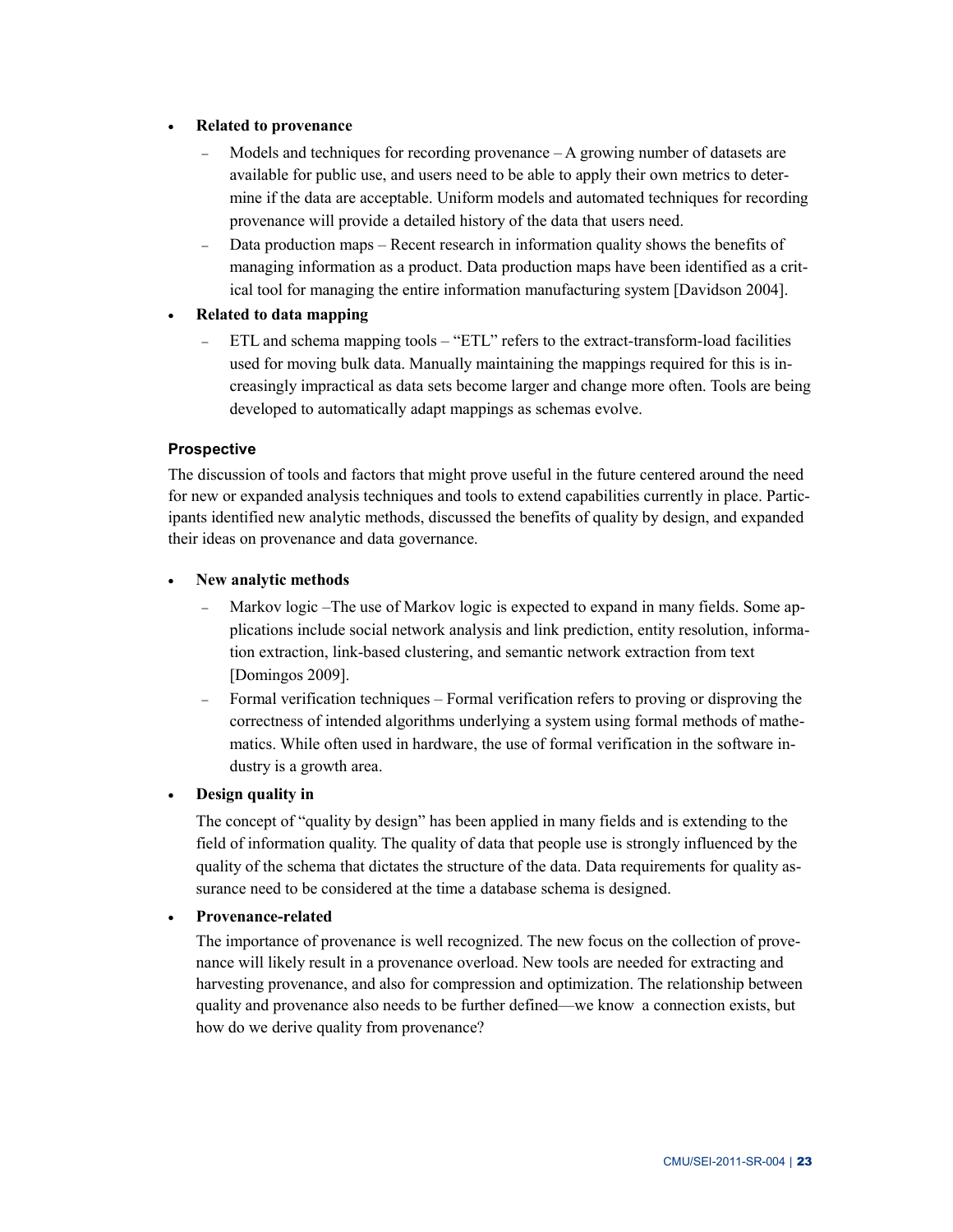#### • **Data governance-related**

Many opportunities exist for improving data governance. Automated solutions are in increasing demand, as is the expansion of metadata to include all operational definitions (i.e., record everything that is important to the organization). The integration of data management techniques for structured and unstructured data is also a topic of research.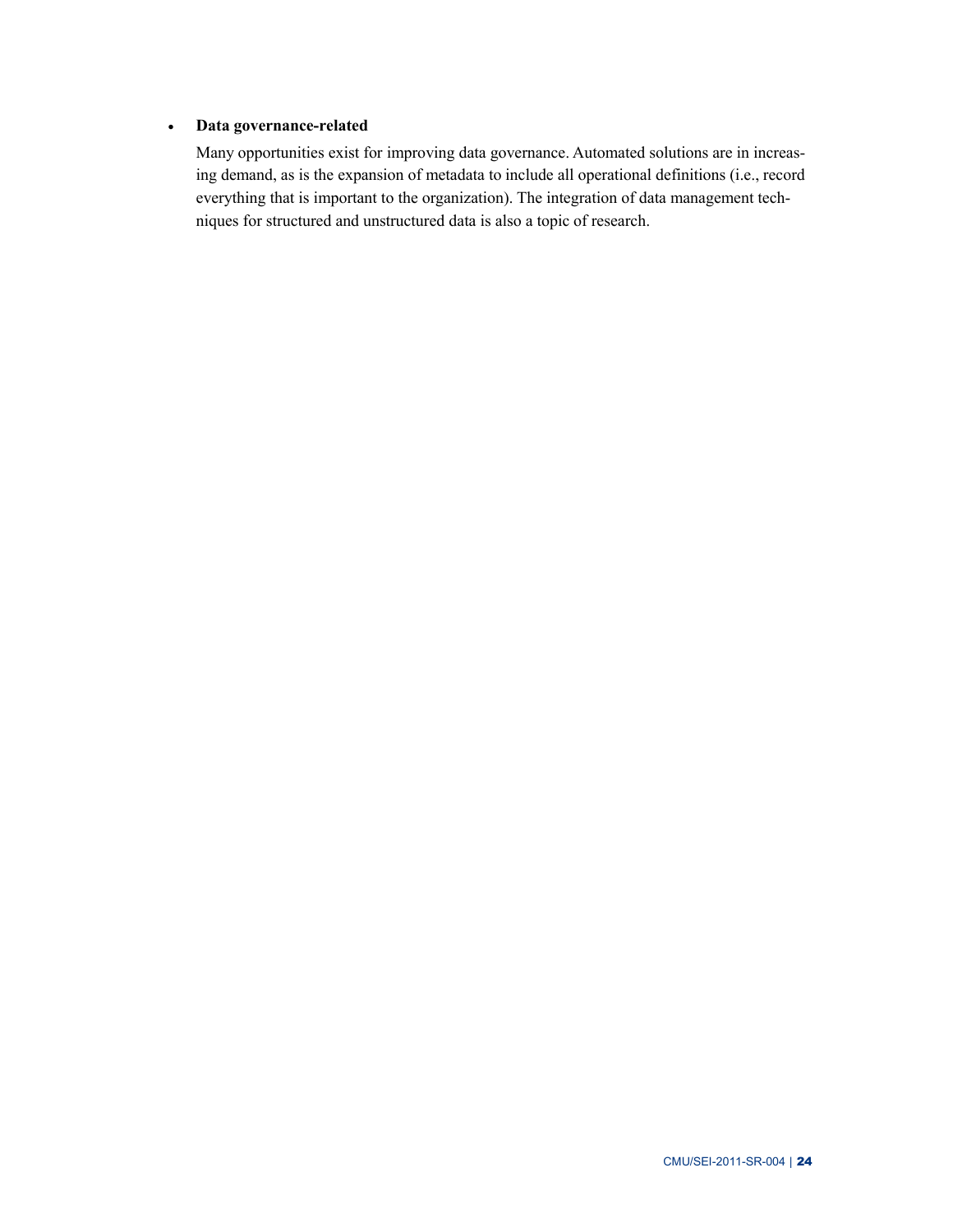# **4 Working Group Proposals**

During the late morning of Day 3, workshop participants formed three groups based on their areas of expertise and interest, as demonstrated through their presentations on days 1 and 2. Each of the groups selected topics from the ideas about technology trends identified in workshop activity 2.

Each group worked separately to identify and characterize research proposals by addressing the Heilmeier questions:

- 1. What are you trying to do? Articulate your objectives using absolutely no jargon. What is the problem? Why is it hard?
- 2. How is it done today, and what are the limits of current practice?
- 3. What's new in your approach and why do you think it will be successful?
- 4. Who cares?
- 5. If you're successful, what difference will it make? What impact will success have? How will it be measured? [Heilmeier 1991]

The groups worked over the course of approximately 2.5 hours to generate their results and then reconvened for report-out. Although the teams used the Heilmeier questions to guide their work, the primary output of this exercise was a definition of the problem space. Not all questions could be fully answered in the time available. The work was documented on a series of Powerpoint slides that were presented as an outbrief to all workshop participants. The five proposals, as developed by the groups, are listed below.

#### **4.1 Proposal 1**

# **Reduce complexity in order to increase integrity of the information systems to enable effective coordination of multiple data sources and improve agility between humans and systems.**

#### **Proposal team**

Peter Aiken, David Hay, Douglas MacKinnon, and David Schlesinger

#### **Starting point**

The proposal was formulated based on ideas formulated earlier during the workshop:

- Synchronization of data in space and time according to DoD needs (producing systems that allow this)
- Full integration of structured and unstructured data management (identify the optimal structure to integrate structured and unstructured data)

Integrating "in place" and "emerging" tools/results/products into "prospective" (All tool development should take place within an integrated framework or we risk developing stovepiped tools capable of solving problems locally instead of globally.)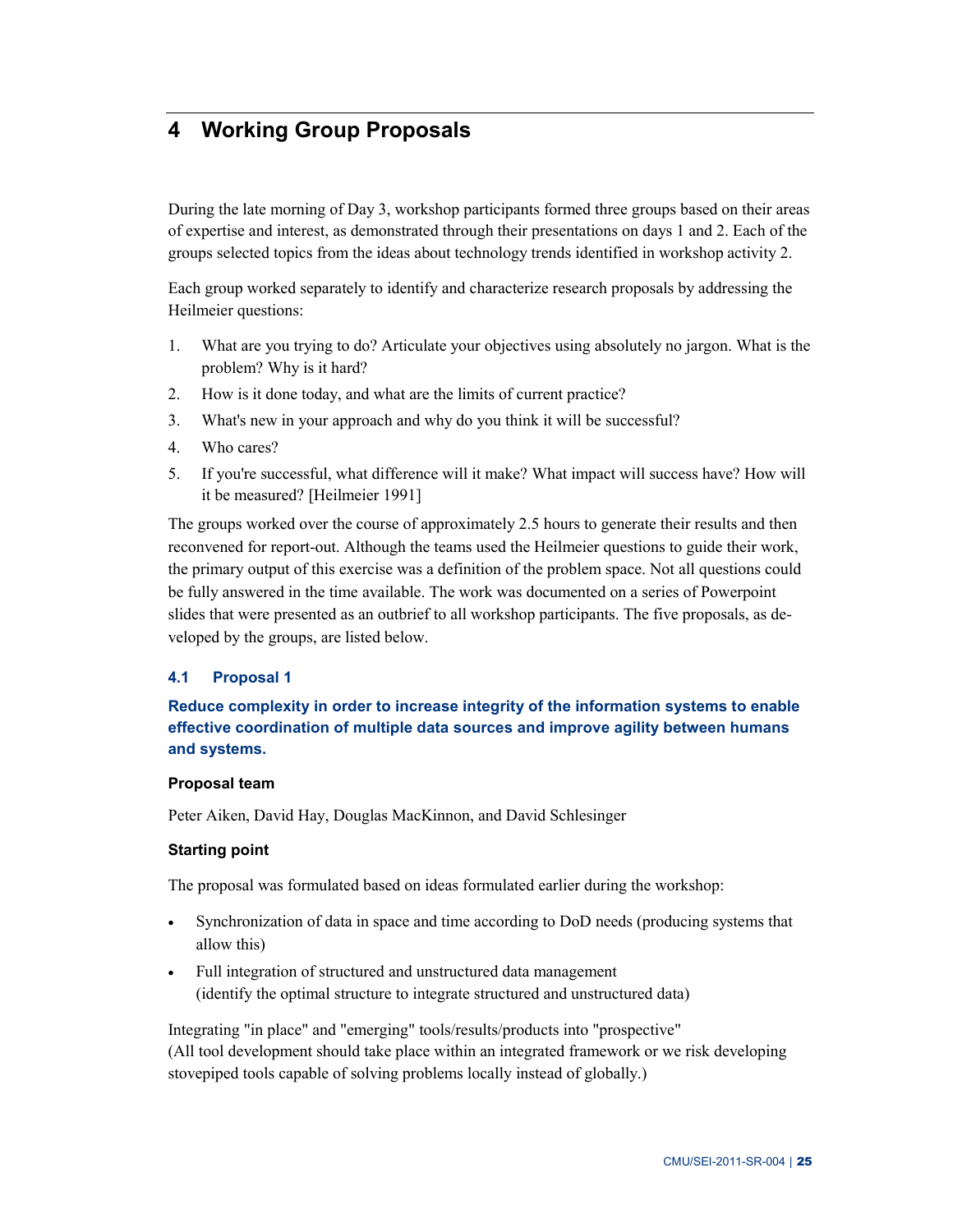#### **What are you trying to do?**

- Reduce complexity in order to increase integrity of the information systems to enable effective coordination of multiple data sources.
- Improve agility between humans and systems.

#### **What is the problem?**

- Poor interaction between users and subject databases.
- Systems are slow and users can't find the information they need.
- Fragmentation of data across multiple systems causes unacceptable data gaps and errors.

#### **Why is it hard?**

- Too many systems developed over time without high-level guiding architecture created disparate/uncoordinated data definitions, quality control rule sets, and subject matter vocabularies.
- The volume of work to correct this individually is overwhelming an implementable, programmatic solution is required.

#### **How is it done today, and what are the limits of current practice?**

- Systems were developed in response to (at the time) individual problems using different technologies. This means that communication is hard and that the resulting brittle system architectures cannot respond to change.
- Individual solutions are developed for individual problems. The resulting myopic solutions are not:
	- − scalable
	- − transferable
	- able to be applied outside of the solution domain
- Heroic efforts are celebrated as "accomplishments" instead of mourning the lost opportunities that would have contributed to global solutions.

#### **What's new in your approach?**

The three-fold approach is:

- 1. Develop a unifying set of standard patterns to use as the basis for each organization's development of an essential architectural model.
- 2. Help organizations develop individual models guided by the standard patterns.
- 3. Capture the various DoD semantic vocabularies (glossary, business rules, interchange formats, ontologies/taxonomies, data/information architecture).

#### **Why do you think it will be successful?**

Success is:

- People who use DoD systems will only have a consistent view of the DoD data.
- This will save money.
- This will improve data quality.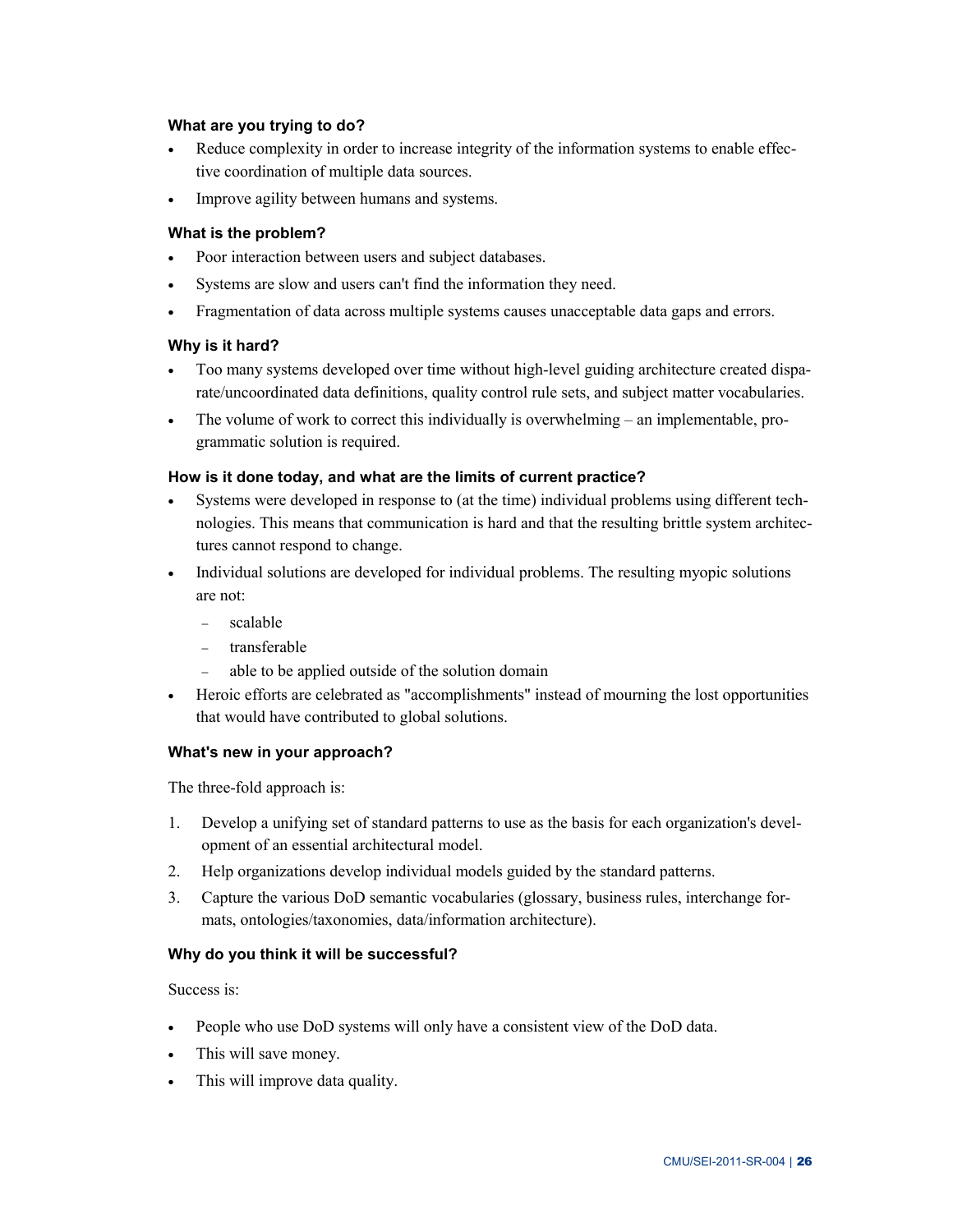• All the information systems in the DoD will be able to accurately, automatically, and instantly exchange information.

# **Who cares?**

This table lists the roles that would care and why.

| Role                      | Why they care                                             |  |  |  |  |
|---------------------------|-----------------------------------------------------------|--|--|--|--|
| <b>Users and Analysts</b> | Less time integrating data and more time analyzing it     |  |  |  |  |
|                           | Better answers                                            |  |  |  |  |
| Decision makers           | More trustworthy data will be available                   |  |  |  |  |
|                           | Will receive complete data more rapidly                   |  |  |  |  |
| Project funders           | Transparency improved                                     |  |  |  |  |
|                           | More predictable project costs<br>٠                       |  |  |  |  |
| Commanders                | Better battlefield information more rapidly               |  |  |  |  |
|                           | More integrated (structured and unstructured information) |  |  |  |  |
| <b>System Developers</b>  | Better quality, more coherent specifications              |  |  |  |  |

#### **If successful, what difference will it make?**

DoD will be able to respond with greater agility to emerging challenges. Impact includes:

- Improved data quality
- Improved decisions
- More trustworthy responses
- More comprehensive information views

#### **How will success be measured?**

- Lower costs
- Increased response speed
- More trusted responses
- Faster decision making

#### **4.2 Proposal 2**

#### **Create high-value information by automating the integration of several data sources.**

#### **Proposal Team**

Diana Angelis, Maureen Brown, Tim Menzies, John Talburt, and Richard Wang

#### **What is the problem?**

How to guarantee that the quality of the integration has at least as much quality as any one source.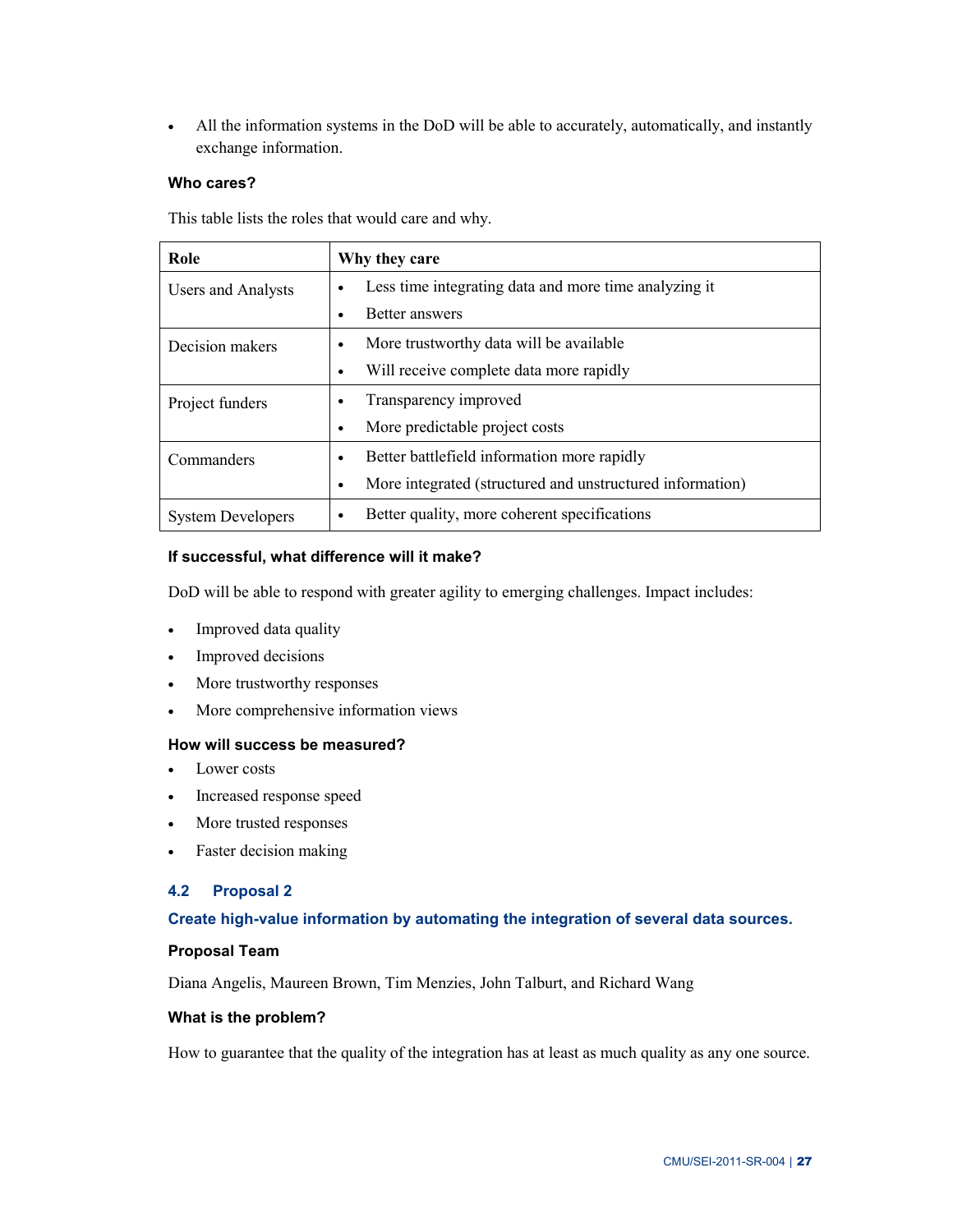#### **Why is it hard?**

The inaccuracy, incompleteness, inconsistency, and other data quality issues in sources; the ontology mismatch between sources; volume of data; and the need to synchronize by time, location, or other parameters.

#### **How is it done today, and what are the limits of current practice?**

For some subfields there are good solutions, but in most cases there is not a general solution or an effective tool. This makes each integration a custom, highly-manual process.

#### **What are the limits to current practice?**

Scalability, no general solution to ontology mapping.

#### **What's new in your approach?**

The automation of the integration.

#### **Why do you think it will be successful?**

Because in some small number of limited contexts a highly automated solution has been demonstrated.

# **Who cares?**

Anyone putting together information from multiple systems, those concerned with situational awareness or layered sensors, or anyone trying to get added value from a network.

# **If successful, what difference will it make?**

- Improved defense
- Reduced cost of integrating next generation systems

#### **How will success be measured?**

By benchmarking automated integration time, effort, and outcomes against current practice.

# **4.3 Proposal 3**

**Develop models, tools, and methods for designing data quality into software over its life cycle, from specification through implementation. A calculus for data quality that captures the uncertainty in the output space would also be developed.** 

#### **Proposal Team**

Diana Angelis, Maureen Brown, Tim Menzies, John Talburt, and Richard Wang

#### **What is the problem?**

Current practices in software development and maintenance do not directly address the issue of data quality. They assume that data are correct and there is little ability to signal the occurrence of errors in data or correct them. Current practices focus on the quality of data at the input space. Decision makers need to know the uncertainty of information outputs.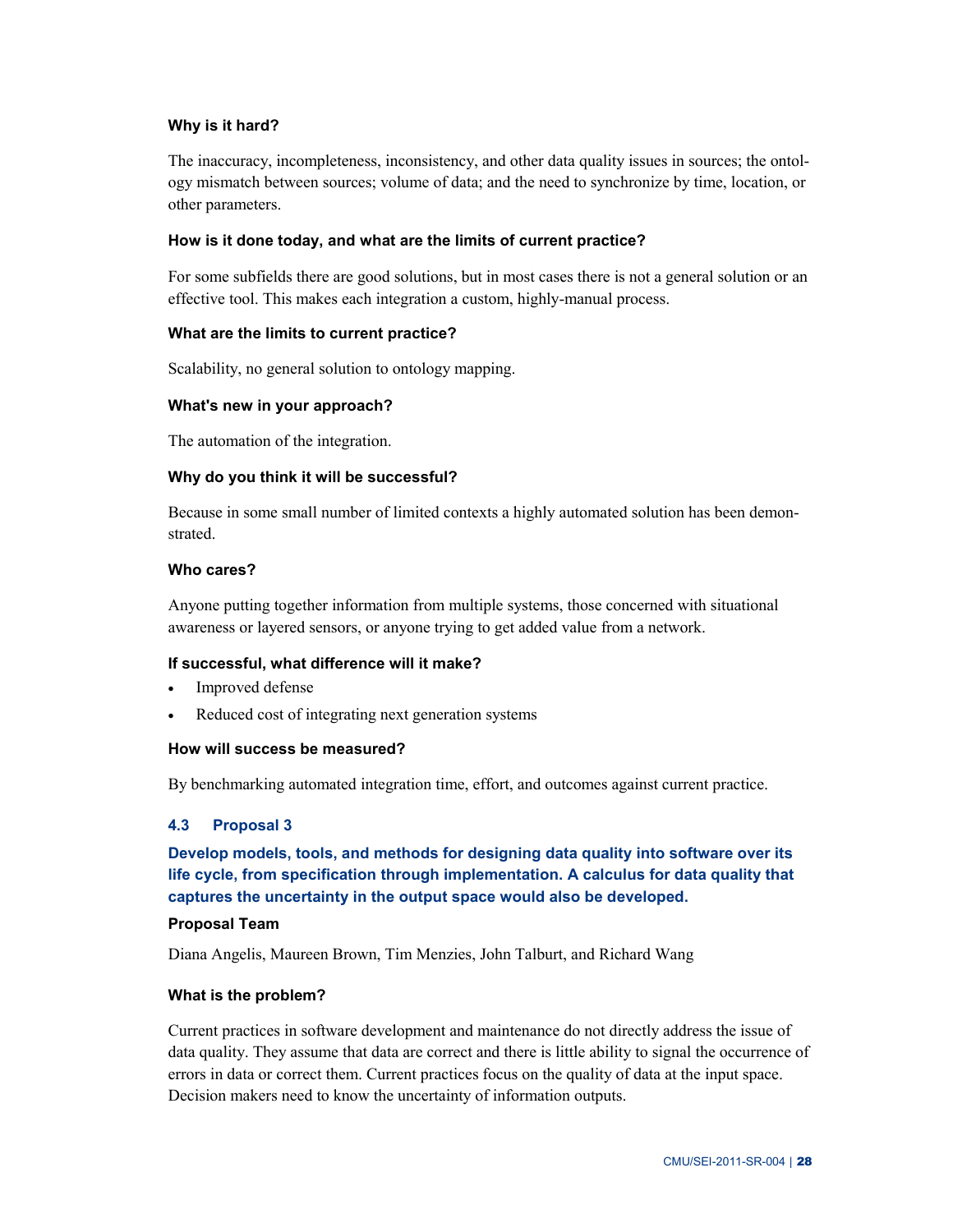#### **Why is it hard?**

Software developers have traditionally assumed that data quality would be addressed by different organizational roles, apart from the development process. Tools and models for evaluating and embedding data quality capability into software have not been developed. Concepts and tools for understanding the uncertainty around the quality of data outputs are not well developed, nor is that information well reported.

#### **How is it done today?**

Data quality is addressed entirely apart from software develop process and requires an intensive, time-consuming, and primarily manual assessment and correction process. Current software does not report on the impact of data quality uncertainty on the decision making process.

#### **What are the limits of current practice?**

A labor intensive, iterative process performed after the initial specification and development that involves running test data sets, manual auditing and evaluation of output data, determination of root causes of errors, and software change specifications to address error production. Indicators of input and output data quality are not automatically reported.

#### **What's new in your approach?**

Data quality will be addressed as part of the software design process and throughout the software life cycle and not as a separate process.

#### **Why do you think it will be successful?**

Most data quality issues are already addressed by ad hoc software tools and systems. It should be possible to translate these ad hoc processes into specifications for the original system. There is already a large body of knowledge about designing quality software and an accepted capability and maturity model for software development.

The results of this research can be incorporated into the body of knowledge and practice for software development. Data quality calculus based on a calculation of data quality uncertainty will provide decision makers with the impact of data quality on output information. This new approach will also monitor the quality and uncertainty of data quality during information production.

#### **Who cares?**

Everyone concerned with data quality and the usefulness and reliability of information.

# **If successful, what difference will it make?**

Assurance that software systems will produce high-quality information and facilitate understanding of the effect of poor quality on decisions.

#### **What impact will success have?**

Decrease the time and effort to assess and improve data quality and significantly reduce the number of data errors produced by software systems.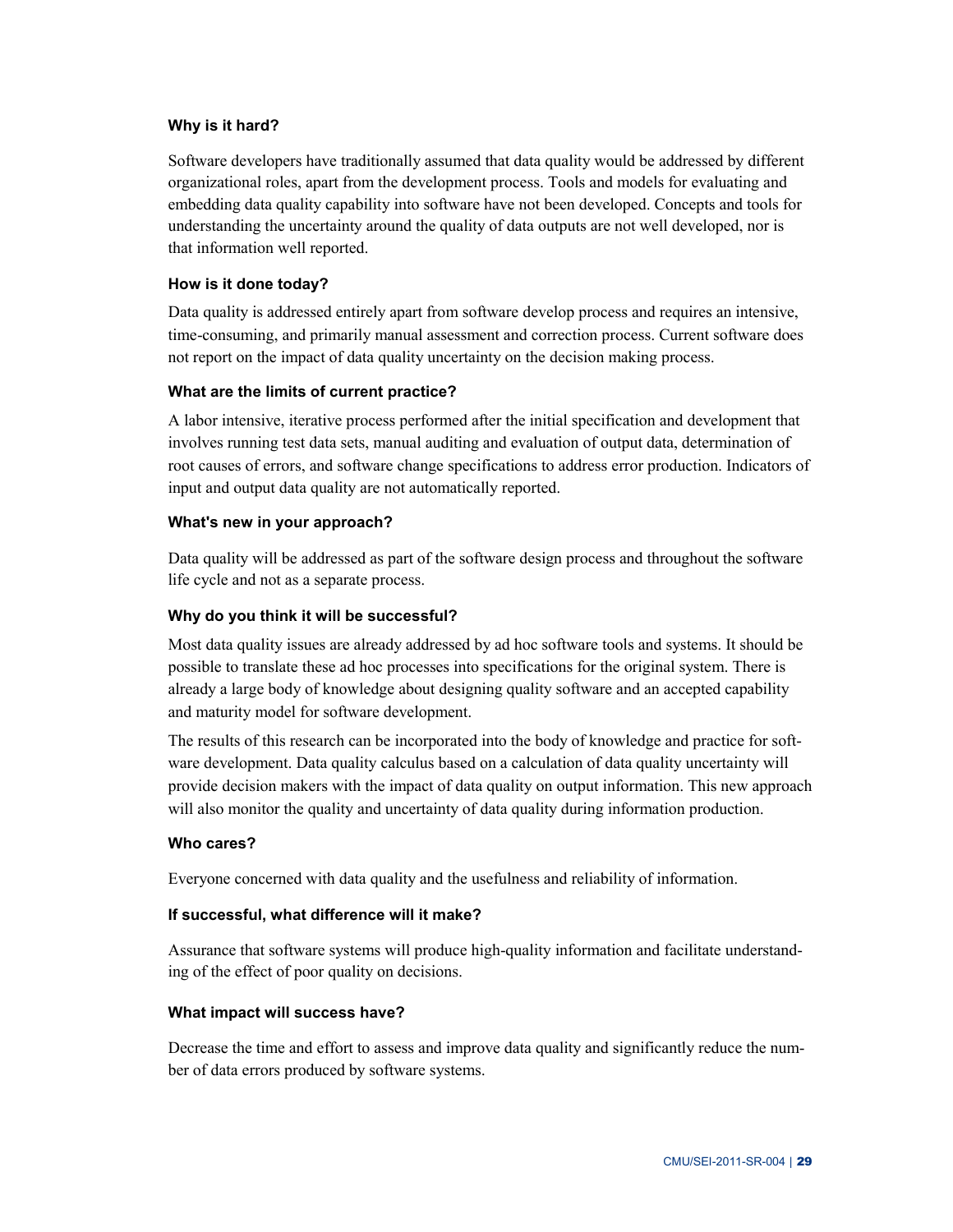#### **How will success be measured?**

Benchmark against software systems that do not incorporate data quality design.

#### **4.4 Proposal 4**

#### **Use provenance information for assessing and improving quality.**

#### **Proposal 4 Team**

Jon Agre, Susan Davidson, Alan Karr, and Sudha Ram

#### **Background**

Provenance is information that describes the life cycle of data and can be used for assessing data quality; attribution; authentication; understanding and replicating process (replication recipe); chain of custody; attribution; digital rights management; audit trails; means of access control; and monitoring.

Quality can be evaluated in many different ways, and provenance is input that can be used for evaluating quality: provenance is an input and quality assessment is the output. So if you have a way of capturing provenance you can use your own technique to browse provenance and give an assessment of quality according to your own beliefs.

#### **Why is it hard?**

There are two top-level issues that need to be addressed:

- 1. How to model, extract, and manage provenance?
- 2. How to effectively use provenance for assessing provenance?

Detailed questions include:

- How to discover provenance (e.g., from unstructured data)? (Provenance can be large—Thousands of times larger than the actual data. Many issues are involved in managing provenance: the level of granularity at which to capture provenance, determining how to aggregate and efficiently store provenance, how to index, and so forth.)
- Who can see what provenance information and under what conditions (interactions with privacy)?
- What is the query language; how to focus attention on important parts of provenance information?
- How can provenance be used to assess and improve data quality (provenance analytics)?

How to reason and reduce volume, yet get enough information from provenance data? Reasoning on provenance (especially real time reasoning) is hard.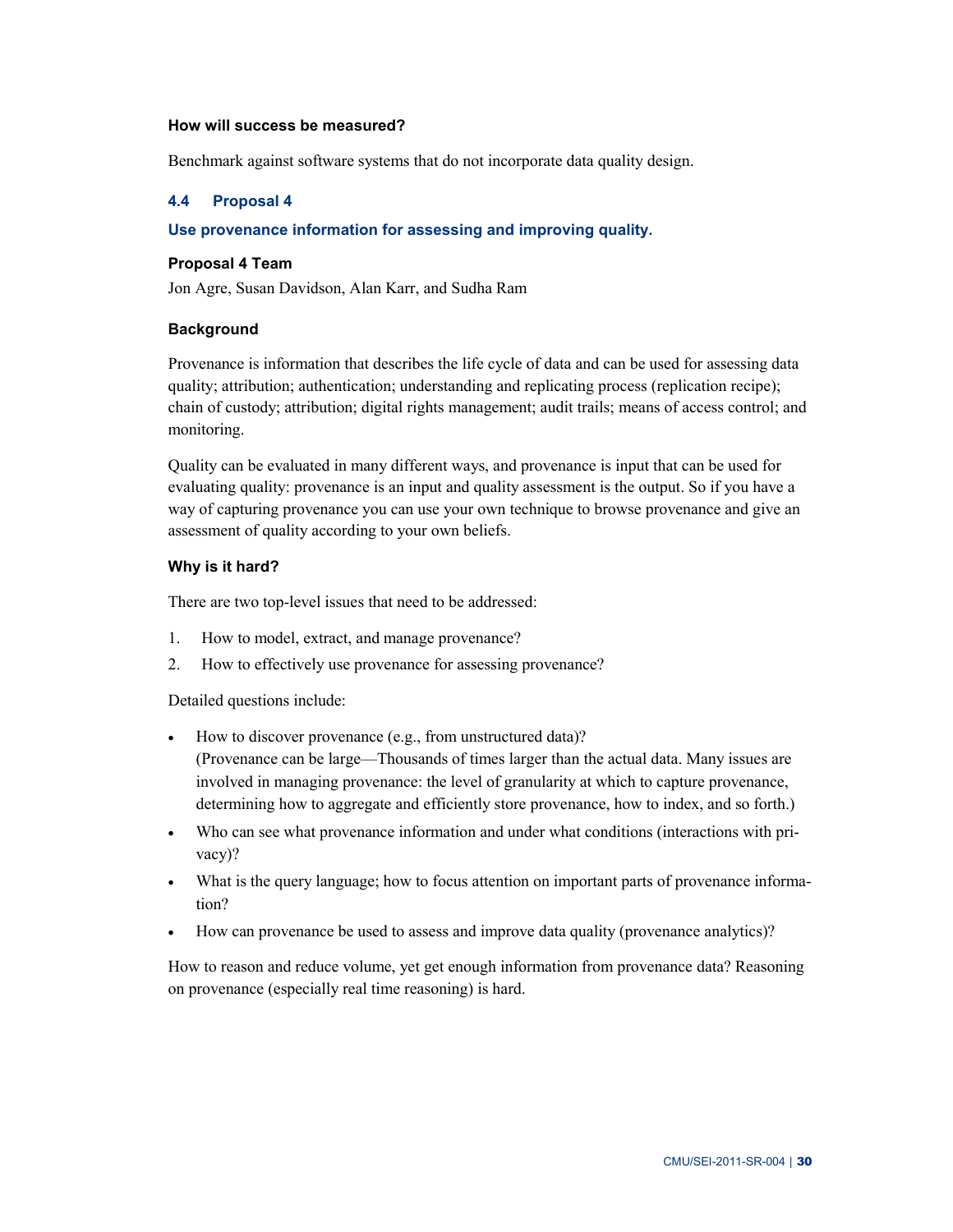#### **How is it done today?**

In the DoD:

Data is being designated as authoritative or not based on the source of the data; when data is entered in a database the source must be recorded (designated as part of the schema).

In the private sector:

Some provenance models have been proposed and are getting buy-in from the community (e.g. Sudha Ram's W7, Open Provenance Models, ISO8000).

Some workflow systems are being developed that automatically capture workflow provenance (e.g. VisTrails, Kepler, Taverna); prototype database systems are being developed to capture and manage database provenance. Provenance is also being captured at the OS level (e.g. PASS project).

#### **What are the limits of current practice?**

Not all provenance information is being tracked; provenance is much broader than just the source of the data.

The authoritative source: how is it being designated?

Methods for stewardship and designating authoritative sources do not scale, and they are timeconsuming and person-intensive. Authoritativeness is also a binary decision; there are no intermediate levels of trustworthiness.

We also need feedback to help improve the quality of a source (e.g., checking whether or not the authoritative source was wrong or right after the fact).

#### **What's new in your approach?**

This research broadens the definition of provenance beyond the source and proposes to develop new techniques to record, extract, and manage provenance. New techniques to reason about and use provenance will also be developed, along with tools and techniques to use provenance to determine and improve data quality.

#### **Who cares?**

Anyone who makes decisions (e.g., in situational awareness, battlefield operations, financial resource allocation, healthcare).

#### **If successful, what difference will it make?**

Are people able to make faster, better decisions when provenance is taken into account? (OODA loop: observe, orient, decide, act)

Have we reduced the number of failures based on inaccurate provenance information? (To do this, we need to understand what the characteristics are of failures due to lack of provenance.)

Are we better able to quantify the authoritativeness of data sources using provenance? Are we able to reduce the time/effort to recognize the authoritativeness of a data source?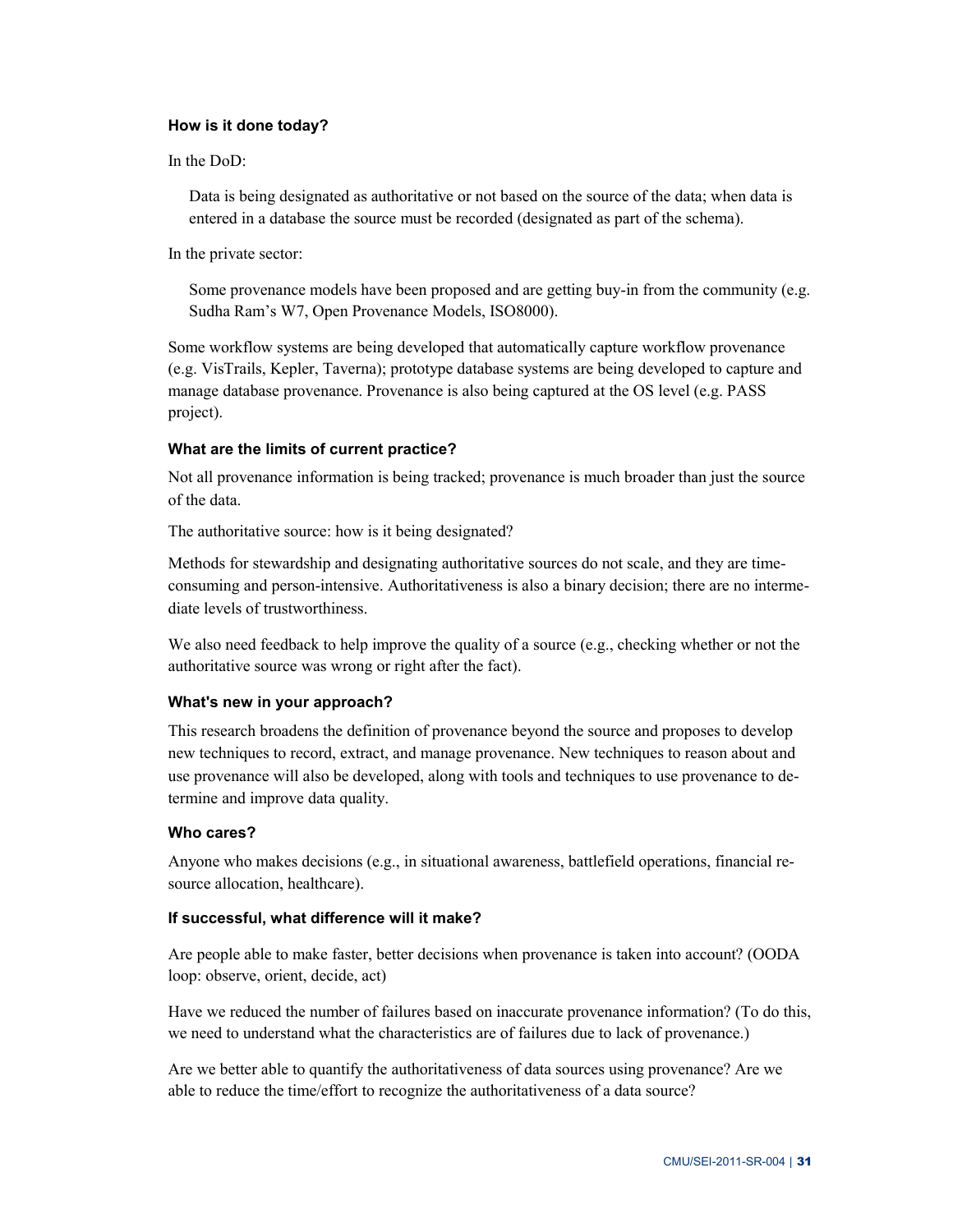Can you use feedback to improve the quality of sources felt to be non-authoritative; can you improve decisions by taking more kinds of provenance into account.

Assuming that augmented provenance management is put in, what is the effectiveness of decisions made without provenance versus those that take provenance into account?

#### **How will success be measured?**

Other outcomes include detecting "unusable" data sources: we may find that there are data sources that are not useable judging from the provenance of data that it contains.

We need to use a step-wise approach: Since provenance can be huge, we need to stage the level of detail at which it is collected, determine what helps and what doesn't help. What is most important at the next step in provenance?

#### **4.5 Proposal 5**

**Cost benefit tradeoff (disks may be cheap but people are not cheap).Guarantee privacy while maximizing data quality.<sup>7</sup>**

#### **Proposal Team**

Jon Agre, Susan Davidson, Alan Karr, and Sudha Ram

#### **What is the problem?**

The thesis is that what you do to protect privacy tends to deteriorate data quality. Techniques that work for official statistics data do not necessarily work for other applications. There are different measures of privacy and utility.

Scenario 1: DoD releases data to contractors and must guarantee certain privacy concerns while maximizing the utility of the data for the contractor (i.e. enable the contractor to do as much useful work as possible).

Scenario 2: Provenance captures intermediate data and behavior of processes that may be confidential or proprietary. In a workflow, intermediate data (e.g. medical records, financial data) could be confidential, and modules could be proprietary. Capturing complete provenance information may reveal behavior as well as intermediate data.

#### **Additional questions**

Are privacy considerations going to affect the DoD's ability to collect data?

1. The DoD wants to prevent inadvertent release of data that they want to be private. They don't want people snooping external sources (e.g. social networking sites) and figuring things out that are inferences from the data being released.

For example (covert channels): determining the timing of an invasion in Iraq based on number of late-night pizza orders coming out of the Pentagon.

 $7$  This proposal was partially addressed due to time limitations.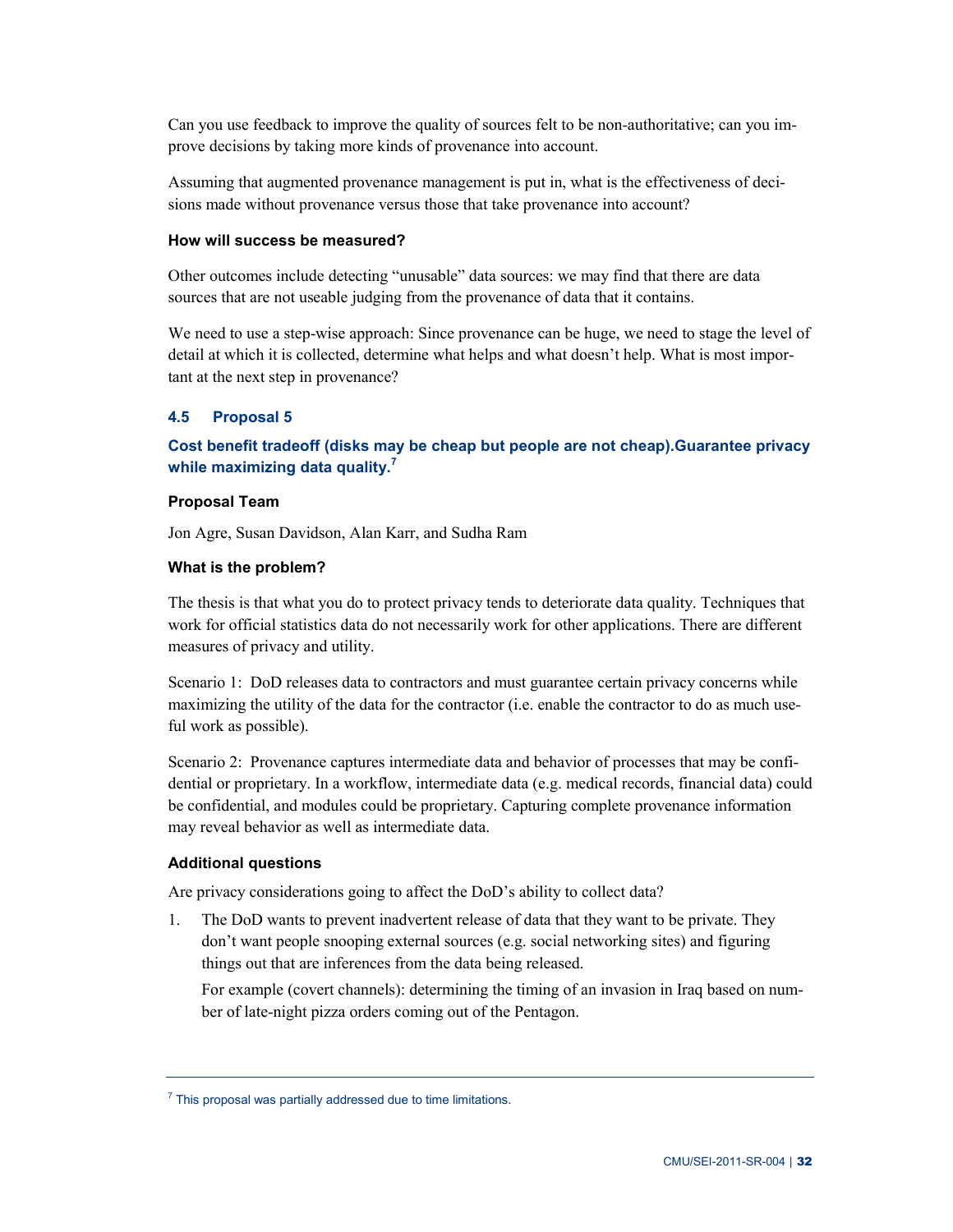2. When is it OK to cross-link external and internal data sources and maintain privacy? Will putting together heterogeneous data collections enable more information than was possible before?

DoD wants to prevent inadvertent release of data that they want to be private. They don't want people snooping external sources (e.g. social networking sites) and figuring things out that are inferences from the data being released.

# **What are the limits of current practice?**

Externally released data: PII is removed. Understand whether existing techniques developed in other contexts are adequate for the DoD?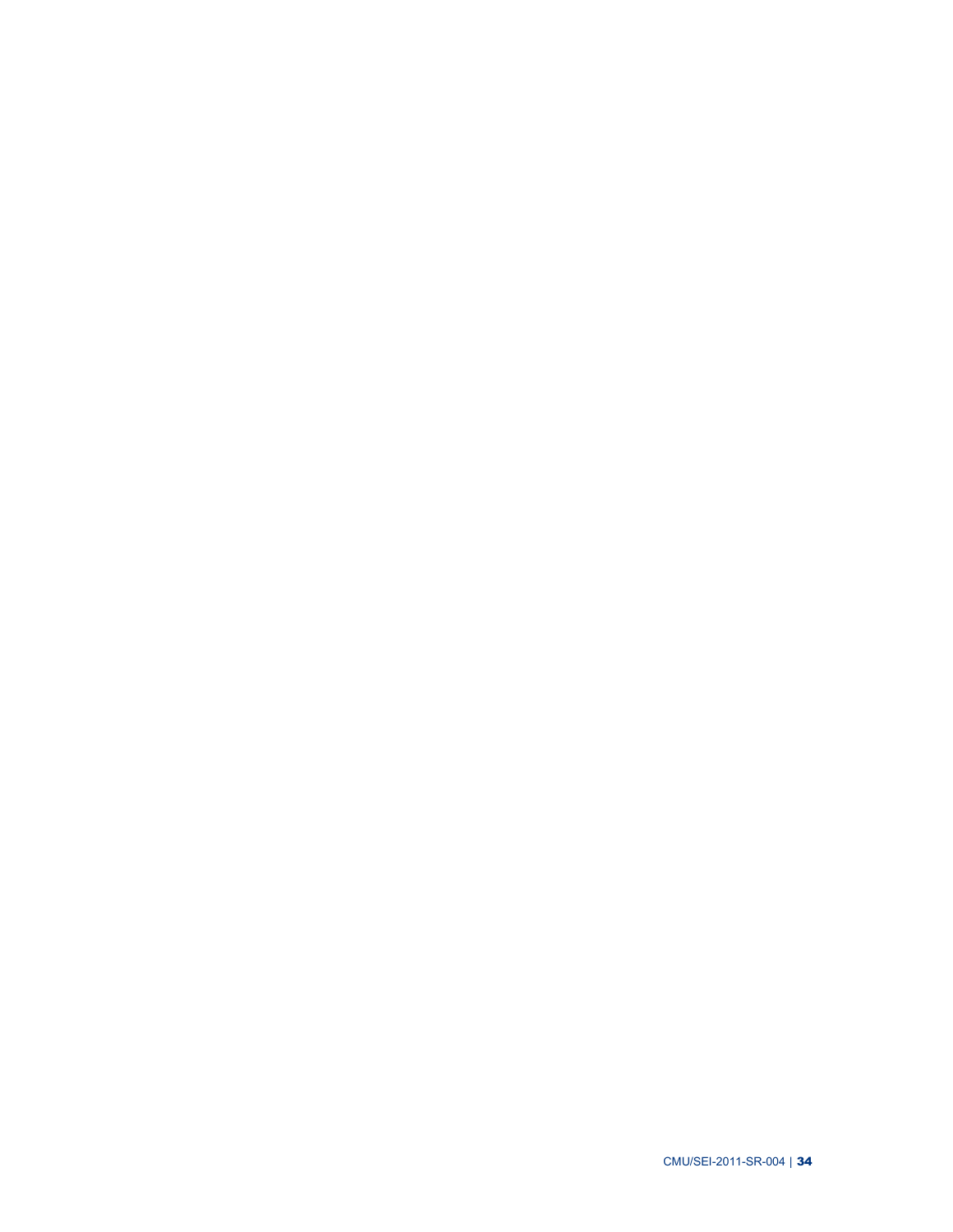# **5 Research Recommendations Related to Data Quality, Data Analysis, and Data Use**

After the workshop, the SEI used the proposals generated by the working groups to craft three recommendations for further research. While these recommendations retain the spirit and intent of the working groups, the following changes were made:

- 1. Similar proposal elements were combined to eliminate overlap.
- 2. Further elaboration and context were included when possible.
- 3. The proposal language was edited for clarity.

# **5.1 Recommendation 1: Enable the effective integration of data from multiple and disparate data sources.**

DoD information systems have been developed to respond to specific problems and use and produce data specific to that system. Because there is no overriding architecture to guide the development of these systems, integrating and coordinating the data from multiple sources is difficult or impossible. Fragmentation of data across multiple systems causes unacceptable data gaps and errors due to uncoordinated data definitions, lack of synchronization, disparate quality control sets, and inconsistent subject matter vocabularies. The volume of work and the amount of time necessary to overcome these limitations is overwhelming.

There is every reason to expect that developing well-integrated DoD information systems would result in important benefits. Systems would be able to automatically and instantly exchange information. Analysts would have a consistent, trustworthy, and comprehensive view of the data, leading to faster responses, lower costs related to finding and gathering information, and improved data for decision making.

Research into the following three areas was recommended as important for achieving unification of data sources:

- 1. A set of standard patterns should be developed to serve as the basis for the development of each organization's essential architectural model for information. Once a pattern is approved, it can be used by itself or in combination with other patterns in the design of physical databases and implementation of feature-level metadata.
- 2. Semantic vocabularies (e.g., data architecture, information ontology and taxonomy, data definitions, business rules, interchange formats, glossary, etc.) should be developed for use by organization's sharing data as well as system developers.
- 3. Tools and methods for utilizing the patterns and vocabularies for system and data specification should be developed. Further, tools should also be developed for the analysis of such specifications and to assure that the integrated data retains the quality level of the constituent sources.

An additional research area related to this recommendation was also noted concerning the current state of data and efforts to migrate it to a standard pattern. For example, two or more records being integrated might contain information on the same real-world entity, but have no unique iden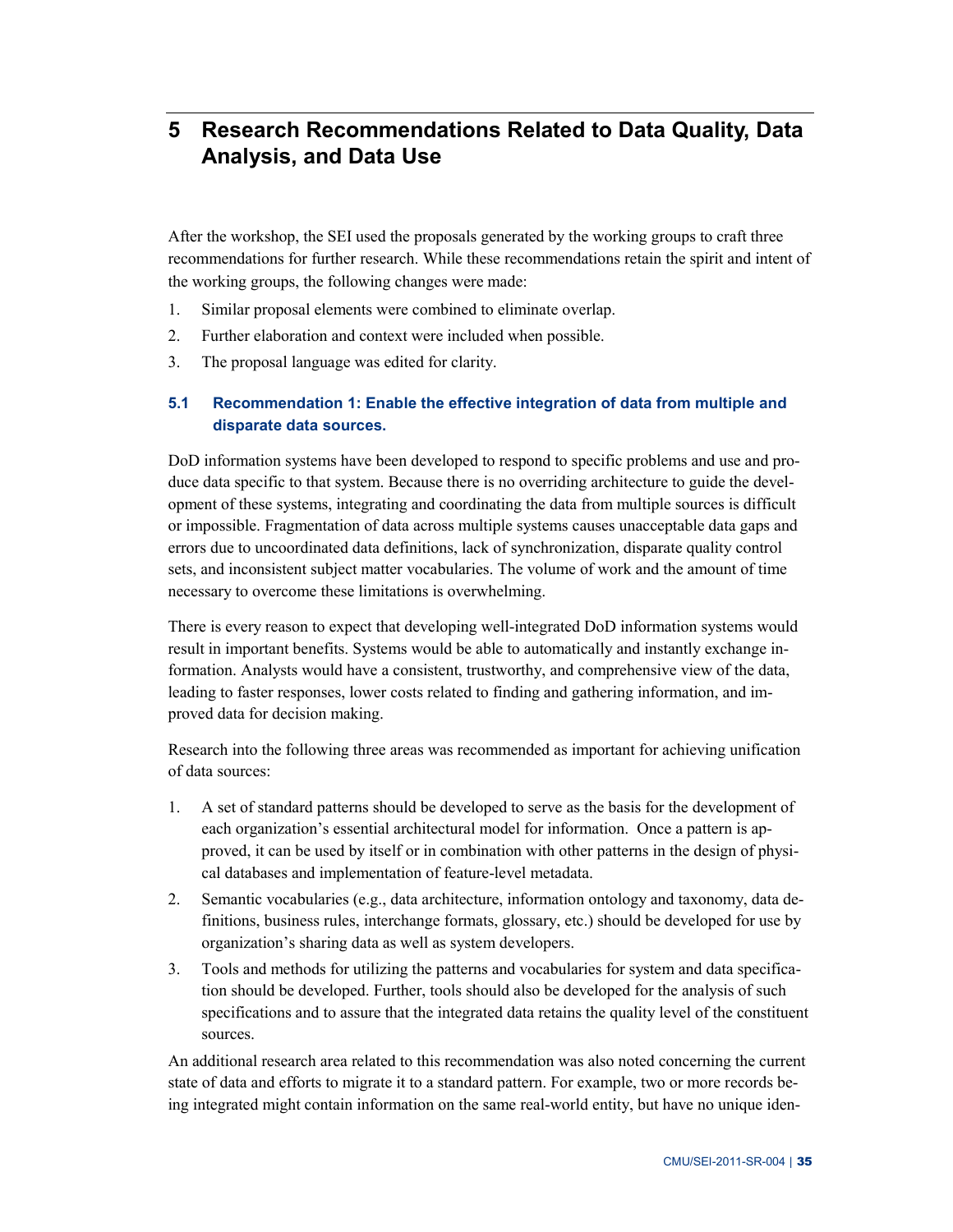tifiers to show that they are related. Or, related records may also contain conflicting information. Entity resolution and other integration difficulties might be partially overcome through the application of new algorithms and techniques. $8$  Solutions to entity resolution problems have been proposed that integrate previous approaches based on Markov logic.<sup>9</sup> Markov logic is a relatively new framework for combining first-order logic and probabilistic graphical models.

# **5.2 Recommendation 2: Employ provenance analytics to ensure data quality to support mission success.**

Information provided and used by the DoD is typically assumed to be authoritative even though the origin of the data and its transformations are unknown. Data provenance can be used to ensure that users of data understand important background aspects, including its origin, who or what process created the data, how it was transformed, and any other conditions used to generate the data provided to users. Data provenance has the potential to be a powerful mechanism for understanding data quality, both objectively and subjectively.

Emerging approaches to provenance have focused mainly on metadata about the source of the data. Some tools and techniques address this part of the problem today. A detailed history of the data could be provided to users through the use of uniform models and automated techniques for recording provenance. A new area of provenance analytics could be developed to provide summaries describing "fitness for use" as well as in-depth analysis identifying data quality problems and opportunities for improvement. Further, insight into provenance would enhance a user's ability to quickly judge the authority of data, thereby enabling rapid decision making. While rapid decision making is desirable in any environment (e.g., project planning, financial resource allocation, healthcare), it is particularly crucial for battlefield operations where situational awareness is key to mission success and the safety of our warfighters.

Some of the challenges that will be encountered in this area include the following:

- The volume of information needed to record provenance is potentially large; what is the proper level of granularity to capture and how can provenance information be efficiently stored, aggregated, and indexed?
- How can security/privacy of data be protected in the presence of amalgamated provenance information?

The proposed research in this area recommends focusing on new techniques to model, record, extract, and manage data provenance as data flow within and across systems and enterprises. In particular, techniques to reason about and use provenance should be explored, including the development of tools that use provenance information to determine data quality and how to improve it.

<sup>&</sup>lt;sup>8</sup> Some open problems and challenges in entity resolution are described in "Entity Resolution: Overview and Challenges" [Garcia-Molina 2004].

<sup>&</sup>lt;sup>9</sup> "Entity Resolution with Markov Logic" discusses an integrated solution to entity resolution problems based on Markov logic, and describes how previous approaches can be combined effectively [Singha 2006].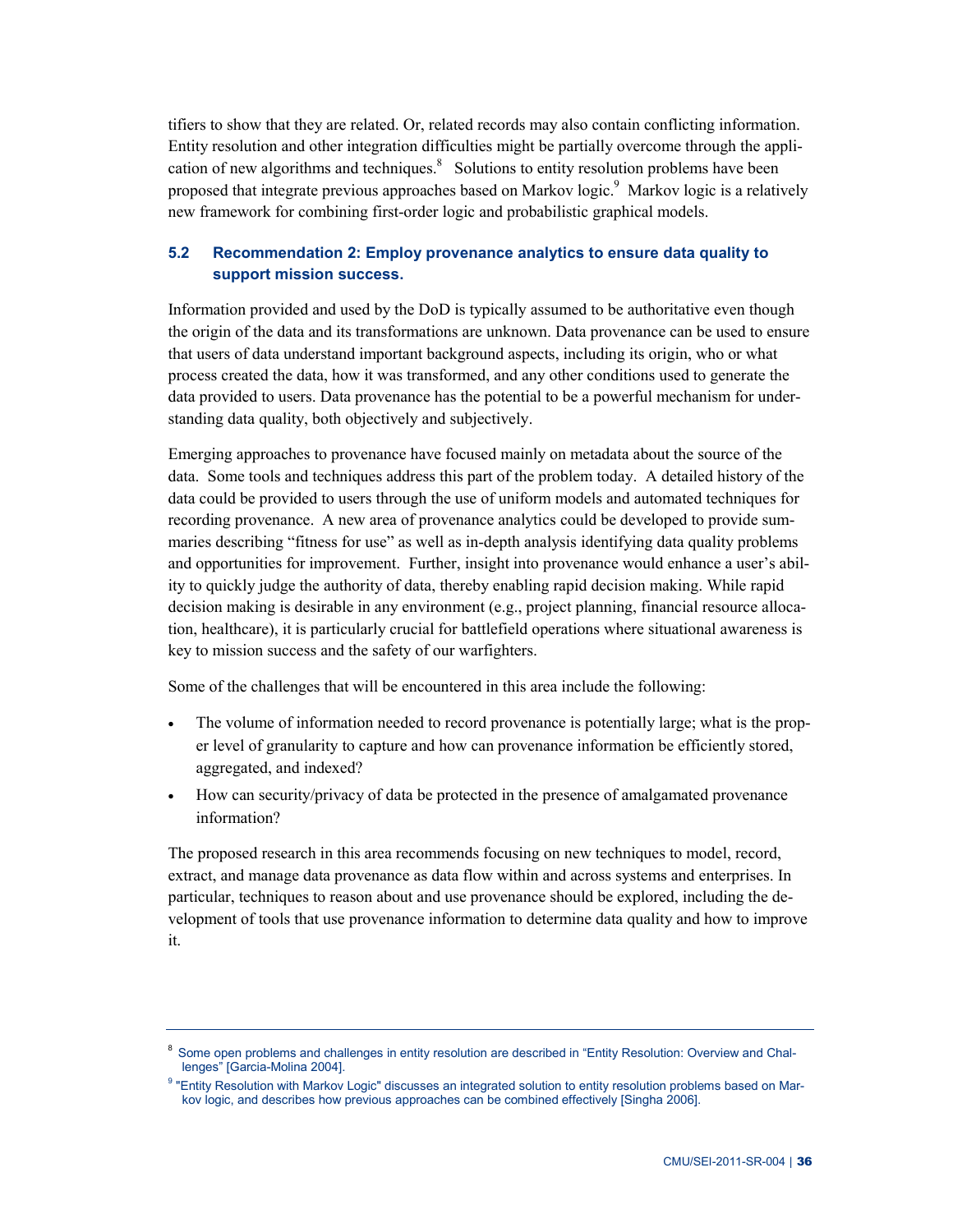# **5.3 Recommendation 3: Develop models, methods, and tools that support data quality by design during software development.**

When data quality is addressed in isolation from the development of the software used by stakeholders to collect, process, analyze, and report it, the value and benefits of the data and the enterprise's resultant information products can suffer. Missed opportunities, bad analysis, and incorrect decisions can all result from a failure to integrate data quality with software requirements. Software developers may assume that data quality considerations have been addressed by other stakeholders such as business analysts or data architects, or they may make wrong assumptions regarding data quality and associated requirements. This can lead to data of unknown quality as well as inefficient and ineffective use of the organization's data. The result is a decision making process fraught with risk due to unknown or poor data quality and missed opportunities to leverage the data. The anticipated benefit to be realized is an increased reliability of information produced by software applications, leading to improved decision making.

The research topic proposed is an exploration of ways to formally address data quality as part of the software development life cycle. Data quality requirements must be considered during the definition of software requirements, specification, and design. Systematic methods must be developed to refine high-level, abstract data quality goals into concrete data quality requirements. This includes methods to analyze and preserve the integrity of data quality requirements throughout the software development process. Specifically noted was the idea for a data quality calculus that would be used to characterize data quality uncertainty and provide confidence information for decision makers utilizing data from the system as well as to analyze the impact and trade-offs among system and data architecture and design decisions.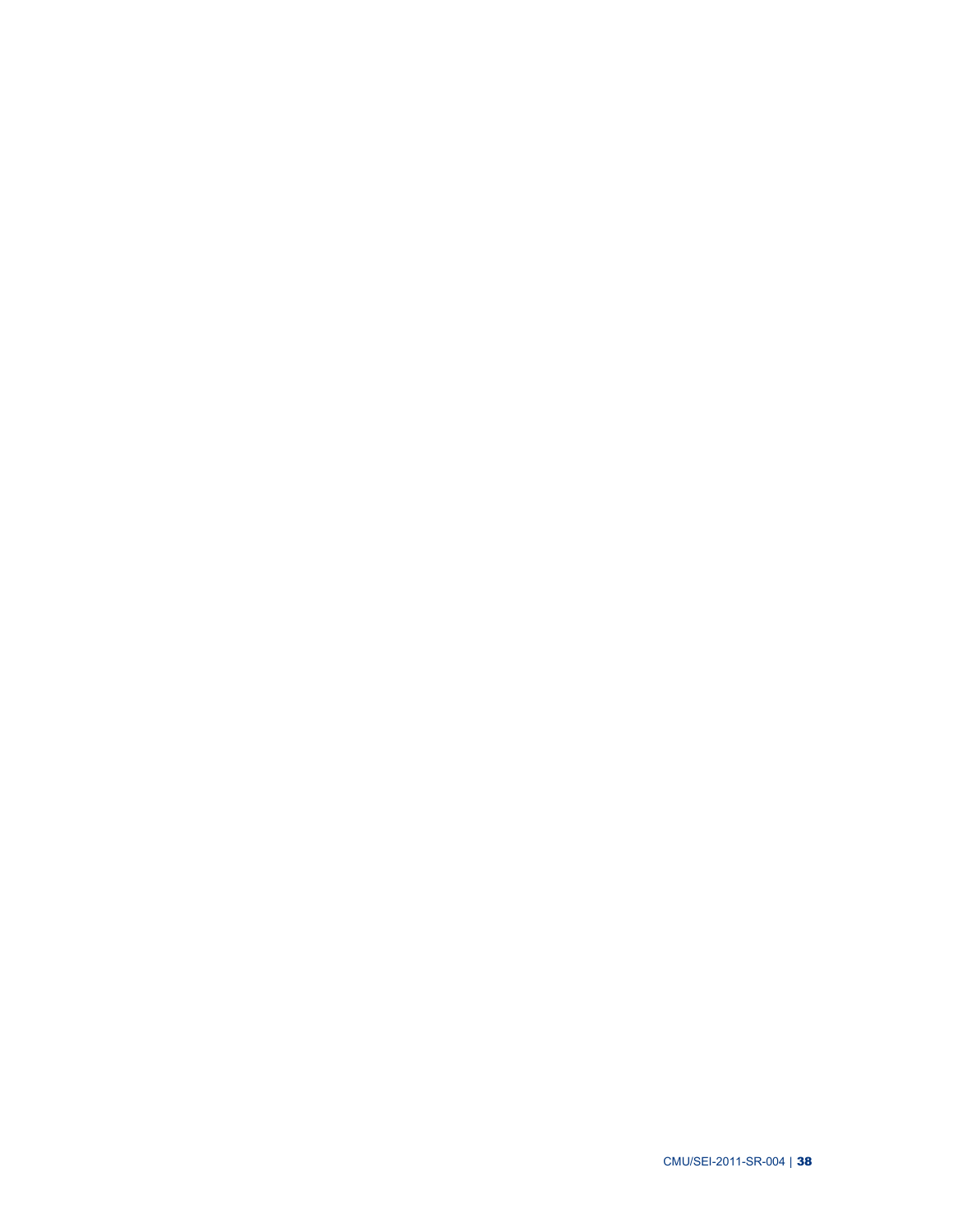# **Appendix: Workshop Agenda**

# **AGENDA**

**Issues and Opportunities for Improving the Quality and Use of Data in the DoD** 

| <b>Workshop Location</b>       |                            |                                                   |  |  |  |  |
|--------------------------------|----------------------------|---------------------------------------------------|--|--|--|--|
| Software Engineering Institute |                            | <b>Training Room B</b>                            |  |  |  |  |
| NRECA Building, Suite 200      |                            | Second Floor                                      |  |  |  |  |
| 4301 Wilson Boulevard          |                            | Tel: +1 703.908.8200                              |  |  |  |  |
| Arlington, VA 22203            |                            |                                                   |  |  |  |  |
|                                |                            |                                                   |  |  |  |  |
| <b>Dates of Workshop</b>       | <b>Start Time</b>          | <b>End Time</b>                                   |  |  |  |  |
| October 26-28, 2010            | 8:00 a.m. October 26       | 5:00 p.m. October 28                              |  |  |  |  |
|                                |                            |                                                   |  |  |  |  |
| <b>Facilitator</b>             | <b>Documentarian</b>       |                                                   |  |  |  |  |
| Mark Kasunic                   | Erin Harper                |                                                   |  |  |  |  |
|                                |                            |                                                   |  |  |  |  |
| <b>Presenters</b>              |                            |                                                   |  |  |  |  |
| Nabil R. Adam                  |                            | U.S. Department of Homeland Security              |  |  |  |  |
| Peter Aiken                    | Data Blueprint, Inc.       |                                                   |  |  |  |  |
| Diana I. Angelis               |                            | Naval Postgraduate School                         |  |  |  |  |
| Mary Maureen Brown             |                            | University of North Carolina at Charlotte         |  |  |  |  |
| Susan B. Davidson              | University of Pennsylvania |                                                   |  |  |  |  |
| <b>Brett Dorr</b>              | <b>DataFlux</b>            |                                                   |  |  |  |  |
| <b>Robert Flowe</b>            | OUSD (AT&L) <sup>+</sup>   |                                                   |  |  |  |  |
| David C. Hay                   | Essential Strategies, Inc. |                                                   |  |  |  |  |
| John Horst                     |                            | National Institute of Standards and Technology    |  |  |  |  |
|                                | (NIST)                     |                                                   |  |  |  |  |
| Alan Karr                      |                            | National Institute of Statistical Sciences (NISS) |  |  |  |  |
| David Loshin                   | Knowledge Integrity, Inc.  |                                                   |  |  |  |  |
| Douglas J. MacKinnon           |                            | Naval Postgraduate School                         |  |  |  |  |
| <b>Tim Menzies</b>             | West Virginia University   |                                                   |  |  |  |  |
| Sudha Ram                      | University of Arizona      |                                                   |  |  |  |  |
| Thomas C. Redman               |                            | Navesink Consulting Group, LLC                    |  |  |  |  |
| David Schlesinger              | Metadata Security, LLC     |                                                   |  |  |  |  |
| John R. Talburt                |                            | University of Arkansas at Little Rock             |  |  |  |  |

*\* OUSD (AT&L) is Office of the Under Secretary of Defense for Acquisition, Technology, and Logistics.*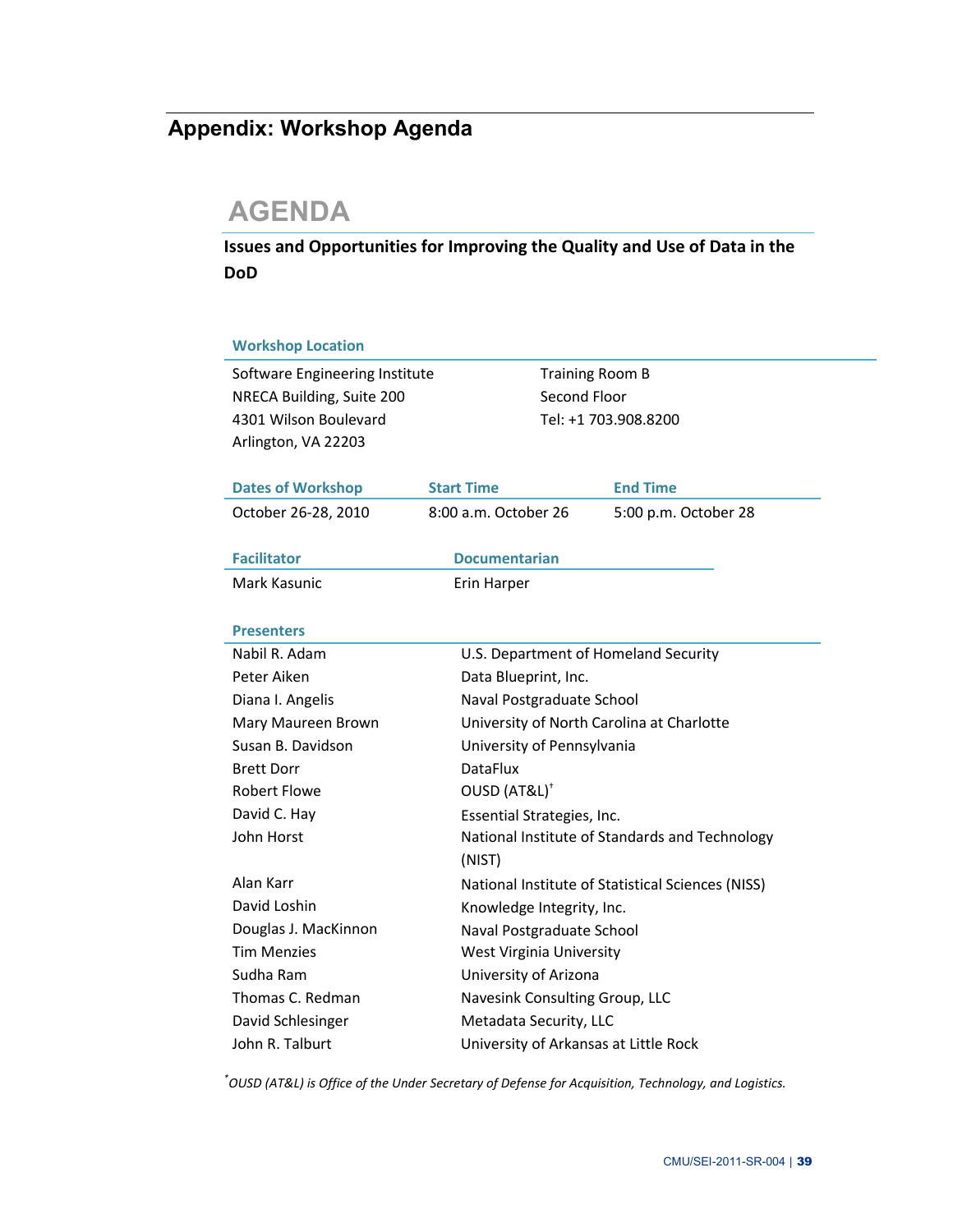# **AGENDA**

#### **Attendees**

| Jon Agre         | Institute for Defense Analyses          |  |  |
|------------------|-----------------------------------------|--|--|
| Anita Carleton   | Software Engineering Institute          |  |  |
| Erin Harper      | Software Engineering Institute          |  |  |
| David Jakubek    | OUSD (AT&L), DDR&E <sup>+</sup>         |  |  |
| Mark Kasunic     | Software Engineering Institute          |  |  |
| Patricia Lothrop | OUSD(AT&L)                              |  |  |
| Michael May      | OUSD (AT&L), DDR&E                      |  |  |
| Ryan Mckenzie    | Amentra, Contract Support to OUSD(AT&L) |  |  |
| Richard Wang     | Headquarters, Dept. of the Army         |  |  |
| David Zubrow     | Software Engineering Institute          |  |  |

†  *DDR&E is Director, Defense Research & Engineering.* 

#### **Workshop Ground Rules**

- 1. The facilitator provides process. Feel free to offer input and process checks.
- 2. One speaker at a time. It helps us all to hear and understand (please keep offline or cross-talk to a minimum).
- 3. The facilitator will strive for an inclusive, participative process—for extroverts and introverts alike.
- 4. Stay on topic and be concise. It helps us achieve our goals.
- 5. The facilitator will manage our time for efficiency and productivity. Please understand the need to keep us moving ahead.
- 6. This workshop is interactive and the objective is to obtain ideas and feedback from the invited presenters. For this reason, a condition of the daily honorarium is full attendance on all days of the workshop.
- 7. Let's keep focused—no cell phones, email or surfing during the sessions.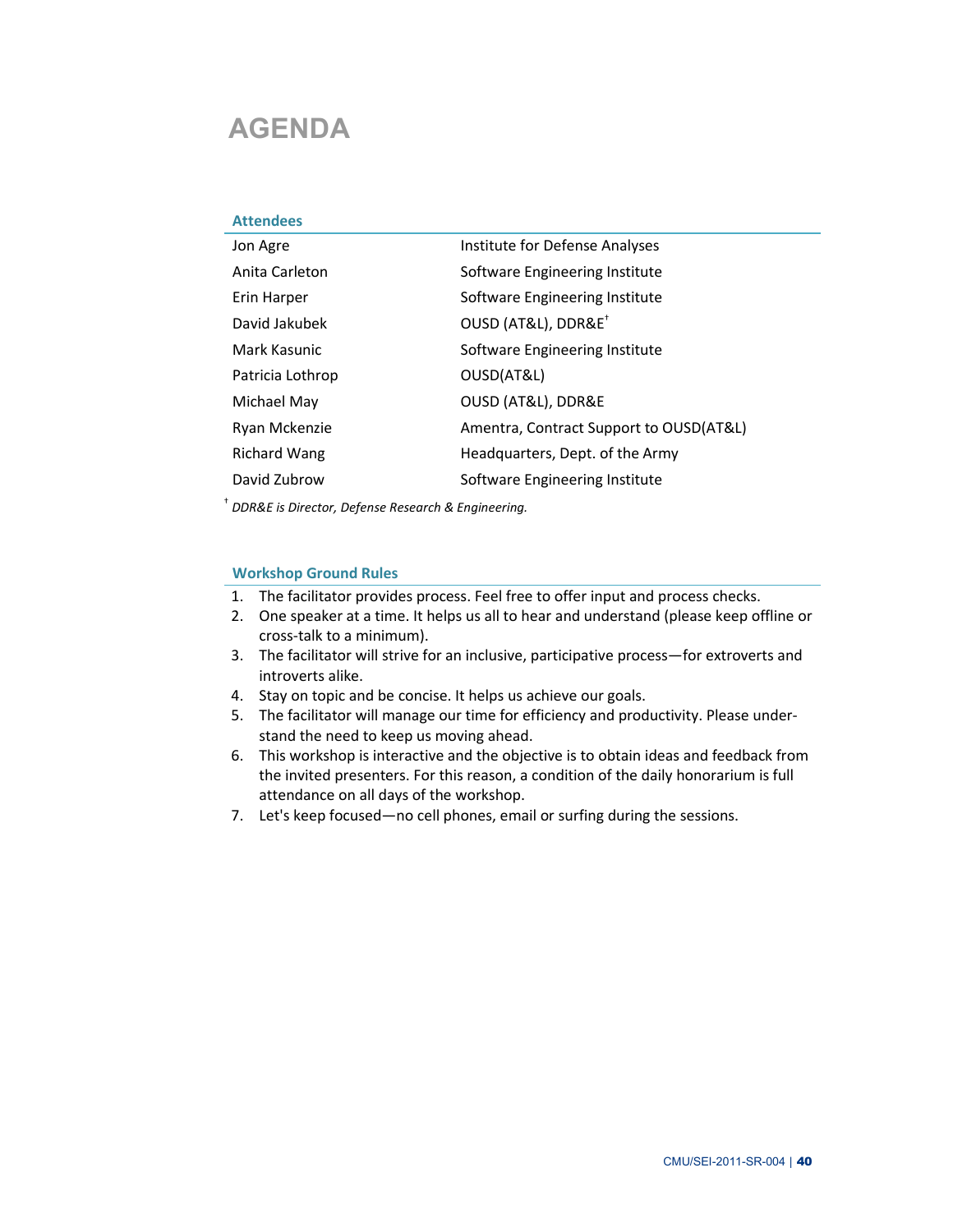# **AGENDA - DAY 1**

Tuesday, October 26

| <b>Start</b> | <b>End</b>    | Dura-<br>tion | Who?                                                    | <b>Topic</b>                                                                                           |  |
|--------------|---------------|---------------|---------------------------------------------------------|--------------------------------------------------------------------------------------------------------|--|
| 8:00a.m.     | 8:15 a.m.     | 0:15          | Mark Kasunic<br>Michael May<br>David Zubrow             | <b>Welcome &amp; Opening Remarks</b>                                                                   |  |
| 8:15 a.m.    | 8:45 a.m.     | 0:30          | All                                                     | Introductions                                                                                          |  |
| 8:45 a.m.    | 9:30 a.m.     | 0:45          | Mark                                                    | Agenda Review, Ground Rules & Lo-<br>gistics                                                           |  |
| 9:30a.m.     | 10:05<br>a.m. | 0:35          | <b>Robert Flowe</b>                                     | OSD AT&L Perspectives & Initiatives:<br>Acquisition Visibility and Data Quality                        |  |
| $10:05$ a.m. | 10:20<br>a.m. | 0:15          | All                                                     | <b>Break</b>                                                                                           |  |
|              |               |               | Data Quality Issues in DoD Acquisition                  |                                                                                                        |  |
| 10:20 a.m.   | 10:55<br>a.m. | 0:35          | Mary Maureen<br>Brown                                   | <b>Resource Management Decision 700</b><br>& Programmatic Interdependencies                            |  |
| $10:55$ a.m. | 11:30<br>a.m. | 0:35          | Diana Angelis                                           | Measuring Transaction Costs in DoD<br><b>Acquisition Programs</b>                                      |  |
| 11:30 a.m.   | 12:00<br>p.m. | 0:30          | All                                                     | Key Take-Aways                                                                                         |  |
| 12:00 p.m.   | 1:00 p.m.     | 1:00          | All                                                     | Lunch                                                                                                  |  |
|              |               |               | <b>Managing Data Quality</b>                            |                                                                                                        |  |
| 1:00 p.m.    | $1:35$ p.m.   | 0:35          | Thomas Redman                                           | Toward a Management System for<br>Data                                                                 |  |
| 1:35 p.m.    | 2:10 p.m.     | 0:35          | Peter Aiken                                             | <b>Practical Considerations for Rapidly</b><br>Improving Quality in Large Data Col-<br><b>lections</b> |  |
| 2:10 p.m.    | 2:45 p.m.     | 0:35          | David Hay                                               | How to Address Data Quality in the<br>Department of Defense                                            |  |
| 2:45 p.m.    | 3:00 p.m.     | 0:15          | All                                                     | <b>Break</b>                                                                                           |  |
| 3:00 p.m.    | 3:30 p.m.     | 0:30          | All                                                     | Key Take-Aways                                                                                         |  |
|              |               |               | <b>Relationship of Data Quality &amp; Data Security</b> |                                                                                                        |  |
| 3:30 p.m.    | 4:05 p.m.     | 0:35          | David Schlesin-<br>ger                                  | Methods to Engineer Information<br>Quality and Protection into Opera-                                  |  |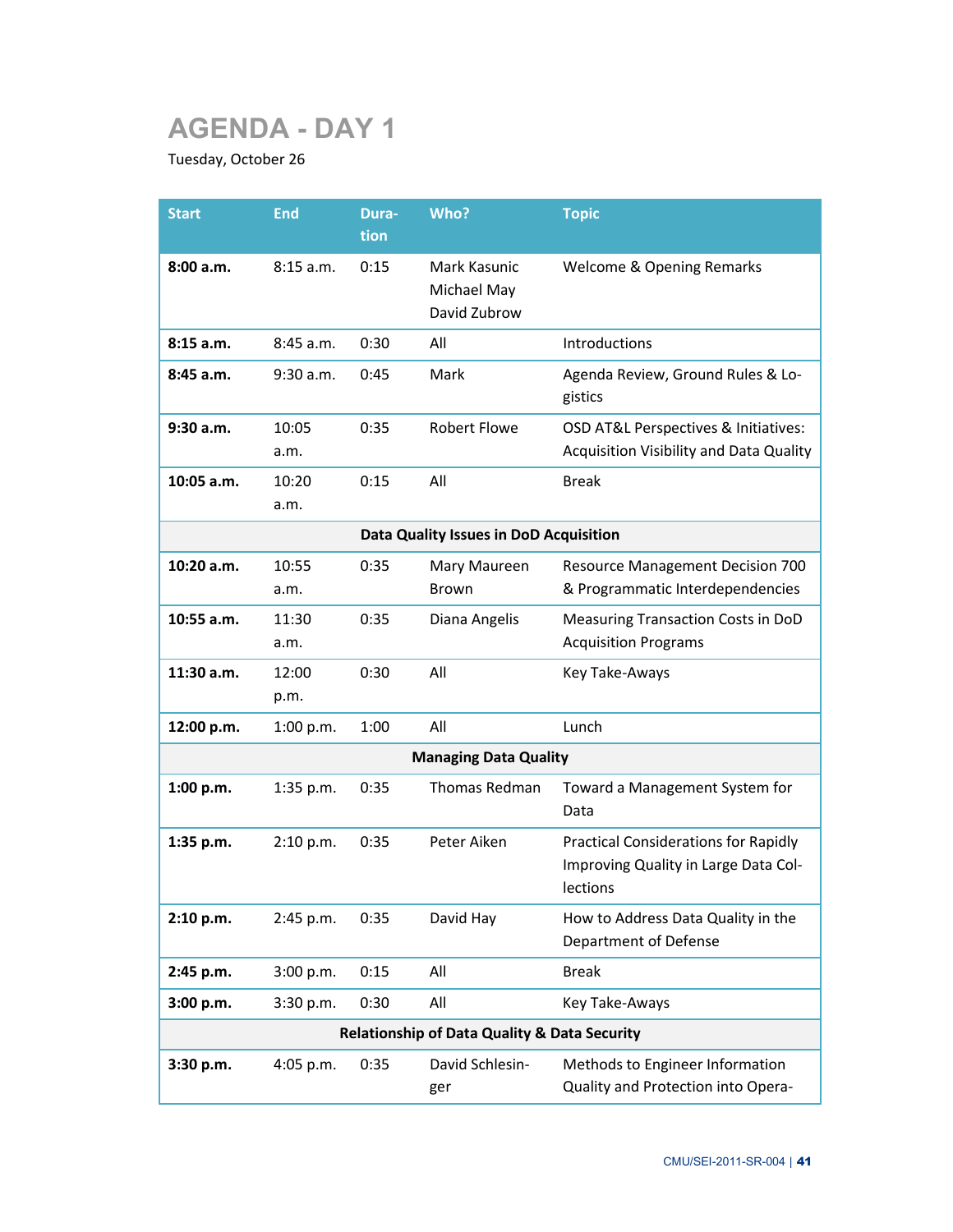|           |           |      |            | tional Processes                                          |
|-----------|-----------|------|------------|-----------------------------------------------------------|
| 4:05 p.m. | 4:40 p.m. | 0:35 | Nabil Adam | Security and Confidentiality in Out-<br>sourced Databases |
| 4:40 p.m. | 5:00 p.m. | 0:30 | All        | Key Take-Aways                                            |
|           |           |      |            | Adjourn for the Day                                       |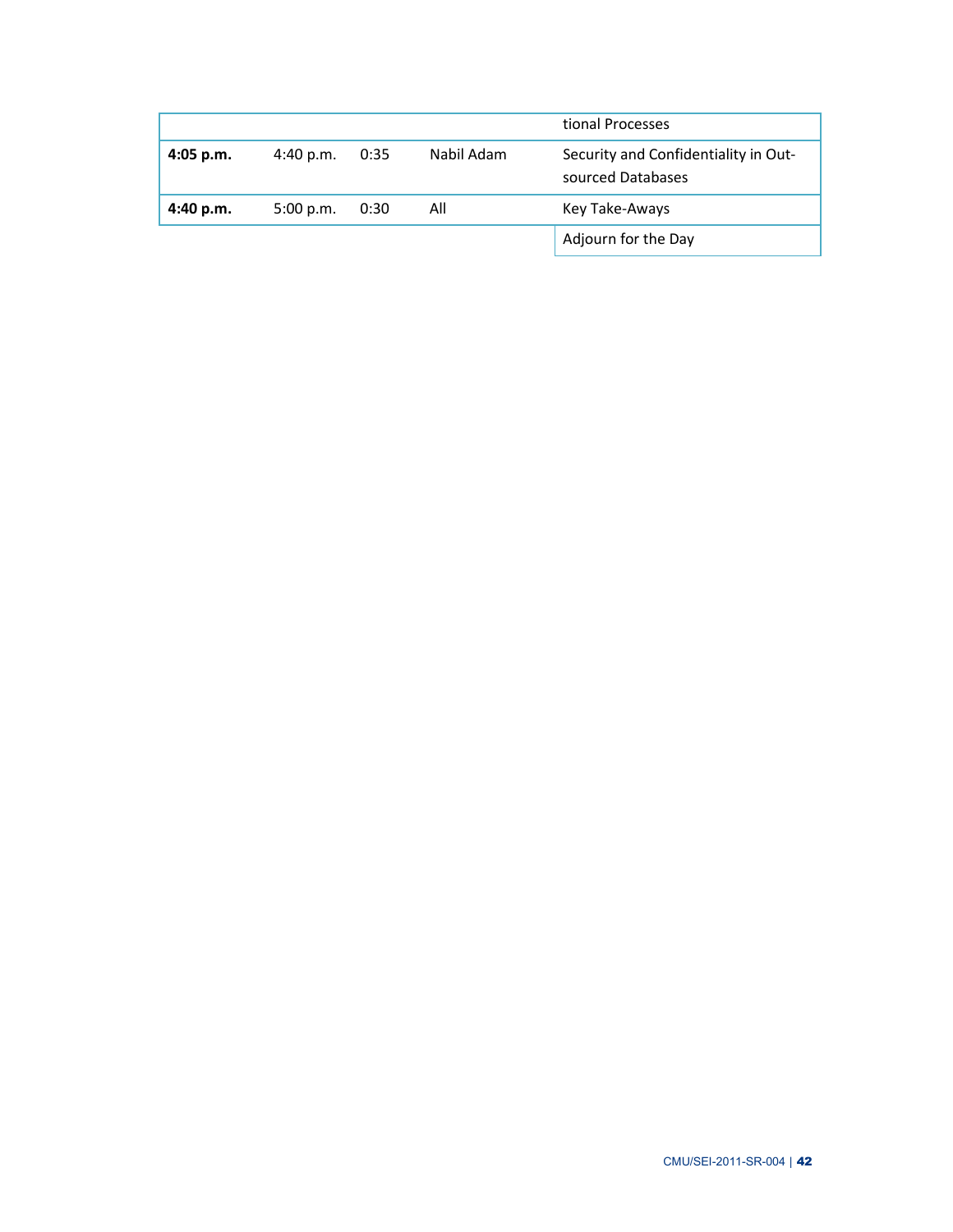# **AGENDA - DAY 2**

# Wednesday, October 27

| <b>Start</b>                                       | <b>End</b>   | <b>Duration</b> | Who?                                               | <b>Topic</b>                                                                     |  |  |  |  |
|----------------------------------------------------|--------------|-----------------|----------------------------------------------------|----------------------------------------------------------------------------------|--|--|--|--|
| 8:00 a.m.                                          | 8:15 a.m.    | 0:15            | Mark                                               | Recap, Check In, Adjust                                                          |  |  |  |  |
| <b>Understanding the Quality of Real-Time Data</b> |              |                 |                                                    |                                                                                  |  |  |  |  |
| 8:15 a.m.                                          | 8:50 a.m.    | 0:35            | Douglas MacKin-<br>non                             | Issues and Opportunities for Improving<br>the Quality and Use of Data Within DoD |  |  |  |  |
| 8:50a.m.                                           | $9:25$ a.m.  | 0:35            | John Horst                                         | Achieving Information Quality                                                    |  |  |  |  |
| 9:25 a.m.                                          | 10:00 a.m.   | 0:35            | John Talburt                                       | Information Quality Education and Re-<br>search at UALR                          |  |  |  |  |
| 10:00 a.m.                                         | $10:15$ a.m. | 0:15            | All                                                | <b>Break</b>                                                                     |  |  |  |  |
| $10:15$ a.m.                                       | $10:45$ a.m. | 0:30            | All                                                | Key Take-Aways                                                                   |  |  |  |  |
|                                                    |              |                 | <b>Data Quality Monitoring and Impact Analysis</b> |                                                                                  |  |  |  |  |
| 10:45 a.m.                                         | $11:20$ a.m. | 0:35            | David Loshin                                       | Evaluating the Business Impacts of<br>Poor Data Quality                          |  |  |  |  |
| 11:20 a.m.                                         | $11:55$ a.m. | 0:35            | <b>Brett Dorr</b>                                  | Data Quality, Logistics, and<br><b>USTRANSCOM</b>                                |  |  |  |  |
| $11:55$ a.m.                                       | 12:15 p.m.   | 0:20            | All                                                | Key Take-Aways                                                                   |  |  |  |  |
| 12:15 p.m.                                         | $1:15$ p.m.  | 1:00            | All                                                | Lunch                                                                            |  |  |  |  |
| 1:15 p.m.                                          | 1:50 p.m.    | 0:35            | Susan Davidson                                     | Data Provenance: The Foundation of<br>Data Quality                               |  |  |  |  |
| 1:50 p.m.                                          | 2:25 p.m.    | 0:35            | Sudha Ram                                          | Determining Data Quality Based on<br>Provenance                                  |  |  |  |  |
| 2:25 p.m.                                          | 2:45 p.m.    | 0:20            | All                                                | Key Take-Aways                                                                   |  |  |  |  |
| 2:45 p.m.                                          | 3:00 p.m.    | 0:15            | All                                                | <b>Break</b>                                                                     |  |  |  |  |
|                                                    |              |                 | <b>Modeling Data Quality</b>                       |                                                                                  |  |  |  |  |
| 3:00 p.m.                                          | $3:35$ p.m.  | 0:35            | <b>Tim Menzies</b>                                 | <b>Selecting Quality Data</b>                                                    |  |  |  |  |
| 3:35 p.m.                                          | 4:10 p.m.    | 0:35            | Alan Karr                                          | Data Quality Research that Builds on<br>Data Confidentiality                     |  |  |  |  |
| 4:10 p.m.                                          | 4:45 p.m.    | 0:35            | All                                                | Key Take-Aways                                                                   |  |  |  |  |
| 4:45 p.m.                                          | 4:30 p.m.    | 0:15            | Mark                                               | Preview of Day 3 Activities                                                      |  |  |  |  |
|                                                    |              |                 |                                                    | Adjourn for the Day                                                              |  |  |  |  |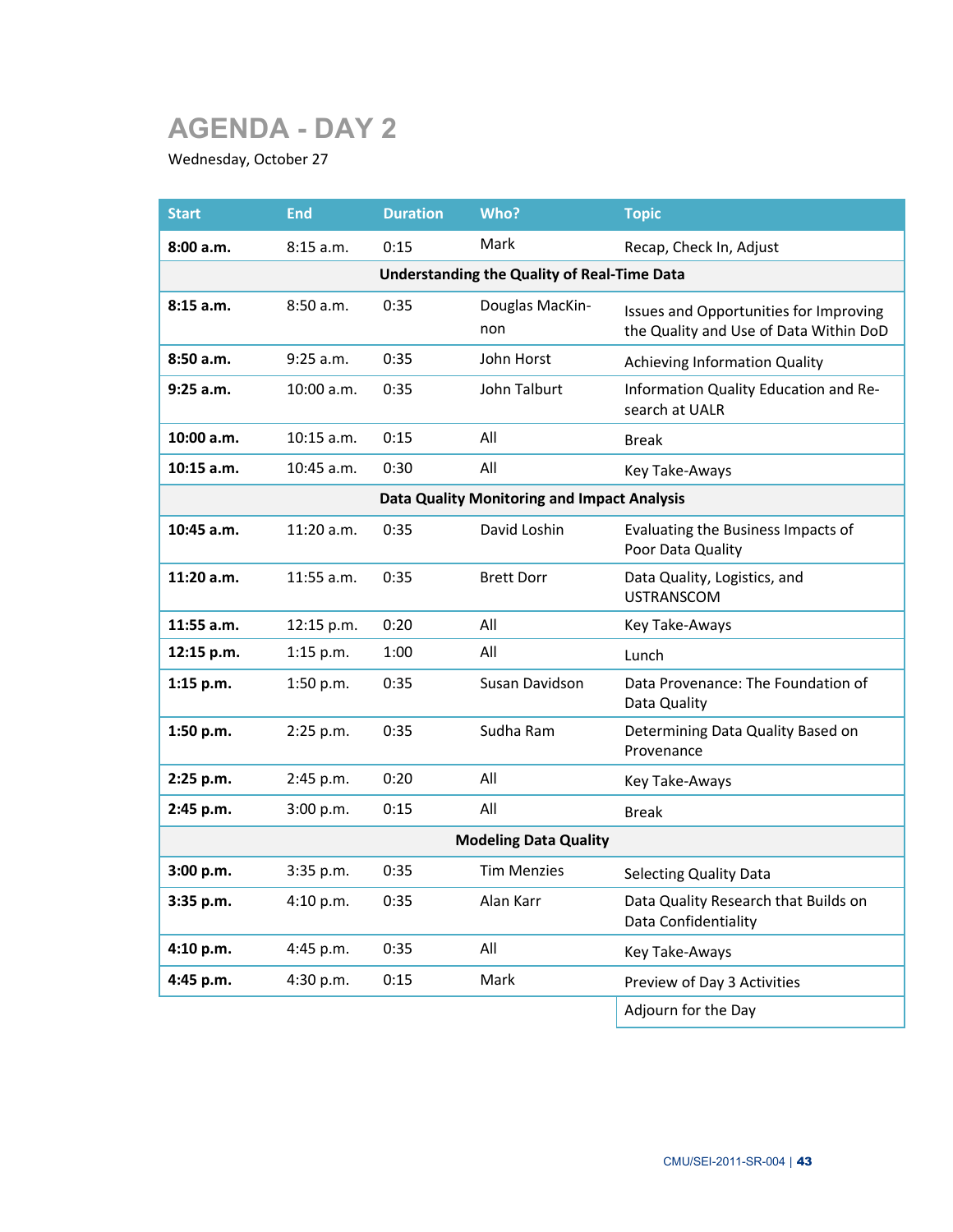# **AGENDA - DAY 3**

Thursday, October 28

| <b>Start</b>              | <b>End</b>   | <b>Duration</b> | Who?    | <b>Topic</b>                                             |
|---------------------------|--------------|-----------------|---------|----------------------------------------------------------|
| 8:00 a.m.                 | 8:15 a.m.    | 0:15            | Mark    | Recap, Check in, and Set-up                              |
| 8:15a.m.                  | 8:30a.m.     | 0:15            | Mark    | Context Map - Introduction                               |
| 8:30a.m.                  | $10:00$ a.m. | 1:30            | All     | Develop the Context Map                                  |
| 10:00 a.m.                | $10:15$ a.m. | 0:15            | All     | <b>Break</b>                                             |
| $10:15$ a.m.              | $10:30$ a.m. | 0:15            | Mark    | Waves of Innovation - Introduction                       |
| 10:30 a.m.                | $11:15$ a.m. | 0:45            | All     | Develop the Waves of Innovation Chart                    |
| $11:15$ a.m.              | $11:30$ a.m. | 0:15            | Mark    | Break-Out Groups: Set-up                                 |
| 11:30 a.m.                | 12:30 p.m.   | 1:00            | All     | Lunch                                                    |
| 12:30 p.m.                | 1:30 p.m.    | 1:00            | $All^*$ | Develop Research Agenda - Five-Year Horizon              |
| 1:30 p.m.                 | $2:15$ p.m.  | 0:45            | All     | Present Results: "Five Year Horizon" Research Agenda     |
| 2:15 p.m.                 | 2:45 p.m.    | 0:30            | All     | Recommendation roll-up: Multivote AND break              |
| 2:45 p.m.                 | 3:30 p.m.    | 0:45            | $All^*$ | Develop Research Agenda - Ten-Year (+) Horizon           |
| 3:30 p.m.                 | $4:15$ p.m.  | 0:45            | All     | Present Results: " Ten-Year (+) Horizon" Research Agenda |
| 4:15 p.m.                 | 4:25 p.m.    | 0:10            | All     | Recommendation Roll-Up: Multivote                        |
| $4:25$ p.m.               | 4:40 p.m.    | 0:15            | Mark    | <b>Summarize Results</b>                                 |
| 4:40 p.m.                 | 5:00 p.m.    | 0:20            | All     | <b>Next Steps</b>                                        |
| * Conducted in subgroups. |              |                 |         | Adjourn                                                  |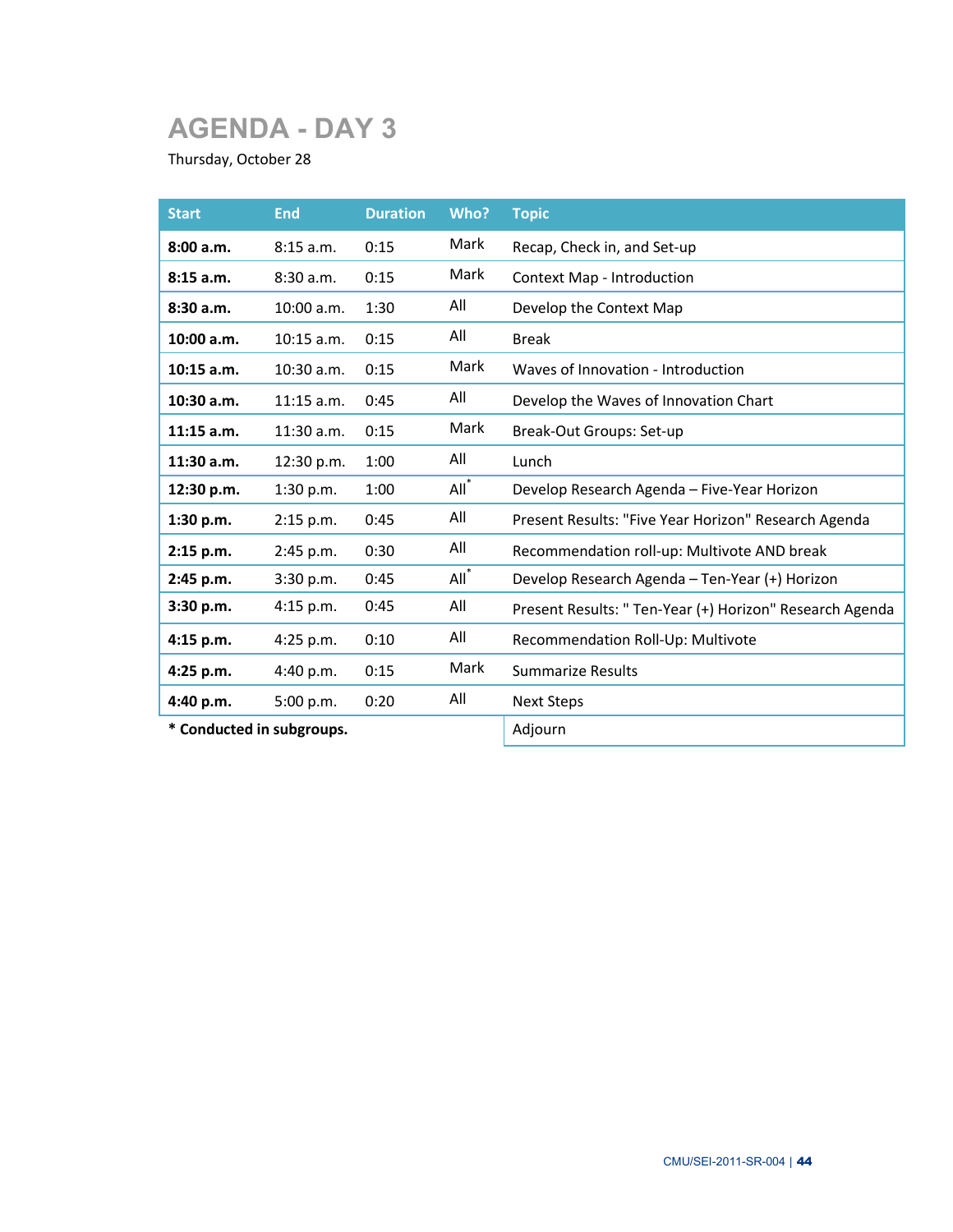# **References/Bibliography**

*URLs are valid as of the publication date of this document.* 

# **[Davidson 2004]**

Davidson, Bruce; Lee, Yang; and Wang, Richard. "Developing Data Production Maps." *International Journal on Healtcare Technology and Management 6*, 2 (2004).

# **[Domingos 2009]**

Domingos, Pedro and Lowd, Daniel. *Markov Logic: An Interface Layer for Artificial Intelligence.* Morgan and Claypool Publishers, 2009.

# **[English 2009]**

English, Larry P. *Information Quality Applied: Best Practices for Improving Business Information, Processes and Systems.* Indianapolis, IN.: Wiley, 2009.

# **[GAO 2009]**

United States Government Accountability Office (GAO). "DoD Business Systems Modernization: Recent Slowdown in Institutionalizing Key Management Controls Needs to Be Addressed," (GAO-09-586), 2009.

#### **[Garcia-Molina 2004]**

Garcia-Molina, Hector. "Entity Resolution: Overview and Challenges," *Lecture Notes in Computer Science 3288* (2004).

# **[Heilmeier 1991]**

Heilmeier, George H. "An Interview with George H. Heilmeier," Arthur Norberg, interviewer. Charles Babbage Institute, University of Minnesota, Minneapolis, March 27, 1991.

# **[Power 2010]**

Power, Dan. "Taxonomies and the Semantic Web in Product Master Data." *Information Management*, Jan/Feb 2010.

# **[Singha 2006]**

Singla, Parag and Domingos, Pedro. "Entity Resolution with Markov Logic." *Proceeding ICDM '06 Proceedings of the Sixth International Conference on Data Mining*, IEEE Computer Society, Washington, DC, 2006.